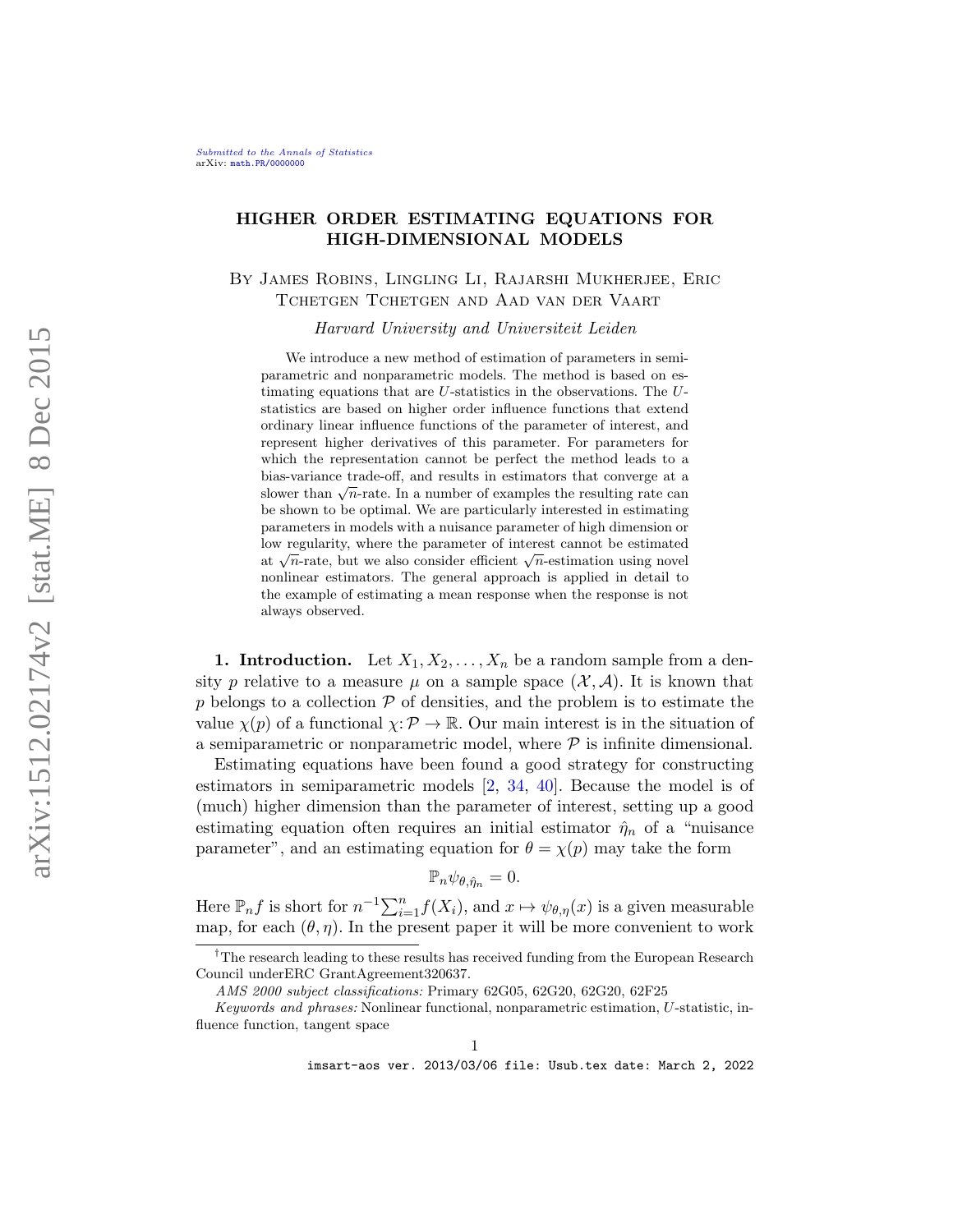with a one-step version of this estimator, defined by the method of Newton-Rhapson from a linearization of the map  $\theta \mapsto \mathbb{P}_n \psi_{\theta,\hat{\eta}_n}$  around an initial estimator  $\hat{\theta}_n$ , leading to an estimator of the form  $\hat{\theta}_n + \hat{V}_n^{-1} \mathbb{P}_n \psi_{\hat{\theta}_n, \hat{\eta}_n}$ , for  $\hat{V}_n$ an estimate of the derivative of the estimating equation. In more general notation such an estimator can be written as

<span id="page-1-0"></span>(1.1) 
$$
\hat{\chi}_n = \chi(\hat{p}_n) + \mathbb{P}_n \chi_{\hat{p}_n},
$$

for  $\hat{p}_n$  an initial estimator for p, and  $x \mapsto \chi_p(x)$  a given measurable function, for each  $p \in \mathcal{P}$ .

One possible choice in [\(1.1\)](#page-1-0) is  $\chi_p = 0$ , leading to the plug-in estimator  $\chi(\hat{p}_n)$ . However, unless the initial estimator  $\hat{p}_n$  possesses special properties, this choice is typically suboptimal. Better functions  $\chi_p$  can be constructed by consideration of the tangent space of the model. To see this, we write (with  $P\chi_{\hat{p}}$  shorthand for  $\int \chi_{\hat{p}}(x) dP(x)$ )

<span id="page-1-1"></span>(1.2) 
$$
\hat{\chi}_n - \chi(p) = [\chi(\hat{p}_n) - \chi(p) + P\chi_{\hat{p}_n}] + (\mathbb{P}_n - P)\chi_{\hat{p}_n}.
$$

Because it is properly centered, we may expect the sequence  $\sqrt{n}(\mathbb{P}_n - P)\chi_{\hat{p}_n}$ to tend in distribution to a mean-zero normal distribution. The term between square brackets on the right of  $(1.2)$ , which we shall refer to as the *bias term*, depends on the initial estimator  $\hat{p}_n$ , and it would be natural to construct the function  $\chi_p$  such that this term does not contribute to the limit distribution, or at least is not dominating the expression. Thus we would like to choose this function such that the "bias term" is at least of the order  $O_P(n^{-1/2})$ . A good choice is to ensure that the term  $P\chi_{\hat{p}_n}$  acts as minus the first derivative of the functional  $\chi$  in the "direction"  $\hat{p}_n - p$ . Functions  $x \mapsto \chi_p(x)$  with this property are known as *influence functions* in semiparametric theory [\[16,](#page-37-0) [22,](#page-37-1) [35,](#page-38-2) [5,](#page-36-1) [2\]](#page-36-0), go back to the von Mises calculus due to [\[33\]](#page-38-3), and play an important role in robust statistics [\[14,](#page-37-2) [11\]](#page-37-3), or [\[40\]](#page-38-1), Chapter 20.

For an influence function we may expect that the "bias term" is quadratic in the error  $d(\hat{p}_n, p)$ , for an appropriate distance d. In that case it is certainly negligible as soon as this error is of order  $o_P(n^{-1/4})$ . Such a "no-bias" condition is well known in semiparametric theory (e.g. condition (25.52) in [\[40\]](#page-38-1) or  $(11)$  in [\[20\]](#page-37-4)). However, typically it requires that the model  $\mathcal P$  be "not too big". For instance, a regression or density function on d-dimensional space can be estimated at rate  $n^{-1/4}$  if it is a-priori known to have at least  $d/2$ derivatives (indeed  $\alpha/(2\alpha+d) \geq 1/4$  if  $\alpha \geq d/2$ ). The purpose of this paper is to develop estimation procedures for the case that no estimators exist that attain a  $O_P(n^{-1/4})$  rate of convergence. The estimator  $(1.1)$  is then suboptimal, because it fails to make a proper trade-off between "bias" and "variance": the two terms in  $(1.2)$  have different magnitudes. Our strategy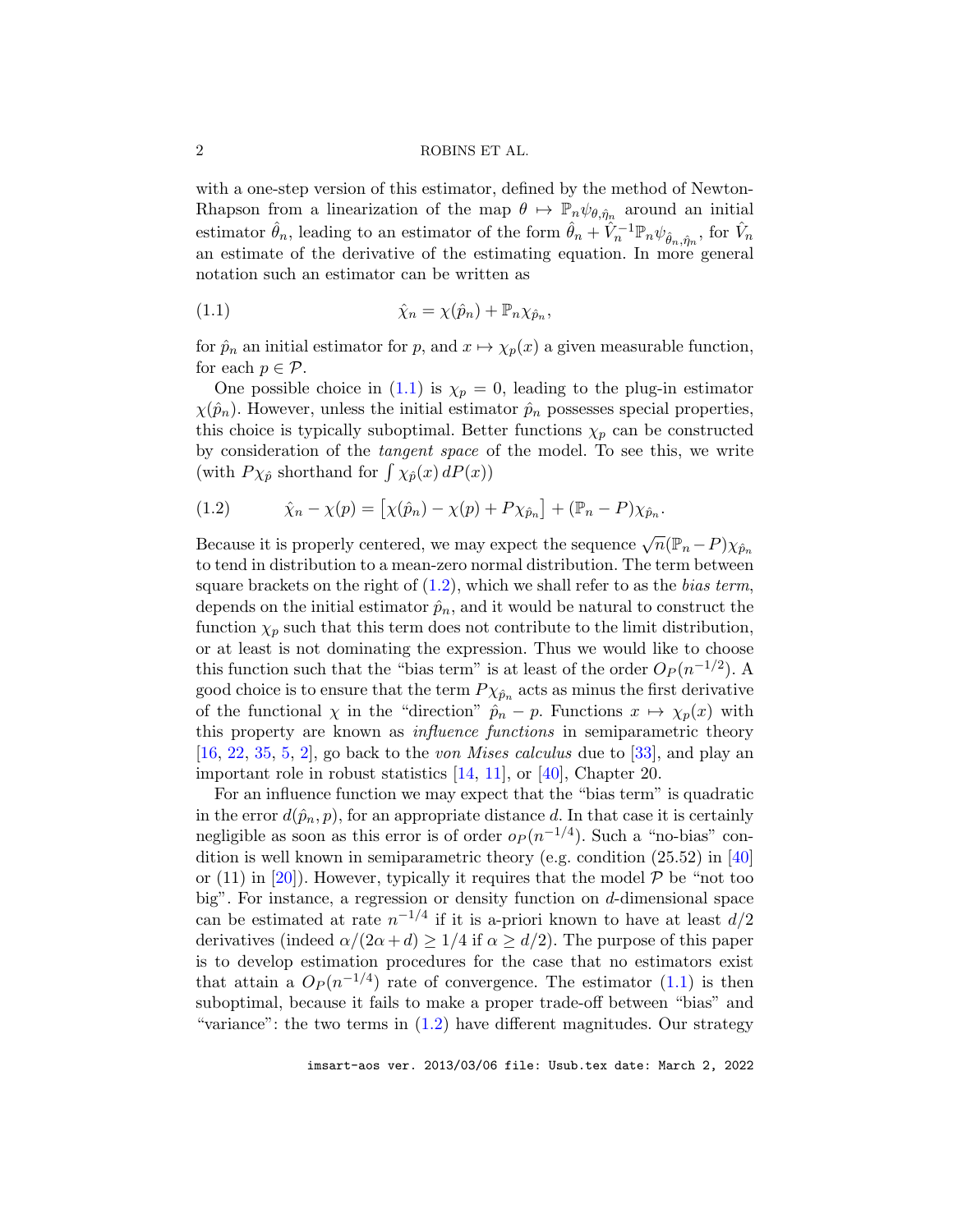is to replace the linear term  $\mathbb{P}_n\chi_p$  by a general U-statistic  $\mathbb{U}_n\chi_p$ , for an appropriate m-dimensional influence function  $(x_1, \ldots, x_m) \mapsto \chi_p(x_1, \ldots, x_m)$ , chosen using a von Mises expansion of  $p \mapsto \chi(p)$ . Here the order m is adapted to the size of the model  $P$  and the type of functional to be estimated.

Unfortunately, "exact" higher-order influence functions turn out to exist only for special functionals  $\chi$ . To treat general functionals  $\chi$  we approximate these by simpler functionals, or use approximate influence functions. The rate of the resulting estimator is then determined by a trade-off between bias and variance terms. It may still be of order  $1/\sqrt{n}$ , but it is often slower. In the former case, surprisingly, one may obtain semiparametric efficiency by estimators whose variance is determined by the linear term, but whose bias is corrected using higher order influence functions.

The conclusion that the "bias term" in  $(1.2)$  is quadratic in the estimation error  $d(\hat{p}_n, p)$  is based on a worst case analysis. First, there exist a large number of models and functionals of interest that permit a first order influence function that is unbiased in the nuisance parameter. (E.g. adaptive models as considered in [\[1\]](#page-36-2), models allowing a sufficient statistic for the nuisance parameter as in [\[38,](#page-38-4) [39\]](#page-38-5), mixture models as considered in [\[19,](#page-37-5) [24,](#page-37-6) [36\]](#page-38-6), and convex-linear models in survival analysis.) In such models there is no need for higher-order estimating equations. Second, the analysis does not take special, structural properties of the initial estimators  $\hat{p}_n$  into account. An alternative approach would be to study the bias of a particular estimator in detail, and adapt the estimating equation to this special estimator. The strategy in this paper is not to use such special properties and focus on estimating equations that work with general initial estimators  $\hat{p}_n$ .

The motivation for our new estimators stems from studies in epidemiology and econometrics that include covariates whose influence on an outcome of interest cannot be reliably modelled by a simple model. These covariates may themselves not be of interest, but are included in the analysis to adjust the analysis for possible bias. For instance, the mechanism that describes why certain data is missing is in terms of conditional probabilities given several covariates, but the functional form of this dependence is unknown. Or, to permit a causal interpretation in an observational study one conditions on a set of covariates to control for confounding, but the form of the dependence on the confounding variables is unknown. One may hypothesize in such situations that the functional dependence on a set of (continuous) covariates is smooth (e.g.  $d/2$  times differentiable in the case of d covariates), or even linear. Then the usual estimators will be accurate (at order  $O_P(n^{-1/2})$ ) if the hypothesis is true, but they will be badly biased in the other case. In particular, the usual normal-theory based confidence intervals may be totally misleading: they will be both too narrow and wrongly located. The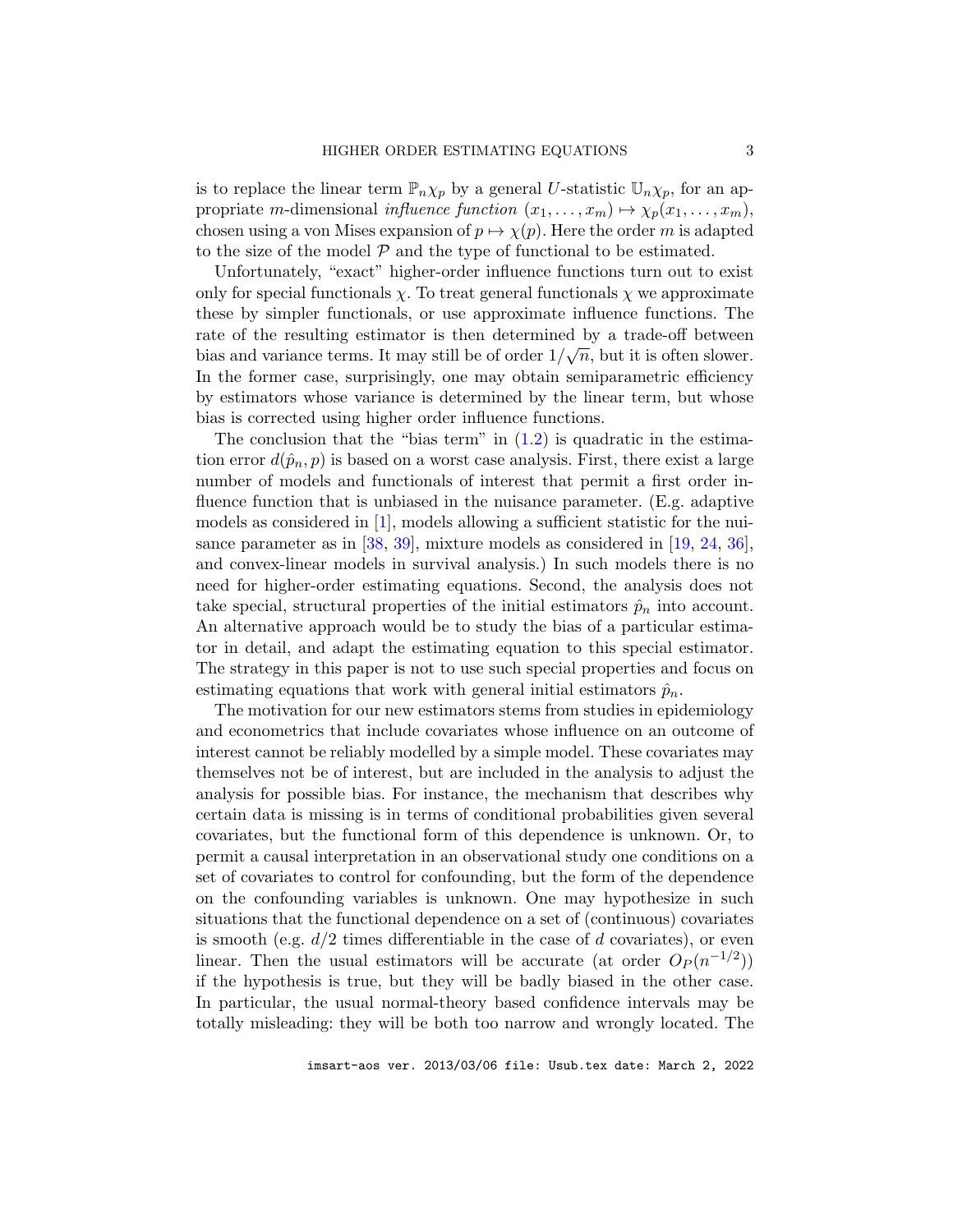methods in this paper yield estimators with (typically) wider corresponding confidence intervals, but they are correct under weaker assumptions.

The mathematical contributions of the paper are to provide a heuristic for constructing minimax estimators in semiparametric models, and to apply this to a concrete model, which is a template for a number of other models (see [\[27,](#page-38-7) [37\]](#page-38-8)). The methods connect to earlier work [\[13,](#page-37-7) [21\]](#page-37-8) on the estimation of functionals on nonparametric models, but differs by our focus on functionals that are defined in terms of the structure of a semiparametric model. This requires an analysis of the inverse map from the density of the observations to the parameters, in terms of the semiparametric tangent spaces of the models. Our second order estimators are related to work on quadratic functionals, or functionals that are well approximated by quadratic functionals, as in  $[10, 15, 3, 4, 17, 18, 6, 7]$  $[10, 15, 3, 4, 17, 18, 6, 7]$  $[10, 15, 3, 4, 17, 18, 6, 7]$  $[10, 15, 3, 4, 17, 18, 6, 7]$  $[10, 15, 3, 4, 17, 18, 6, 7]$  $[10, 15, 3, 4, 17, 18, 6, 7]$  $[10, 15, 3, 4, 17, 18, 6, 7]$  $[10, 15, 3, 4, 17, 18, 6, 7]$  $[10, 15, 3, 4, 17, 18, 6, 7]$  $[10, 15, 3, 4, 17, 18, 6, 7]$  $[10, 15, 3, 4, 17, 18, 6, 7]$  $[10, 15, 3, 4, 17, 18, 6, 7]$  $[10, 15, 3, 4, 17, 18, 6, 7]$  $[10, 15, 3, 4, 17, 18, 6, 7]$  $[10, 15, 3, 4, 17, 18, 6, 7]$ . While we place the construction of minimax estimators for these special functionals in a wider framework, our focus differs by going beyond quadratic estimators and to consider semiparametric models.

Our mathematical results are in part conditional on a scale of regularity parameters, through a dimension [\(8.9\)](#page-24-0) and partition of this dimension that depends on two of these parameters. We hope to discuss adaptation to these parameters in future work.

General heuristics of our construction are given in Section [3.](#page-4-0) Sections [4–](#page-8-0)[8](#page-20-0) are devoted to constructing new estimators for the mean response effect in missing data problems. In Section [9](#page-25-0) we briefly discuss some other problems, including the problem of estimating a density at a point, where already first order influence functions do not exist and our heuristics naturally lead to projection estimators. Section [10](#page-27-0) collects technical proofs. Sections [11,](#page-44-0) [12](#page-47-0) and [13](#page-55-0) (in the supplement [\[26\]](#page-37-13)) discuss three key concepts of the paper: influence functions, projections and U-statistics.

<span id="page-3-0"></span>**2. Notation.** Let  $\mathbb{U}_n$  denote the *empirical U-statistic* measure, viewed as an operator on functions. For given  $k \leq n$  and a function  $f: \mathcal{X}^k \to \mathbb{R}$  on the sample space this is defined by

$$
\mathbb{U}_n f = \frac{1}{n(n-1)\cdots(n-k+1)} \sum_{1 \leq i_1 \neq i_2 \neq \cdots \neq i_k \leq n} f(X_{i_1}, X_{i_2}, \cdots, X_{i_k}).
$$

We do not let the order k show up in the notation  $\mathbb{U}_n f$ . This is unnecessary, as the notation is consistent in the following sense: if a function  $f: \mathcal{X}^l \to \mathbb{R}$ of  $l < k$  arguments is considered a function of k arguments that is constant in its last  $k-l$  arguments, then the right side of the preceding display is well defined and is exactly the corresponding  $U$ -statistic of order  $l$ . In particular,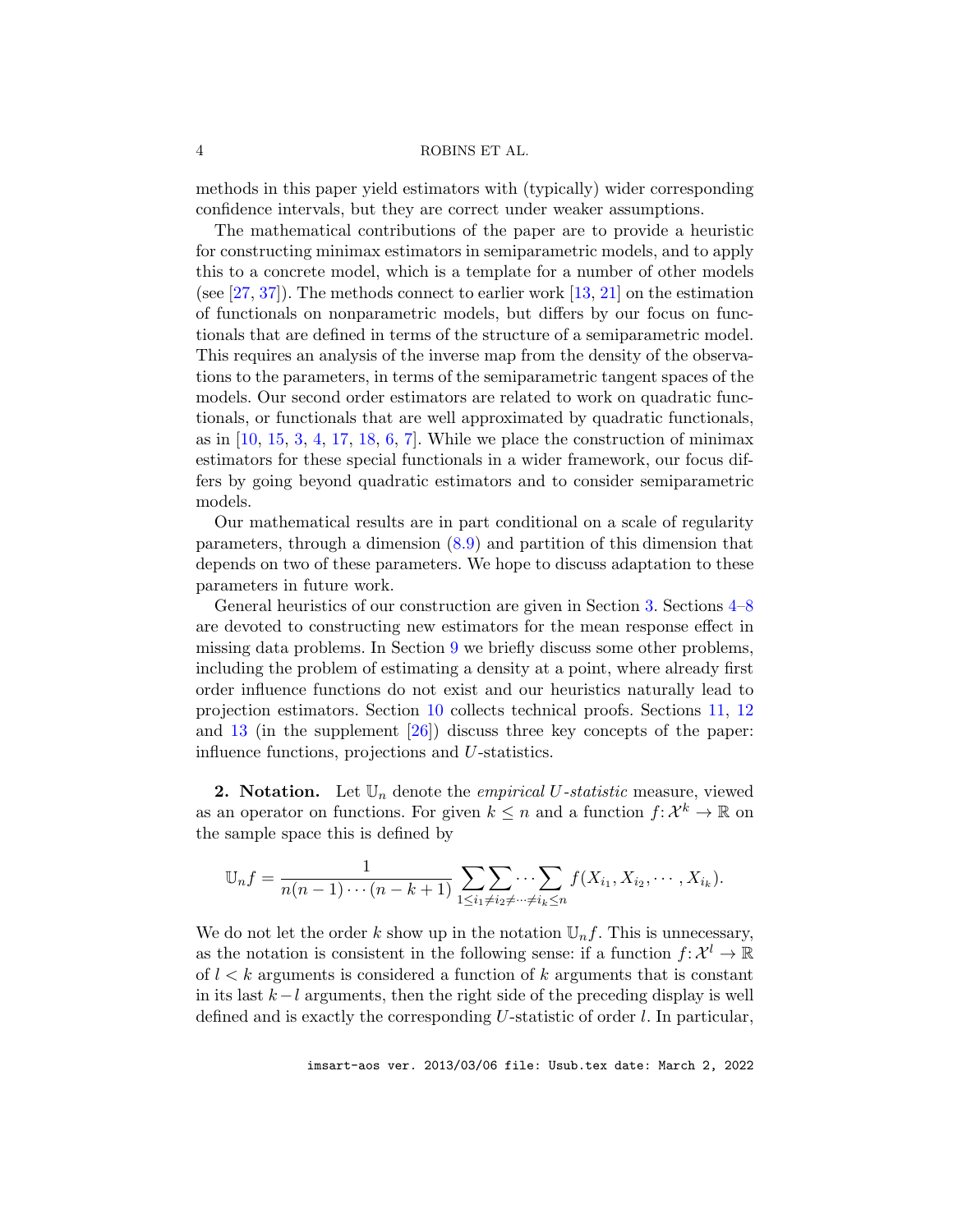$\mathbb{U}_n f$  is the *empirical distribution*  $\mathbb{P}_n$  applied to f if  $f: \mathcal{X} \to \mathbb{R}$  depends on only one argument.

We write  $P^n \mathbb{U}_n f = P^k f$  for the expectation of  $\mathbb{U}_n f$  if  $X_1, \ldots, X_n$  are distributed according to the probability measure P. We also use this operator notation for the expectations of statistics in general.

We call f degenerate relative to P if  $\int f(x_1, \ldots, x_k) dP(x_i) = 0$  for every i and every  $(x_i : j \neq i)$ , and we call f symmetric if  $f(x_1, \ldots, x_k)$  is invariant under permutation of the arguments  $x_1, \ldots, x_k$ . Given an arbitrary measurable function  $f: \mathcal{X}^k \to \mathbb{R}$  we can form a function that is degenerate relative to P by subtracting the orthogonal projection in  $L_2(P^k)$  onto the functions of at most  $k - 1$  variables. This degenerate function can be written in the form (e.g. [\[40\]](#page-38-1), Lemma 11.11)

<span id="page-4-2"></span>
$$
(2.1) (D_P f)(X_1, \ldots, X_k) = \sum_{A \subset \{1, \ldots, k\}} (-1)^{k-|A|} \mathbb{E}_P \Big[ f(X_1, \ldots, X_k) | X_i : i \in A \Big],
$$

where the sum if over all subsets A of  $\{1, \ldots, k\}$ , including the empty set, for which the conditional expectation is understood to be  $P^k f$ . If the function f is symmetric, then so is the function  $D_{P}f$ .

Given two functions  $g, h: \mathcal{X} \to \mathbb{R}$  we write  $g \times h$  for the function  $(x, y) \mapsto$  $g(x)h(y)$ . More generally, given k functions  $g_1, \ldots, g_k$  we write  $g_1 \times \cdots \times g_k$  for the tensor product of these functions. Such product functions are degenerate iff all functions in the product have mean zero.

A kernel operator  $K: L_r(\mathcal{X}, \mathcal{A}, \mu) \rightarrow L_r(\mathcal{X}, \mathcal{A}, \mu)$  takes the form  $(Kf)(x) = \int \overline{K}(x, y) f(y) d\mu(y)$  for some measurable function  $\overline{K}: \mathcal{X}^2 \to \mathbb{R}$ . We shall abuse notation in denoting the operator K and the kernel  $\bar{K}$  with the same symbol:  $K = K$ . A (weighted) projection on a finite-dimensional space is a kernel operator. We discuss such projections in Section [12.](#page-47-0)

The set of measurable functions whose  $r$ th absolute power is  $\mu$ -integrable is denoted  $L_r(\mu)$ , with norm  $\|\cdot\|_{r,\mu}$ , or  $\|\cdot\|_r$  if the measure is clear; or also as  $L_r(w)$  with norm  $\|\cdot\|_{r,w}$  if w is a density relative to a given dominating measure. For  $r = \infty$  the notation  $\|\cdot\|_{\infty}$  refers to the uniform norm.

<span id="page-4-0"></span>**3. Heuristics.** Our basic estimator has the form  $(1.1)$  except that we replace the linear term by a general  $U$ -statistic. Given measurable functions  $\chi_p: \mathcal{X}^m \to \mathbb{R}$ , for a fixed *order m*, we consider estimators  $\hat{\chi}_n$  of  $\chi(p)$  of the type

<span id="page-4-1"></span>(3.1) 
$$
\hat{\chi}_n = \chi(\hat{p}_n) + \mathbb{U}_n \chi_{\hat{p}_n}.
$$

The initial estimators  $\hat{p}_n$  are thought to have a certain (optimal) convergence rate  $d(\hat{p}_n, p) \to 0$ , but need not possess (further) special properties.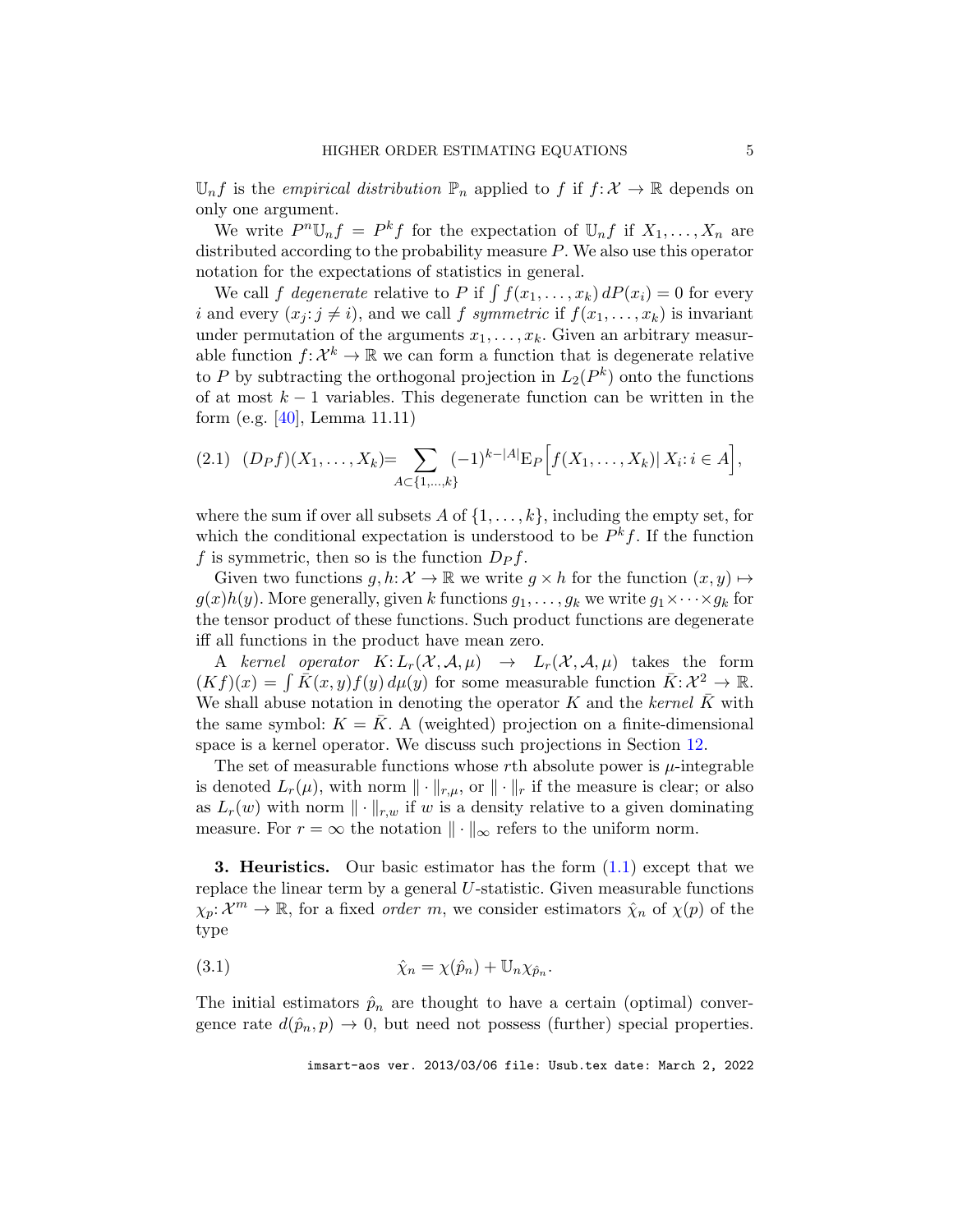Throughout we shall treat these estimators as being based on an independent sample of observations, so that the stochasticities in [\(3.1\)](#page-4-1) present in  $\hat{p}_n$  and  $\mathbb{U}_n$  are independent. This takes away technical complications, and allows us to focus on rates of estimation in full generality. (A simple way to avoid the resulting asymmetry would be to swap the two samples, calculate the estimator a second time and take the average.)

<span id="page-5-3"></span>3.1. Influence functions. The key is to find suitable "influence functions"  $\chi_p$ . A decomposition of type [\(1.2\)](#page-1-1) for the estimator [\(3.1\)](#page-4-1) yields

<span id="page-5-2"></span>(3.2) 
$$
\hat{\chi}_n - \chi(p) = [\chi(\hat{p}_n) - \chi(p) + P^m \chi_{\hat{p}_n}] + (\mathbb{U}_n - P^n) \chi_{\hat{p}_n}.
$$

This suggests to construct the influence functions such that  $-P^m \chi_{\hat{p}_n}$  represents the first m terms of the Taylor expansion of  $\chi(\hat{p}_n) - \chi(p)$ . First this implies that the influence function used in  $(3.1)$  must be unbiased:

$$
P^m \chi_p = 0.
$$

Next, to operationalize a "Taylor expansion" on the (infinite-dimensional) "manifold" P we employ "smooth" submodels  $t \mapsto p_t$  mapping a neighbourhood of  $0 \in \mathbb{R}$  to P and passing through p at  $t = 0$  (i.e.  $p_0 = p$ ). We determine  $\chi_p$  such that for each chosen submodel

$$
\frac{d^j}{dt^j}_{|t=0} \chi(p_t) = -\frac{d^j}{dt^j}_{|t=0} P^m \chi_{p_t}, \qquad j = 1, \dots, m.
$$

A slight strengthening is to impose this condition "everywhere" on the path, i.e. the jth derivative of  $t \mapsto \chi(p_t)$  at t is the jth derivative of  $h \mapsto -P_t^m \chi_{p_{t+h}}$ at  $h = 0$ , for every t. If the map  $(s, t) \mapsto P_s^m \chi_{p_t}$  is smooth, then the latter implies (cf. Lemma [11.1](#page-44-1) applied with  $\chi = f$  and  $g(s,t) = -P_t^m \chi_{p_s}$ )

<span id="page-5-0"></span>(3.3) 
$$
\frac{d^j}{dt^j}_{|t=0} \chi(p_t) = \frac{d^j}{dt^j}_{|t=0} P_t^m \chi_p, \qquad j = 1, \dots, m.
$$

Relative to the previous formula the subscript  $t$  on the right hand side has changed places, and the negative sign has disappeared. Under regularity conditions equation  $(3.3)$  for  $m = 1$  can be written in the form

<span id="page-5-1"></span>(3.4) 
$$
\frac{d}{dt}_{|t=0} \chi(p_t) = \frac{d}{dt}_{|t=0} P_t \chi_p = P \chi_p g,
$$

where  $g = (d/dt)_{t=0}p_t/p$  is the *score function* of the model  $t \mapsto p_t$  at  $t = 0$ .

A function  $\chi_p$  satisfying [\(3.3\)](#page-5-0) is exactly what is called an *influence func*tion in semiparametric theory: a function in  $L_2(p)$  whose inner products with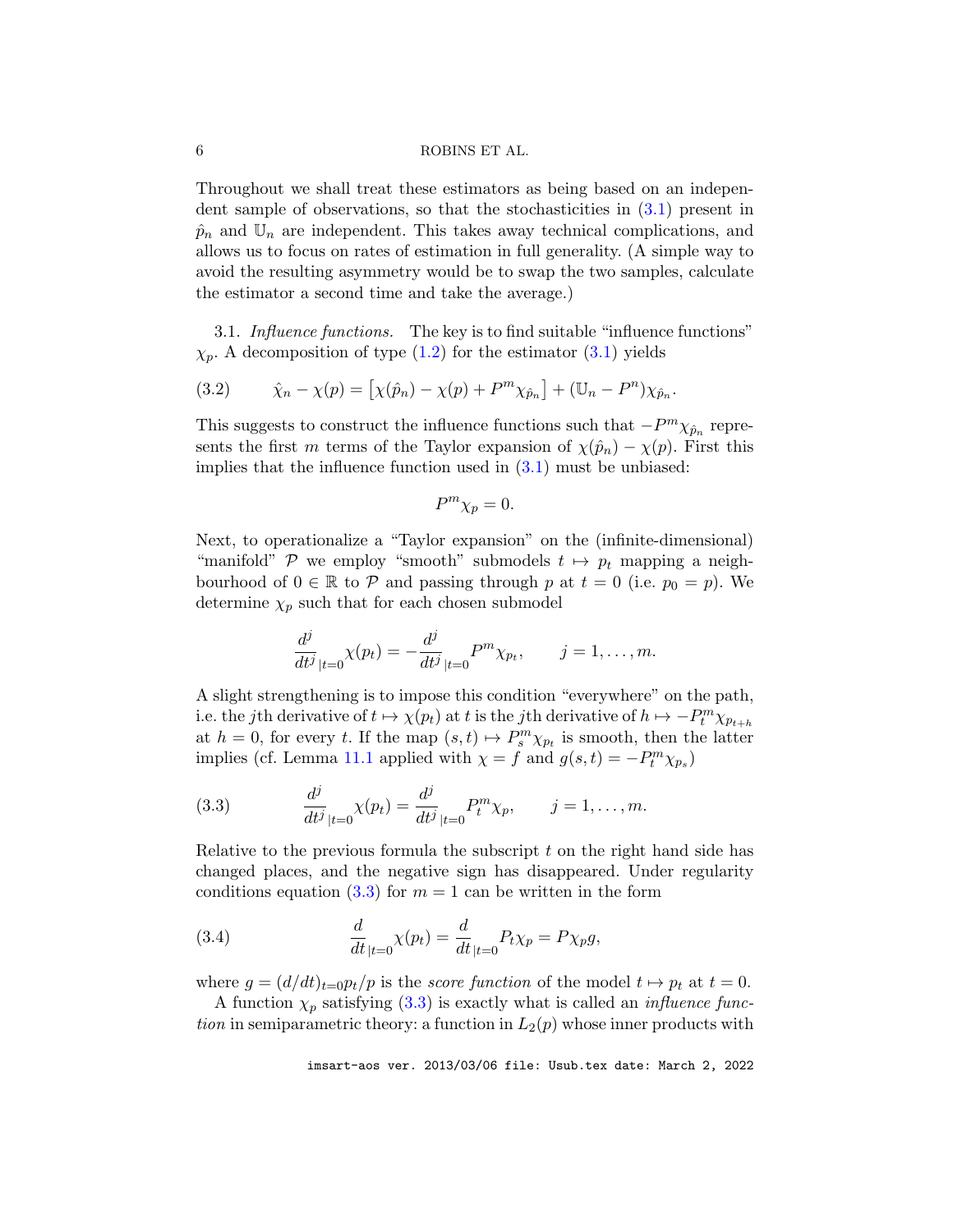the elements of the tangent space (the set of score functions  $g$  of appropriate submodels  $t \mapsto p_{q,t}$ ) represent the derivative of the functional ([\[40\]](#page-38-1), page 363, or  $[2, 22, 39, 35]$  $[2, 22, 39, 35]$  $[2, 22, 39, 35]$  $[2, 22, 39, 35]$  $[2, 22, 39, 35]$  $[2, 22, 39, 35]$  $[2, 22, 39, 35]$ . For  $m > 1$  equation  $(3.3)$  can be expanded similarly in terms of inner products of the influence function with score functions, but higher-order score functions arise next to ordinary score functions. Suitable higher-order tangent spaces are discussed in [\[27\]](#page-38-7) (also see [\[37\]](#page-38-8)), using score functions as defined in  $[43]$ . A discussion of *second order* scores and tangent spaces can be found in [\[28\]](#page-38-10). Second order tangent spaces are also discussed in [\[23\]](#page-37-14), from a different point of view and with a different purpose.

Here we take a different route, defining higher order influence functions as influence functions of lower order ones. Any mth order, zero-mean Ustatistic can be decomposed as the sum of m degenerate U-statistics of orders  $1, 2, \ldots, m$ , by way of its Hoeffding decomposition. In the present situation we can write

$$
\mathbb{U}_n \chi_p = \mathbb{U}_n \chi_p^{(1)} + \frac{1}{2} \mathbb{U}_n \chi_p^{(2)} + \dots + \frac{1}{m!} \mathbb{U}_n \chi_p^{(m)},
$$

where  $\chi_p^{(j)} \colon \mathcal{X}^j \to \mathbb{R}$  is a degenerate kernel of j arguments, defined uniquely as a projection of  $\chi_p$  (cf. [\[42\]](#page-38-11) and [\(2.1\)](#page-4-2)). (At  $m = n$  the left side evaluates to the symmetrized function  $\chi_p$ , which is expressed in the functions  $\chi_p^{(j)}$ .) Suitable functions  $\chi_p^{(j)}$  in this decomposition can be found by the following algorithm:

- [1] Let  $x_1 \mapsto \bar{\chi}_p^{(1)}(x_1)$  be a first order influence function of the functional  $p \mapsto \chi(p)$ .
- [2] Let  $x_j \mapsto \bar{\chi}_p^{(j)}(x_1,\ldots,x_j)$  be a first order influence function of the functional  $p \mapsto \bar{\chi}_p^{(j-1)}(x_1,\ldots,x_{j-1}),$  for each  $x_1,\ldots,x_{j-1},$  and  $j =$  $2, \ldots, m$ .
- [3] Let  $\chi_p^{(j)} = D_P \bar{\chi}_p^{(j)}$  be the degenerate part of  $\bar{\chi}_p^{(j)}$  relative to P, as defined in  $(2.1)$ .

See Lemma [11.2](#page-45-0) for a proof. Thus higher order influence functions are constructed as first order influence functions of influence functions. Somewhat abusing language we shall refer to the function  $\chi_p^{(j)}$  also as a "j<sup>th</sup> order influence function". The overall order  $m$  will be fixed at a suitable value; for simplicity we do not let this show up in the notation  $\chi_p$ .

Because only inner products with scores matter, an "influence function" is unique only up to projections onto the tangent space and (averaging over) permutations of its arguments. With any choice of influence functions the algorithm produces some influence function. In particular, the starting influence function  $\bar{\chi}_p^{(1)}$  in step [1] may be any function  $\chi_p$  that satisfies [\(3.4\)](#page-5-1)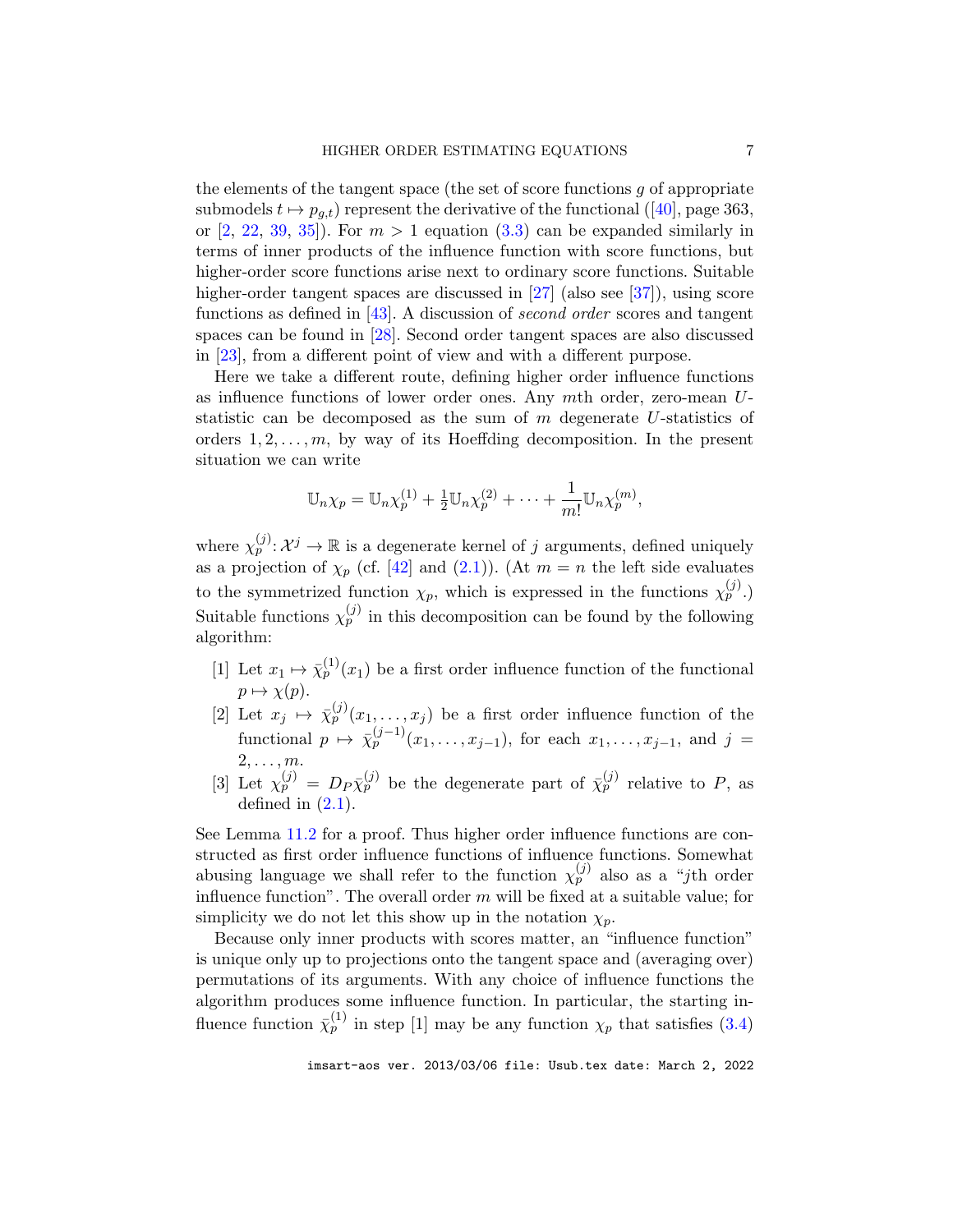for every score g; it does not have to possess mean zero, or be an element of the tangent space. A similar remark applies to the (first order) influence functions found in step [2]. It is only in step [3] that we make the influence functions degenerate.

3.2. Bias-variance trade-off. Because it is centered, the "variance part" in [\(3.2\)](#page-5-2), the variable  $(\mathbb{U}_n - P^n)\chi_{\hat{p}_n}$ , should not change noticeably if we replace  $\hat{p}_n$  by p, and be of the same order as  $(\mathbb{U}_n - P^n)\chi_p$ . For a fixed squareintegrable function  $\chi_p$  the latter centered U-statistic is well known to be of order  $O_P(n^{-1/2})$ , and asymptotically normal if suitably scaled. A completely successful representation of the "bias"  $R_n = \chi(\hat{p}_n) - \chi(p) + P^m \chi_{\hat{p}_n}$  in [\(3.2\)](#page-5-2) would lead to an error  $R_n = O_P(d(\hat{p}_n, p)^{m+1})$ , which becomes smaller with increasing order m. Were this achievable for any m, then a  $\sqrt{n}$ -estimator would exist no matter how slow the convergence rate  $d(\hat{p}_n, p)$  of the initial estimator. Not surprisingly, in many cases of interest this ideal situation is not real. This is due to the non-existence of influence functions that can exactly represent the Taylor expansion of  $\chi(\hat{p}_n) - \chi(p)$ . The technical reason is that multi-linear maps (even smooth ones) may not be representable through kernels.

In general, we have to content ourselves with a partial representation. Next to a remainder term of order  $O_P(d(\hat{p}_n, p)^{m+1})$ , we then incur a "representation bias". The latter bias can be made arbitrarily small by choice of the influence function, but only at the cost of increasing its variance. We thus obtain a trade-off between a variance and two biases. This typically results in a variance that is larger than  $1/n$ , and a rate of convergence that is slower than  $1/\sqrt{n}$ , although sometimes a nontrivial bias correction is possible without increasing the variance.

<span id="page-7-1"></span>3.3. Approximate functionals. An attractive method to find approximating influence functions is to compute exact influence functions for an approximate functional. Because smooth functionals on finite-dimensional models typically possess influence functions to any order, projections on finite-dimensional models may deliver such approximations.

A simple approximation would be  $\chi(\tilde{p})$  for a given map  $p \mapsto \tilde{p}$  mapping the model P onto a suitable "smaller" model P (typically a submodel  $P \subset P$ ). A closer approximation can be obtained by also including a derivative term. Consider the functional  $\tilde{\chi}: \mathcal{P} \to \mathbb{R}$  defined by, for a given map  $p \mapsto \tilde{p}$ ,

<span id="page-7-0"></span>(3.5) 
$$
\widetilde{\chi}(p) = \chi(\widetilde{p}) + P\chi_{\widetilde{p}}^{(1)}.
$$

(A more complete notation would be  $\tilde{p}(p)$ ; the right hand side depends on p in three ways.) By the definition of an influence function the term  $-P\chi_{\tilde{p}}^{(1)}$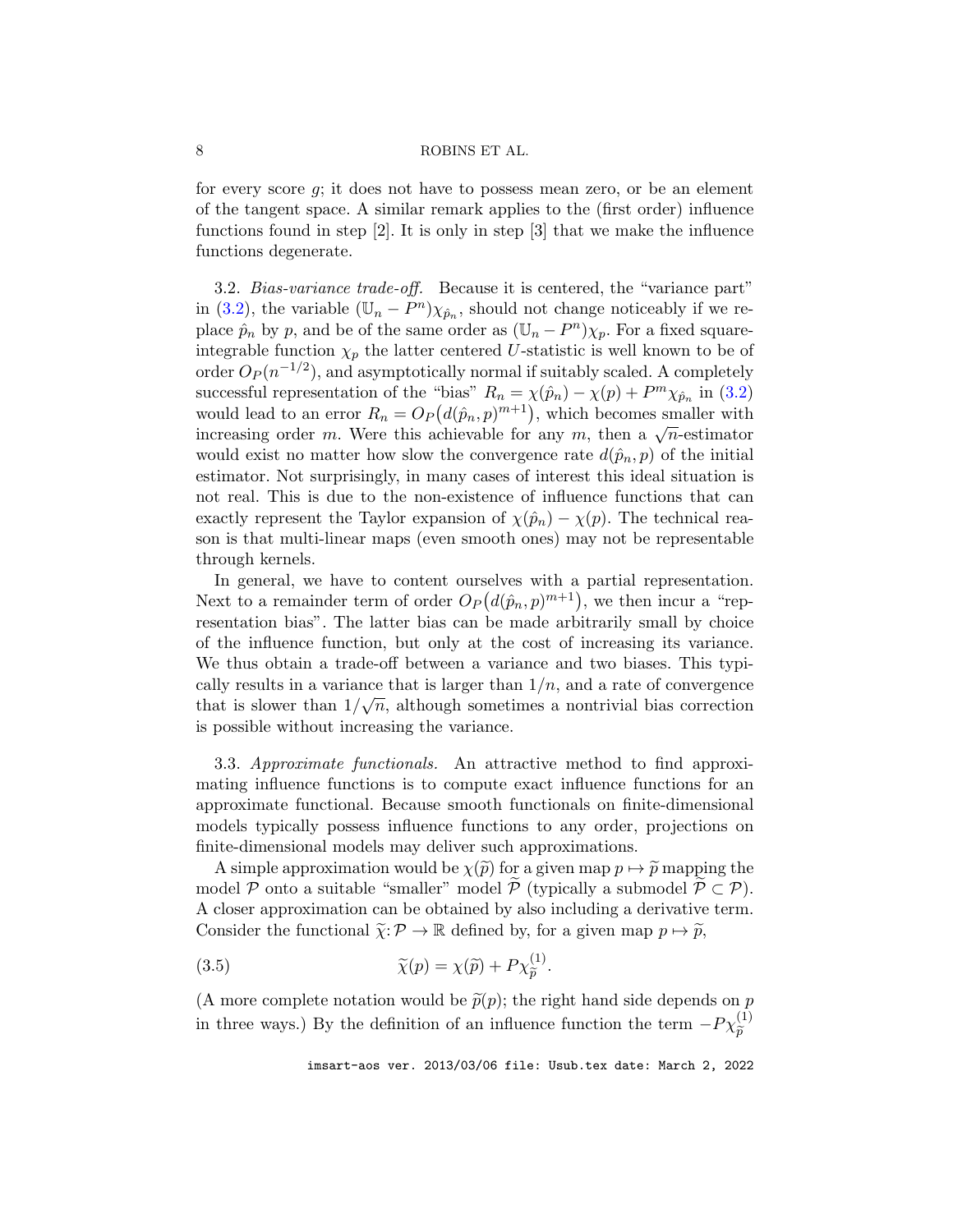acts as the first order Taylor expansion of  $\chi(\tilde{p}) - \chi(p)$ . Consequently, we may expect that

<span id="page-8-2"></span>(3.6) 
$$
\left|\widetilde{\chi}(p) - \chi(p)\right| = O\big(d(\widetilde{p}, p)^2\big).
$$

This ought to be true for any "projection"  $p \mapsto \tilde{p}$ . If we choose the projection such that, for any path  $t \mapsto p_t$ ,

<span id="page-8-1"></span>(3.7) 
$$
\frac{d}{dt}_{|t=0} \left( \chi(\widetilde{p}_t) + P_0 \chi_{\widetilde{p}_t}^{(1)} \right) = 0,
$$

then the functional  $p \mapsto \widetilde{\chi}(p)$  will be locally (around  $p_0$ ) equivalent to the functional  $p \mapsto \chi(\widetilde{p}_0) + P \chi_{\widetilde{p}_0}^{(1)}$  $\tilde{p}_{0}^{(1)}$  (which depends on p in only one place,  $p_{0}$  being  $\tilde{p}_{0}$  freet order influence functions are the same. The fixed) in the sense that the first order influence functions are the same. The first order influence function of the second, linear functional at  $p_0$  is equal to  $\chi^{(1)}_{\widetilde{n}_0}$  $\tilde{p}_{0}^{(1)}$ , and hence for a projection satisfying [\(3.7\)](#page-8-1) the first order influence function of the functional  $p \mapsto \tilde{\chi}(p)$  will be

(3.8) 
$$
\widetilde{\chi}_p^{(1)} = \chi_{\widetilde{p}}^{(1)}.
$$

In words, this means that the influence function of the approximating functional  $\tilde{\gamma}$  satisfying [\(3.5\)](#page-7-0) and [\(3.7\)](#page-8-1) at p is obtained by substituting  $\tilde{p}$  for p in the influence function of the original functional.

This is relevant when obtaining higher order influence functions. As these are recursive derivatives of the first order influence function (see  $[1]-[3]$  in Section [3.1\)](#page-5-3), the preceding display shows that we must compute influence functions of

<span id="page-8-3"></span>
$$
p \mapsto \chi_{\widetilde{p}}^{(1)}(x),
$$

i.e. we "differentiate on the model  $\tilde{\mathcal{P}}$ ". If the latter model is sufficiently simple, for instance finite-dimensional, then exact higher order influence functions of the functional  $p \mapsto \tilde{\chi}(p)$  ought to exist. We can use these as approximate influence functions of  $p \mapsto \chi(p)$ .

<span id="page-8-0"></span>4. Estimating the mean response in missing data models. Suppose that a typical observation is distributed as  $X = (YA, A, Z)$ , for Y and A taking values in the two-point set  $\{0,1\}$  and conditionally independent given Z.

This model is standard in biostatistical applications, with  $Y$  an "outcome" or "response variable", which is observed only if the indicator  $A$  takes the value 1. The covariate  $Z$  is chosen such that it contains all information on the dependence between the response and the missingness indicator  $A$ ,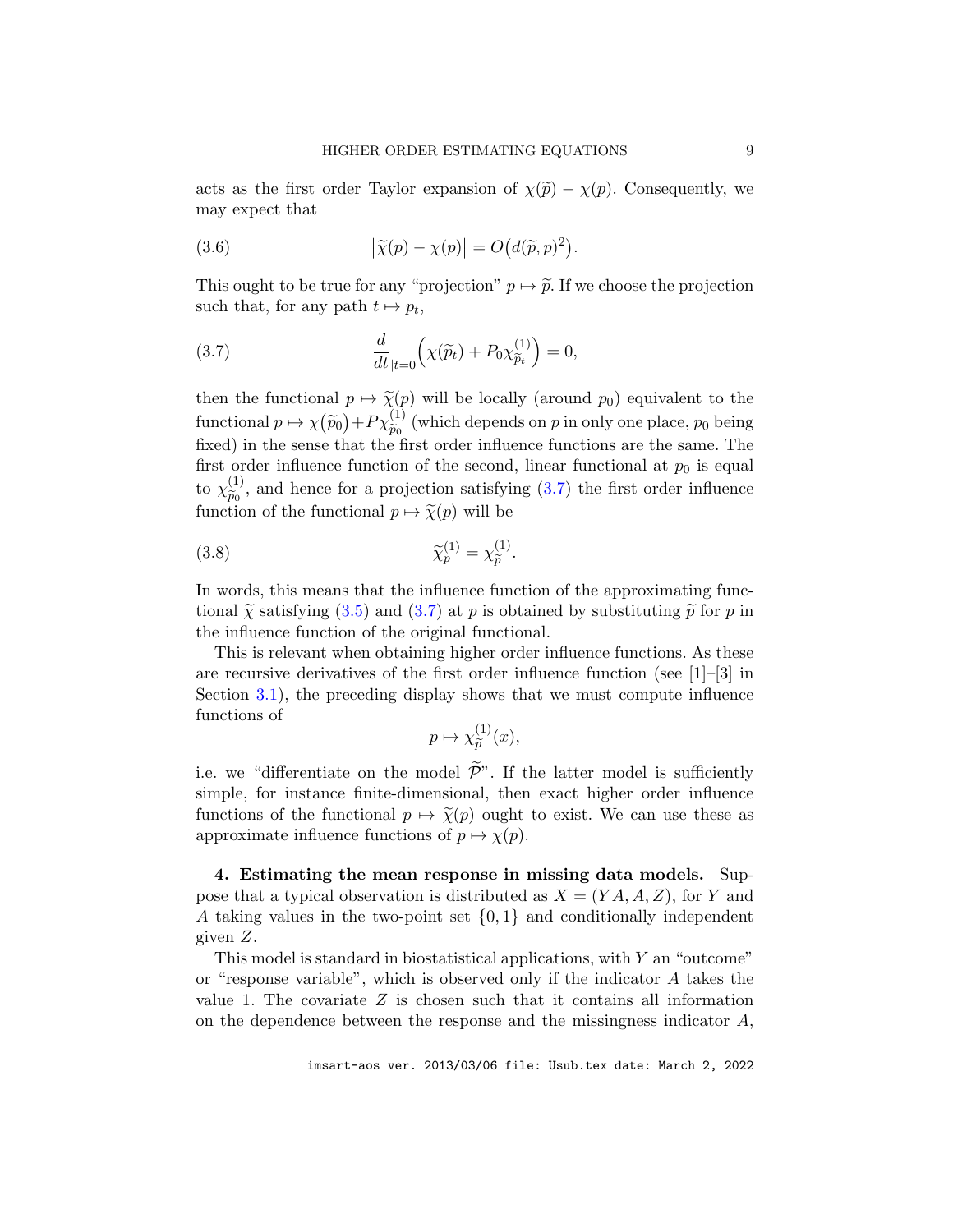thus making the response *missing at random*. Alternatively, we think of Y as a "counterfactual" outcome if a treatment were given  $(A = 1)$  and estimate (half) the treatment effect under the assumption of no unmeasured confounders.

The model can be parameterized by the marginal density  $f$  of  $Z$  (relative to some dominating measure  $\nu$ ) and the probabilities  $b(z) = P(Y = 1 | Z = z)$ and  $a(z)^{-1} = P(A = 1 | Z = z)$ . (Using a for the inverse probability simplifies later formulas.) Alternatively, the model can be parameterized by the pair  $(a, b)$  and the function  $g = f/a$ , which is the conditional density of Z given  $A = 1$ , up to the norming factor  $P(A = 1)$ . Thus the density p of an observation X is described by the triplet  $(a, b, f)$ , or equivalently the triplet  $(a, b, g)$ . For simplicity of notation we write p instead of  $p_{a,b,f}$  or  $p_{a,b,g}$ , with the implicit understanding that a generic  $p$  corresponds one-to-one to a generic  $(a, b, f)$  or  $(a, b, g)$ .

We wish to estimate the *mean response*  $EY = Eb(Z)$ , i.e. the functional

$$
\chi(p)=\int bf\,d\nu=\int abg\,d\nu.
$$

Estimators that are  $\sqrt{n}$ -consistent and asymptotically efficient in the semiparametric sense have been constructed using a variety of methods (e.g.  $[30, 31]$  $[30, 31]$  $[30, 31]$ , but only if a or b, or both, parameters are restricted to sufficiently small regularity classes. For instance, if the covariate Z ranges over a compact, convex subset  $\mathcal{Z}$  of  $\mathbb{R}^d$ , then the mentioned papers provide  $\sqrt{n}$ consistent estimators under the assumption that  $a$  and  $b$  belong to Hölder classes  $C^{\alpha}(\mathcal{Z})$  and  $C^{\beta}(\mathcal{Z})$  with  $\alpha$  and  $\beta$  large enough that

<span id="page-9-0"></span>(4.1) 
$$
\frac{\alpha}{2\alpha + d} + \frac{\beta}{2\beta + d} \ge \frac{1}{2}.
$$

(See e.g. Section 2.7.1 in  $[41]$  for the definition of Hölder classes). For moderate to large dimensions  $d$  this is a restrictive requirement. In the sequel we consider estimation for arbitrarily small  $\alpha$  and  $\beta$ .

Throughout we assume that the parameters  $a, b$  and  $q$  are contained in Hölder spaces  $C^{\alpha}(\mathcal{Z}), C^{\beta}(\mathcal{Z})$  and  $C^{\gamma}(\mathcal{Z})$  of functions on a compact, convex domain in  $\mathbb{R}^d$ . We derive two types of results:

(a) In Section [7](#page-18-0) we show that a  $\sqrt{n}$ -rate is attainable by using a higher order estimating equation (of order determined by  $\gamma$ ) as long as

<span id="page-9-1"></span>
$$
\frac{\alpha + \beta}{2} \ge \frac{d}{4}.
$$

This condition is strictly weaker than the condition [\(4.1\)](#page-9-0) under which the linear estimator attains a  $\sqrt{n}$ -rate. Thus even in the  $\sqrt{n}$ -situation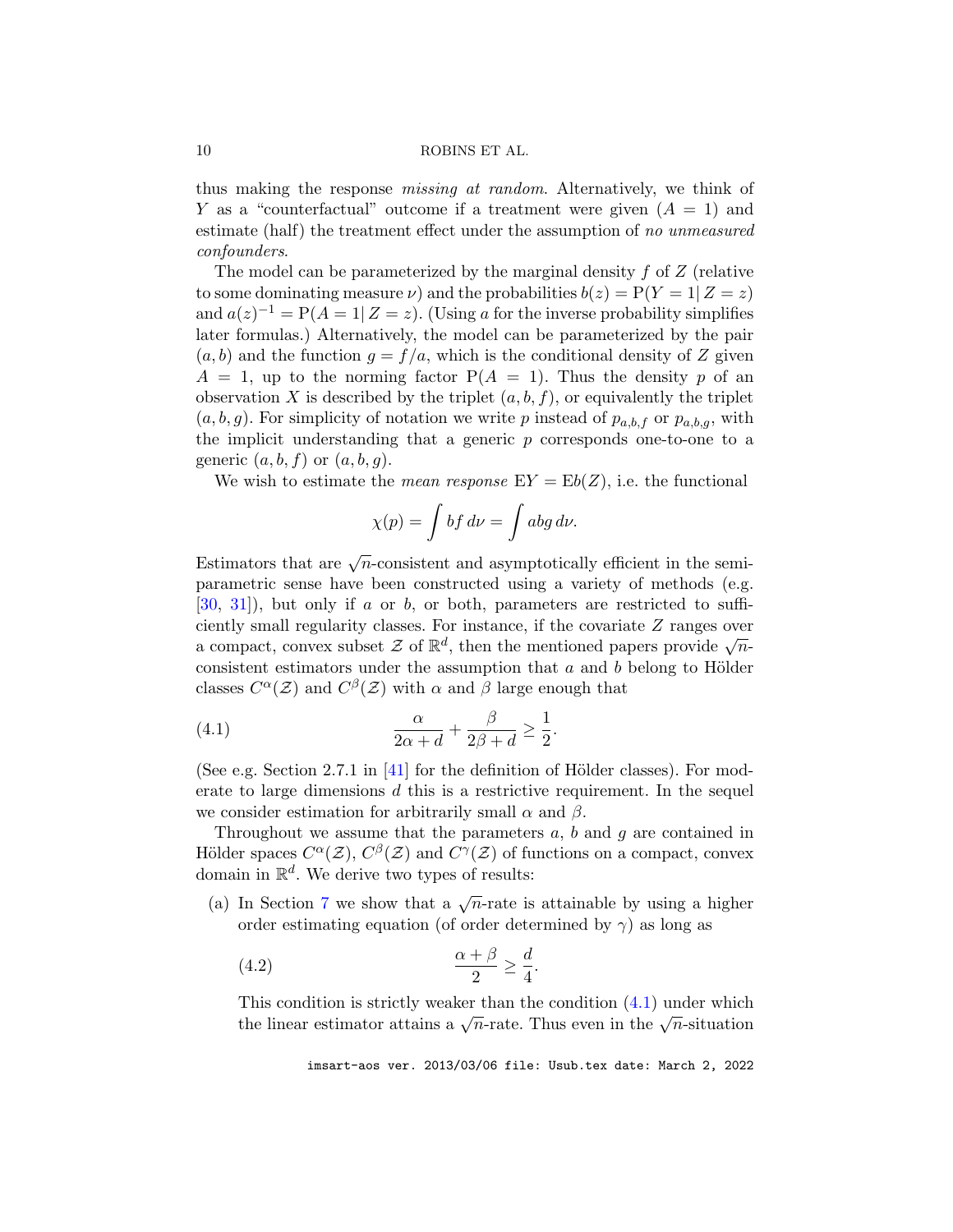higher order estimating equations may yield estimators that are applicable in a wider range of models. For instance, in the case that  $\alpha = \beta$ the cut-off [\(4.1\)](#page-9-0) arises for  $\alpha = \beta \ge d/4$ , whereas [\(4.2\)](#page-9-1) reduces to  $\alpha = \beta > d/2$ .

(b) We consider minimax estimation in the case  $(\alpha + \beta)/2 < d/4$ , when the rate becomes slower than  $1/\sqrt{n}$ . It is shown in [\[29\]](#page-38-15) that even if  $g = f/a$  were known, then the minimax rate for a and b ranging over balls in the Hölder classes  $C^{\alpha}(\mathcal{Z})$  and  $C^{\beta}(\mathcal{Z})$  cannot be faster than  $n^{-(2\alpha+2\beta)/(2\alpha+2\beta+d)}$ . In Section [8](#page-20-0) we show that this rate is attainable if  $g$  is known, and also if  $g$  is unknown, but is a-priori known to belong to a Hölder class  $C^{\gamma}(\mathcal{Z})$  for sufficiently large  $\gamma$ , as given by [\(8.11\)](#page-24-1). (Heuristic arguments, not discussed in this paper, appear to indicate that for smaller  $\gamma$  the minimax rate is slower than  $n^{-(2\alpha+2\beta)/(2\alpha+2\beta+d)}$ .)

After reviewing the tangent space and first order theory in Section [4.1,](#page-10-0) we discuss the second order estimator separately in Section [5.](#page-11-0) The preceding results are next obtained in Sections [7](#page-18-0) ( $\sqrt{n}$ -rate if  $(\alpha + \beta)/2 \ge d/4$ ) and [8](#page-20-0) (slower rate if  $(\alpha + \beta)/2 < d/4$ ), using the higher-order influence functions of an approximate functional, which is defined in the intermediate Section [6.](#page-15-0)

ASSUMPTION 4.1. We assume throughout that the functions  $1/a, b, g$  and their preliminary estimators  $1/\hat{a}$ ,  $\hat{b}$ ,  $\hat{g}$  are bounded away from their extremes: 0 and 1 for the first two, and 0 and  $\infty$  for the third.

<span id="page-10-0"></span>4.1. Tangent space and first order influence function. The onedimensional submodels  $t \mapsto p_t$  induced by paths of the form  $a_t = a + t\alpha$ ,  $b_t = b + t\beta$ , and  $f_t = f(1 + t\phi)$  for given directions  $\alpha$ ,  $\beta$  and  $\phi$  (where  $\int \phi f d\nu = 0$ ) yield score functions

$$
B_p^a \alpha(X) = -\frac{Aa(Z) - 1}{a(Z)(a - 1)(Z)} \alpha(Z), \qquad a - \text{score},
$$
  
\n
$$
B_p^b \beta(X) = \frac{A(Y - b(Z))}{b(Z)(1 - b)(Z)} \beta(Z), \qquad b - \text{score},
$$
  
\n
$$
B_p^f \phi(X) = \phi(Z), \qquad f - \text{score}.
$$

Here  $B_p^a, B_p^b, B_p^f$  are the *score operators* for the three parameters, whose direct sum is the overall score operator, which we write as  $B_p: B_p(\alpha, \beta, \phi)(X)$ is the sum of the three left sides of the preceding equation. The first-order influence function is well known to take the form

<span id="page-10-1"></span>(4.3) 
$$
\chi_p^{(1)}(X) = Aa(Z)(Y - b(Z)) + b(Z) - \chi(p).
$$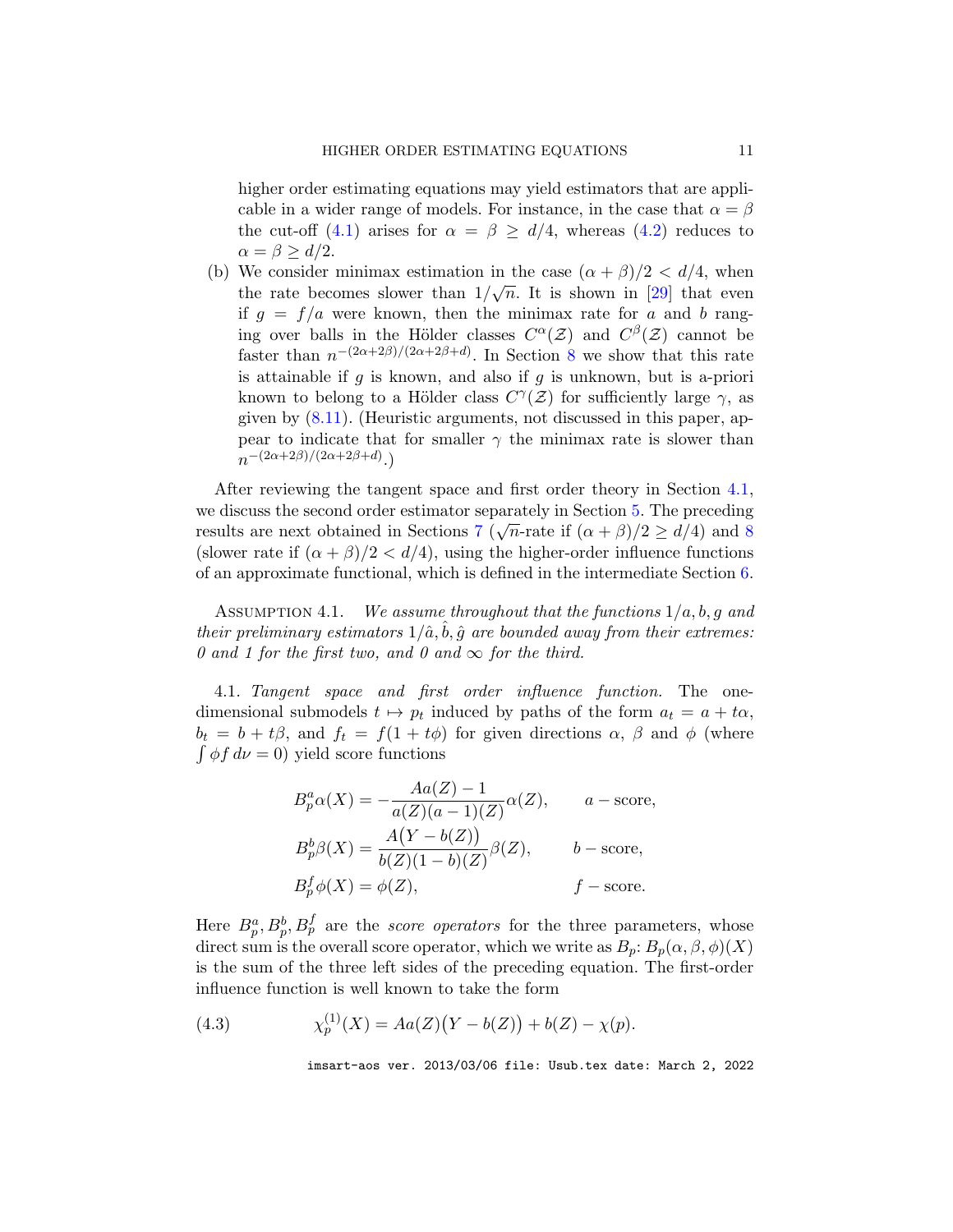Indeed, it is straightforward to verify that this function satisfies, for every path  $t \mapsto p_t$  as described previously,

$$
\frac{d}{dt}_{|t=0} \chi(p_t) = \mathcal{E}_p \chi_p^{(1)}(X) B_p(\alpha, \beta, \phi)(X).
$$

The advantage of choosing a an inverse probability is clear from the form of the (random part of the) influence function, which is bilinear in  $(a, b)$ . The corresponding "first order bias" can be computed to be

<span id="page-11-1"></span>(4.4) 
$$
\chi(\hat{p}) - \chi(p) + P\chi_{\hat{p}}^{(1)} = -\int (\hat{a} - a)(\hat{b} - b) g d\nu.
$$

In agreement with the heuristics given in Sections [1](#page-0-0) and [3](#page-4-0) this bias is quadratic in the errors of the initial estimator.

Actually, the form of the bias term is special in that square estimation errors  $(\hat{a} - a)^2$  and  $(\hat{b} - b)^2$  of the two initial estimators  $\hat{a}$  and  $\hat{b}$  do no arise, but only the product  $(\hat{a}-a)(\hat{b}-b)$  of their errors. This property, termed "double robustness" in [\[34\]](#page-38-0), makes that for first order inference it suffices that one of the two parameters be estimated well. A prior assumption that the parameters a and b are  $\alpha$  and  $\beta$  regular, respectively, would allow estimation errors of the orders  $n^{-\alpha/(2\alpha+d)}$  and  $n^{-\beta/(2\beta+d)}$ . If the product of these rates is  $O(n^{-1/2})$ , then the bias term matches the variance. This leads to the (unnecessarily restrictive) condition [\(4.1\)](#page-9-0).

If the preliminary estimators  $\hat{a}$  and  $b$  are solely selected for having small errors  $\|\hat{a} - a\|$  and  $\|\hat{b} - b\|$  (e.g. minimax in the L<sub>2</sub>-norm), then it is hard to see why [\(4.4\)](#page-11-1) would be small unless the product  $\|\hat{a} - a\| \|b - b\|$  of the errors is small. Special estimators might exploit that the bias is an integral, in which cancellation of errors could occur. As we do not wish to use special estimators, our approach will be to replace the linear estimating equation by a higher order one, leading to an analogue of [\(4.4\)](#page-11-1) that is a cubic or higher order polynomial of the estimation errors.

It may be noted that the marginal density  $f$  (or  $g$ ) does not enter into the first order influence function [\(4.3\)](#page-10-1). Even though the functional depends on  $f$  (or  $g$ ), a rate on the initial estimator of this function is not needed for the construction of the first order estimator. This will be different at higher orders.

<span id="page-11-0"></span>5. Second order estimator. In this section we derive a second order influence function for the missing data problem, and analyze the risk of the corresponding estimator. This estimator is minimax if  $(\alpha + \beta)/2 \ge d/4$  and

<span id="page-11-2"></span>(5.1) 
$$
\frac{\gamma}{2\gamma + d} \ge \frac{1}{2} \wedge \frac{2\alpha + 2\beta}{d + 2\alpha + 2\beta} - \frac{\alpha}{2\alpha + d} - \frac{\beta}{2\beta + d}.
$$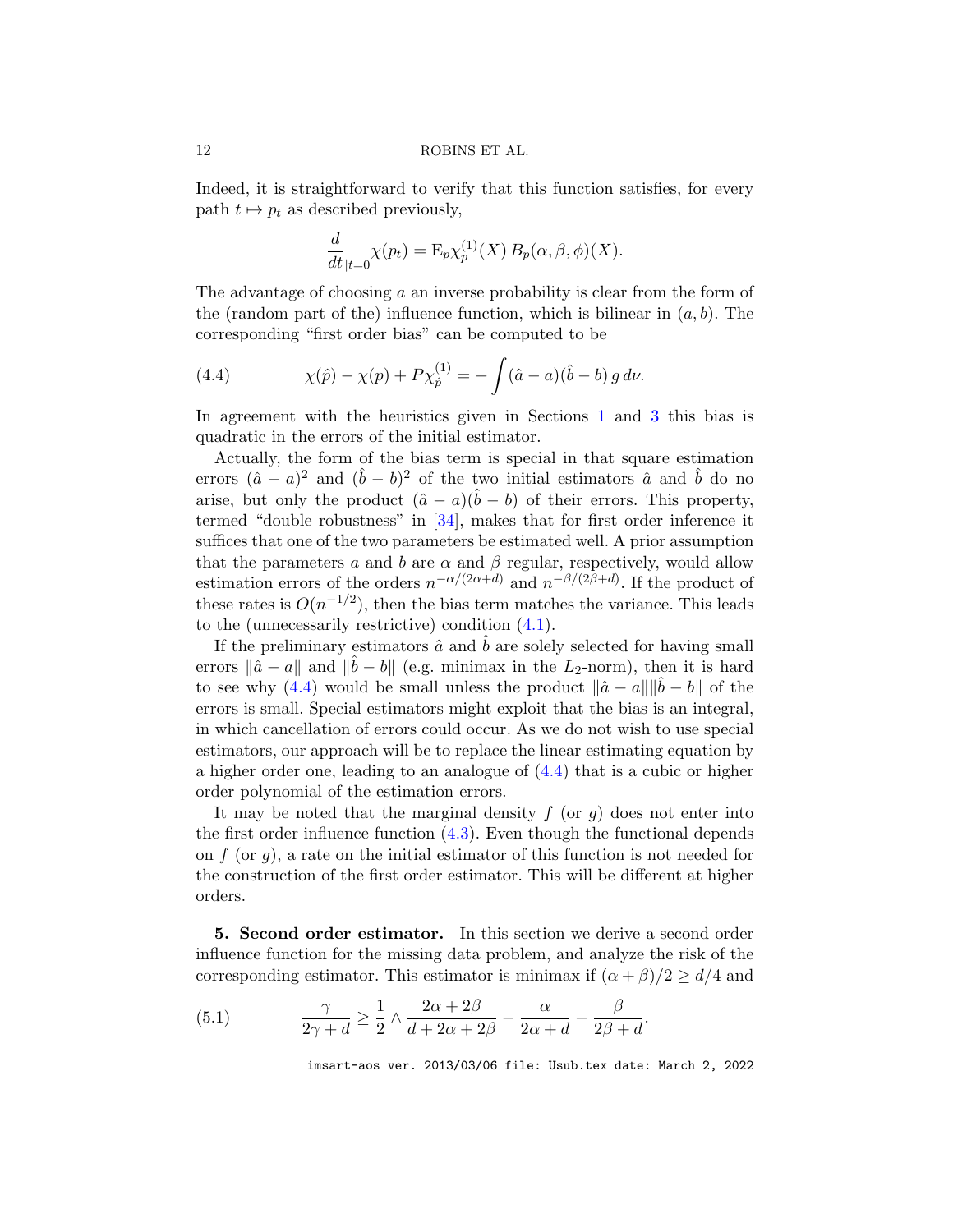In the other case, higher order estimators have smaller risk, as shown in Sections [7](#page-18-0)[-8.](#page-20-0) However, it is worth while to treat the second order estimator separately, as its construction exemplifies essential elements, without involving technicalities attached to the higher order estimators.

To find a second order influence function, we follow the strategy [1]–[3] of Section [3.1,](#page-5-3) and try and find a function  $\chi_p^{(2)}: \mathcal{X}^2 \to \mathbb{R}$  such that, for every  $x_1 = (y_1a_1, a_1, z_1)$ , and all directions  $\alpha, \beta, \phi$ ,

$$
\frac{d}{dt}_{|t=0} \Big[ \chi_{p_t}^{(1)}(x_1) + \chi(p_t) \Big] = \mathcal{E}_p \chi_p^{(2)}(x_1, X_2) B_p(\alpha, \beta, \phi)(X_2).
$$

Here the expectation  $E_p$  on the right side is relative to the variable  $X_2$  only, with  $x_1$  fixed. This equation expresses that  $x_2 \mapsto \chi_p^{(2)}(x_1, x_2)$  is a first order influence function of  $p \mapsto \chi_p^{(1)}(x_1) + \chi(p)$ , for fixed  $x_1$ . On the left side we added the "constant"  $\chi(p_t)$  to the first order influence function (giving another first order influence function) to facilitate the computations. This is justified as the strategy  $[1]-[3]$  works with any influence function. In view of [\(4.3\)](#page-10-1) and the definitions of the paths  $t \mapsto a+t\alpha$ ,  $t \mapsto b+t\beta$  and  $t \mapsto f(1+t\phi)$ , this leads to the equation

<span id="page-12-0"></span>(5.2) 
$$
a_1(y_1 - b(z_1))\alpha(z_1) - (a_1a(z_1) - 1)\beta(z_1) = E_p\chi_p^{(2)}(x_1, X_2) B_p(\alpha, \beta, \phi)(X_2).
$$

Unfortunately, no function  $\chi_p^{(2)}$  that solves this equation for every  $(\alpha, \beta, \phi)$ exists. To see this note that for the special triplets with  $\beta = \phi = 0$  the requirement can be written in the form

$$
\alpha(z_1) = \mathcal{E}_p \left[ \frac{\chi_p^{(2)}(x_1, X_2)}{a_1(y_1 - b(z_1))} \frac{1 - A_2 a(Z_2)}{a(Z_2)(a - 1)(Z_2)} \right] \alpha(Z_2).
$$

The right side of the equation can be written as  $\int K(z_1, z_2) \alpha(z_2) dF(z_2)$ , for  $K(z_1, Z_2)$  the conditional expectation of the function in square brackets given  $Z_2$ . Thus it is the image of  $\alpha$  under the kernel operator with kernel K. If the equation were true for any  $\alpha$ , then this kernel operator would work as the identity operator. However, on infinite-dimensional domains the identity operator is not given by a kernel. (Its kernel would be a "Dirac function on the diagonal".)

Therefore, we have to be satisfied with an influence function that gives a partial representation only. In particular, a projection onto a finitedimensional linear space possesses a kernel, and acts as the identity on this linear space. A "large" linear space gives representation in "many"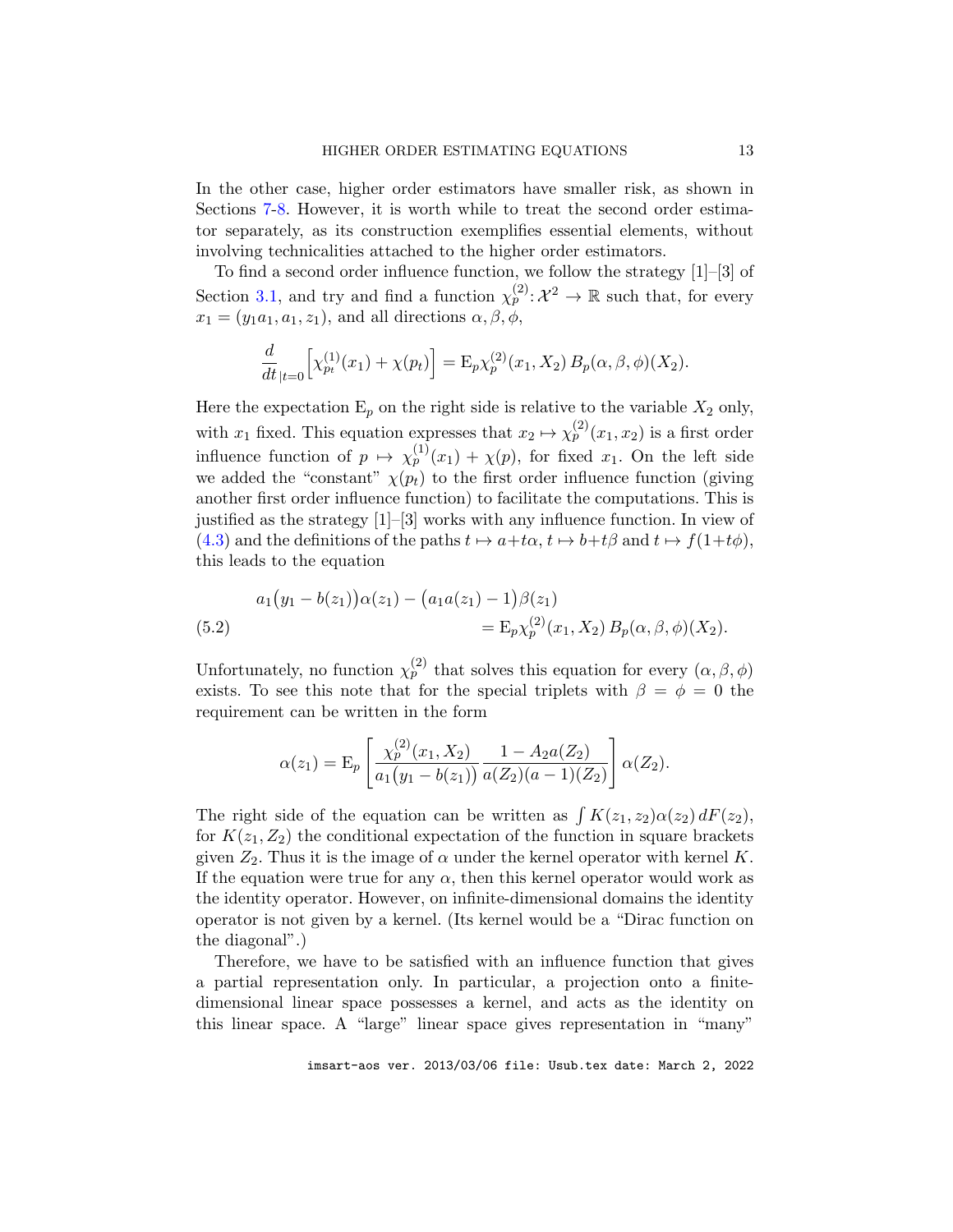directions. By reducing the expectation in [\(5.2\)](#page-12-0) to an integral relative to the marginal distribution of  $Z_2$ , we can use an orthogonal projection  $\Pi_p: L_2(g) \to L_2(g)$  onto a subspace L of  $L_2(g)$ . Writing also  $\Pi_p$  for its kernel, and letting  $S_2h$  denote the symmetrization  $(h(X_1, X_2) + h(X_2, X_1))/2$ of a function  $h: \mathcal{X}^2 \to \mathbb{R}$ , we define

<span id="page-13-0"></span>(5.3) 
$$
\chi_p^{(2)}(X_1, X_2) = -2S_2 \Big[ A_1 (Y_1 - b(Z_1)) \Pi_p(Z_1, Z_2) (A_2 a(Z_2) - 1) \Big].
$$

LEMMA 5.1. For  $\chi^{(2)}_p$  defined by [\(5.3\)](#page-13-0) with  $\Pi_p$  the kernel of an orthogonal projection  $\Pi_p: L_2(g) \to L_2(g)$  onto a subspace  $L \subset L_2(g)$ , equation [\(5.2\)](#page-12-0) is satisfied for every path  $t \mapsto p_t$  corresponding to directions  $(\alpha, \beta, \phi)$  such that  $\alpha \in L$  and  $\beta \in L$ .

PROOF. By definition  $E(A|Z) = (1/a)(Z)$  and  $E(Y|Z) = b(Z)$ . Also  $var(Aa(Z)|Z) = a(Z) - 1$  and  $var(Y|Z) = b(Z)(1 - b)(Z)$ . By direct computation using these identities, we find that for the influence function [\(5.3\)](#page-13-0) the right side of  $(5.2)$  reduces to

$$
a_1(y_1 - b(z_1))\Pi_p \alpha(z_1) - (a_1 a(z_1) - 1)\Pi_p \beta(z_1).
$$

Thus [\(5.2\)](#page-12-0) holds for every  $(\alpha, \beta, \phi)$  such that  $\Pi_p \alpha = \alpha$  and  $\Pi_p \beta = \beta$ .

Together with the first order influence function  $(4.3)$  the influence function [\(5.3\)](#page-13-0) defines the (approximate) influence function  $\chi_p = \chi_p^{(1)} + \frac{1}{2}$  $\frac{1}{2}\chi_p^{(2)}$ . For an initial estimator  $\hat{p}$  based on independent observations we now construct the estimator  $(3.1)$ , i.e.

<span id="page-13-1"></span>(5.4) 
$$
\hat{\chi}_n = \chi(\hat{p}) + \mathbb{P}_n \chi_{\hat{p}}^{(1)} + \frac{1}{2} \mathbb{U}_n \chi_{\hat{p}}^{(2)}.
$$

Unlike the first order influence function, the second order influence function does depend on the density f of the covariates, or rather the function  $g = f/a$ (through the kernel  $\Pi_p$ , which is defined relative to  $L_2(g)$ ), and hence the estimator  $(5.4)$  involves a preliminary estimator of g. As a consequence, the quality of the estimator of the functional  $\chi$  depends on the precision by which g (as part of the plug-in  $\hat{p} = (\hat{a}, \hat{b}, \hat{q})$ ) can be estimated.

Let  $\hat{E}_p$  and vâr<sub>p</sub> denote conditional expectations given the observations used to construct  $\hat{p}$ , let  $\|\cdot\|_r$  be the norm of  $L_r(g)$ , and let  $\|\Pi\|_r$  denote the norm of an operator  $\Pi: L_r(g) \to L_r(g)$ .

<span id="page-13-2"></span>THEOREM 5.1. The estimator  $\hat{\chi}_n$  given in [\(5.4\)](#page-13-1) with influence functions  $\chi^{(1)}_p$  and  $\chi^{(2)}_p$  defined by [\(4.3\)](#page-10-1) and [\(5.3\)](#page-13-0), for  $\Pi_p$  the kernel of an orthogonal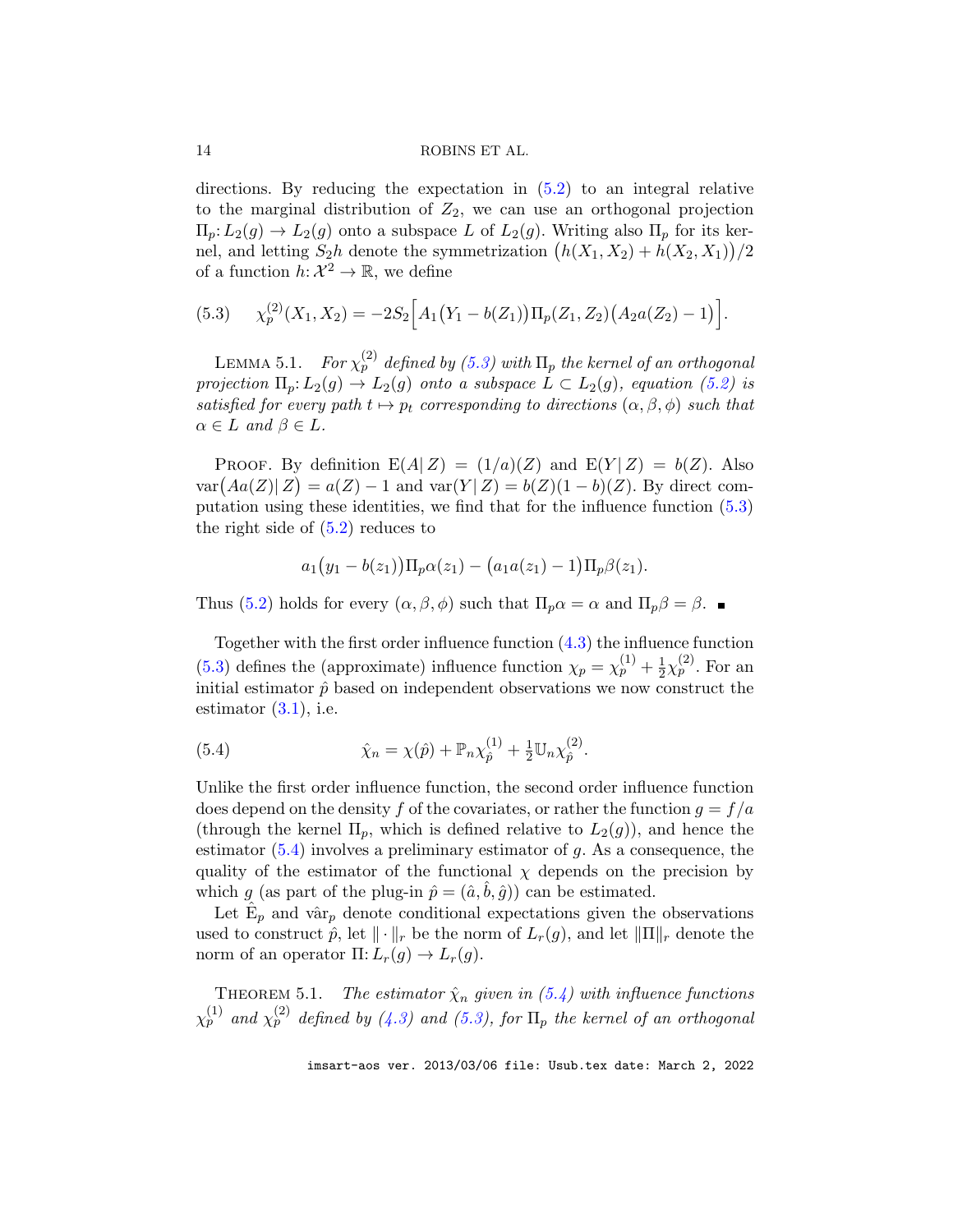projection in  $L_2(q)$  onto a k-dimensional linear subspace, satisfies, for  $r \geq 2$  $(with r/(r-2) = \infty if r = 2),$ 

$$
\hat{\mathbf{E}}_p \hat{\chi}_n - \chi(p) = O_P \Big( ||\Pi_p||_r ||\Pi_{\hat{p}}||_r ||\hat{a} - a||_r ||\hat{b} - b||_r ||\hat{g} - g||_{r/(r-2)} \Big) \n+ O_P \Big( ||(I - \Pi_p)(a - \hat{a})||_2 ||(I - \Pi_p)(b - \hat{b})||_2 \Big),
$$
\n
$$
\text{var}_p \hat{\chi}_n = O_P \Big( \frac{1}{n} + \frac{k}{n^2} \Big).
$$

The two terms in the bias result from having to estimate  $p$  in the second order influence function (giving "third order bias") and using an approximate influence function (leaving the remainders  $I - \Pi_p$  after projection), respectively. The terms  $1/n$  and  $k/n^2$  in the variance appear as the variances of  $\mathbb{U}_n \chi_p^{(1)}$  and  $\mathbb{U}_n \chi_p^{(2)}$ , the second being a degenerate second order U-statistic (giving  $1/n^2$ , see [\(13.1\)](#page-55-1)) with a kernel of variance k.

The proof of the theorem is deferred to Section [10.1.](#page-27-1)

Assume now that the range space of the projections  $\Pi_p$  can be chosen such that, for some constant  $C$ ,

<span id="page-14-1"></span>(5.5) 
$$
\|a - \Pi_p a\|_2 \le C\left(\frac{1}{k}\right)^{\alpha/d}, \qquad \|b - \Pi_p b\|_2 \le C\left(\frac{1}{k}\right)^{\beta/d}.
$$

Furthermore, assume that there exist estimators  $\hat{a}$  and  $\hat{b}$  and  $\hat{g}$  that achieve convergence rates  $n^{-\alpha/(2\alpha+d)}$ ,  $n^{-\beta/(2\beta+d)}$  and  $n^{-\gamma/(2\gamma+d)}$ , respectively, in  $L_r(g)$  and  $L_{r/(r-2)}(g)$ , uniformly over these a-priori models and a model for g (e.g. for  $r = 3$ ), and that the preceding displays also hold for  $\hat{a}$  and  $\hat{b}$ . These assumptions are satisfied if the unknown functions  $a$  and  $b$  are "regular" of orders  $\alpha$  and  $\beta$  on a compact subset of  $\mathbb{R}^d$  (see e.g. [\[32\]](#page-38-16)). Then the estimator  $\hat{\chi}_n$  of Theorem [5.1](#page-13-2) attains the square rate of convergence

<span id="page-14-0"></span>
$$
(5.6) \qquad \left(\frac{1}{n}\right)^{2\alpha/(2\alpha+d)+2\beta/(2\beta+d)+2\gamma/(2\gamma+d)} \vee \left(\frac{1}{k}\right)^{(2\alpha+2\beta)/d} \vee \frac{1}{n} \vee \frac{k}{n^2}.
$$

We shall see in the next section that the first of the four terms in this maximum can be made smaller by choosing an estimating equation of order higher than 2, while the other three terms arise at any order. This motivates to determine a "second order 'optimal" value of k by balancing the second, third and fourth terms. We next would use the second order estimator if  $\gamma$  is large enough so that the first term is negligible relative to the other terms.

For  $(\alpha + \beta)/2 \ge d/4$  we can choose  $k = n$  and the resulting rate (the square root of  $(5.6)$ ) is  $n^{-1/2}$  provided that  $(5.1)$  holds. The latter condition is certainly satisfied under the sufficient condition [\(4.1\)](#page-9-0) for the linear estimator to yield rate  $n^{-1/2}$ .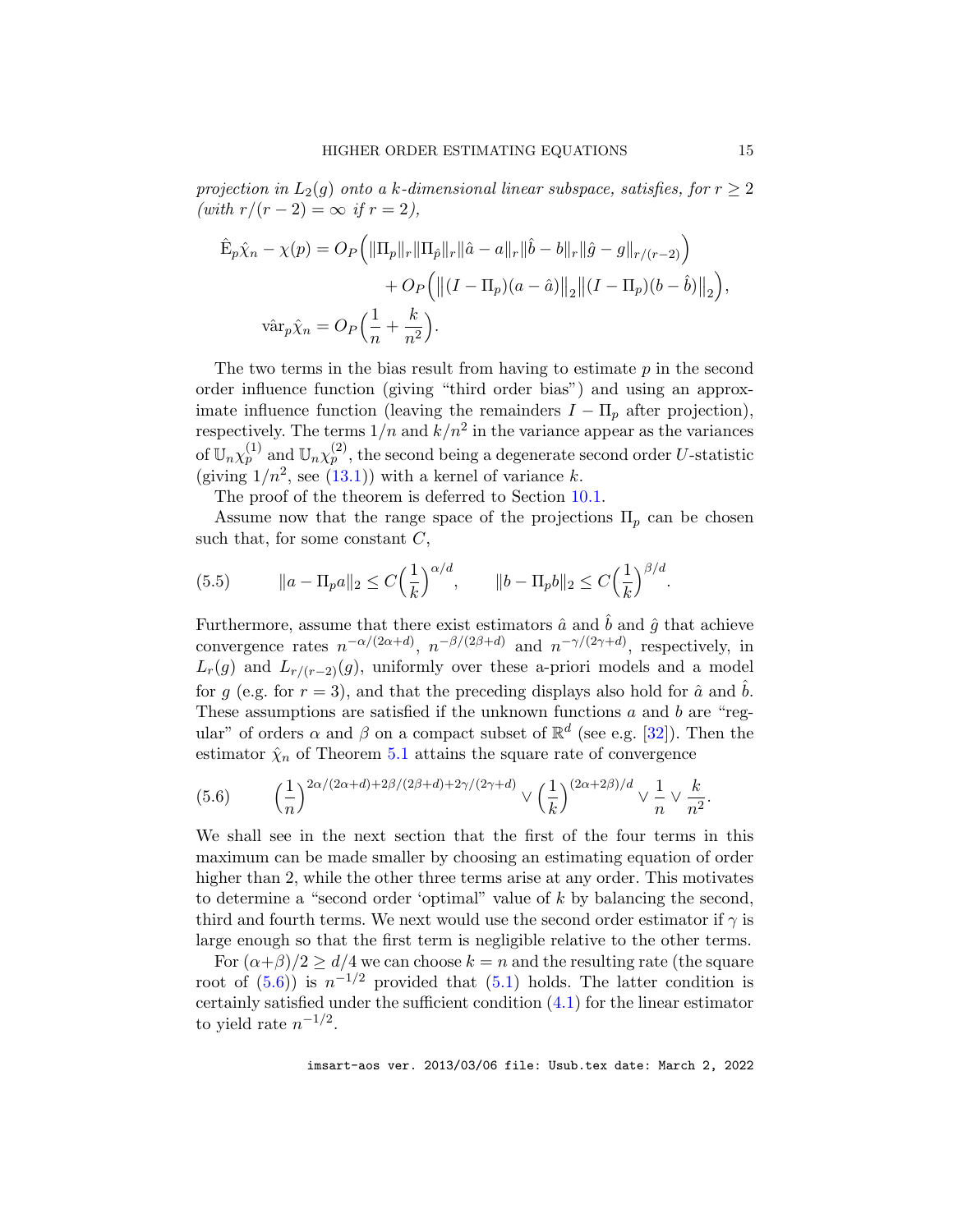More interestingly, for  $(\alpha + \beta)/2 < d/4$  we choose  $k \sim n^{2d/(d+2\alpha+2\beta)}$  and obtain the rate, provided that  $(5.1)$  holds,

$$
n^{-(2\alpha+2\beta)/(d+2\alpha+2\beta)}.
$$

This rate is slower than  $n^{-1/2}$ , but better than the rate  $n^{-\alpha/(2\alpha+d)-\beta/(2\beta+d)}$ obtained by the linear estimator. In [\[29\]](#page-38-15) this rate is shown to be the fastest possible in the minimax sense, for the model in which  $a$  and  $b$  range over balls in  $C^{\alpha}(\mathcal{Z})$  and  $C^{\beta}(\mathcal{Z})$ , and g being known.

In both cases the second order estimator is better than the linear estimator, but minimax only for sufficiently large  $\gamma$ . This motivates to consider higher order estimators.

<span id="page-15-0"></span>6. Approximate functional. Even though the functional of interest does not possess an exact second-order influence function, we might proceed to higher orders by differentiating the approximate second-order influence function  $\chi_p^{(2)}$  given in [\(5.3\)](#page-13-0), and balancing the various terms obtained. However, the formulas are much more transparent if we compute exact higerorder influence functions of an approximating functional instead. In this section we first define a suitable functional and next compute its influence functions.

Following the heuristics of Section [3.3,](#page-7-1) we define an approximate func-tional by equation [\(3.5\)](#page-7-0), using a particular projection  $p \mapsto \tilde{p}$  of the parameters. We choose this projection to map the parameters  $a$  and  $b$  onto finitedimensional models and leave the parameter g unaltered:  $p$  is mapped into an element  $\tilde{p}$  of the approximating model, or equivalently a triplet  $(a, b, g)$ into a triplet  $(\tilde{a}, \tilde{b}, g)$  in the approximating model for the three parameters (where  $g$  is unaltered). (Even though this is not evident in the notation, the projection is joint in the three parameters: the induced maps  $(a, b, g) \mapsto \tilde{a}$ and  $(a, b, q) \mapsto \tilde{b}$  do not reduce to maps  $a \mapsto \tilde{a}$  and  $b \mapsto \tilde{b}$ , but  $\tilde{a}$  and  $\tilde{b}$ depend on the full triplet  $(a, b, q)$ .)

<span id="page-15-1"></span>As "model" for  $(a, b)$  we consider the product of two affine linear spaces

(6.1) 
$$
(\hat{a} + \underline{a}L) \times (\hat{b} + \underline{b}L),
$$

for a given finite-dimensional subspace L of  $L_2(\nu)$  and fixed functions  $\hat{a}, \underline{a}, \hat{b}, \underline{b} : \mathcal{Z} \to \mathbb{R}$  that are bounded away from zero and infinity. (Later the functions  $\hat{a}$  and  $\hat{b}$  are taken equal to the preliminary estimators; one choice for the other functions is  $a = b = 1$ .) The pair  $(\tilde{a}, b)$  of projections are defined as elements of the model  $(6.1)$  satisfying equation  $(3.7)$ . In view of [\(4.4\)](#page-11-1), for any path  $\widetilde{p}_t \leftrightarrow (\widetilde{a}_t, b_t, g) = (\widetilde{a} + t\underline{a} \cdot l, b + t\underline{b} \cdot l', g)$ , for given  $l, l' \in L$ ,

(6.2) 
$$
\chi(\widetilde{p}_t) + P \chi_{\widetilde{p}_t}^{(1)} = \chi(p) - \int (\widetilde{a} + t \underline{a} \, l - a) (\widetilde{b} + t \underline{b} \, l' - b) \, g \, d\nu.
$$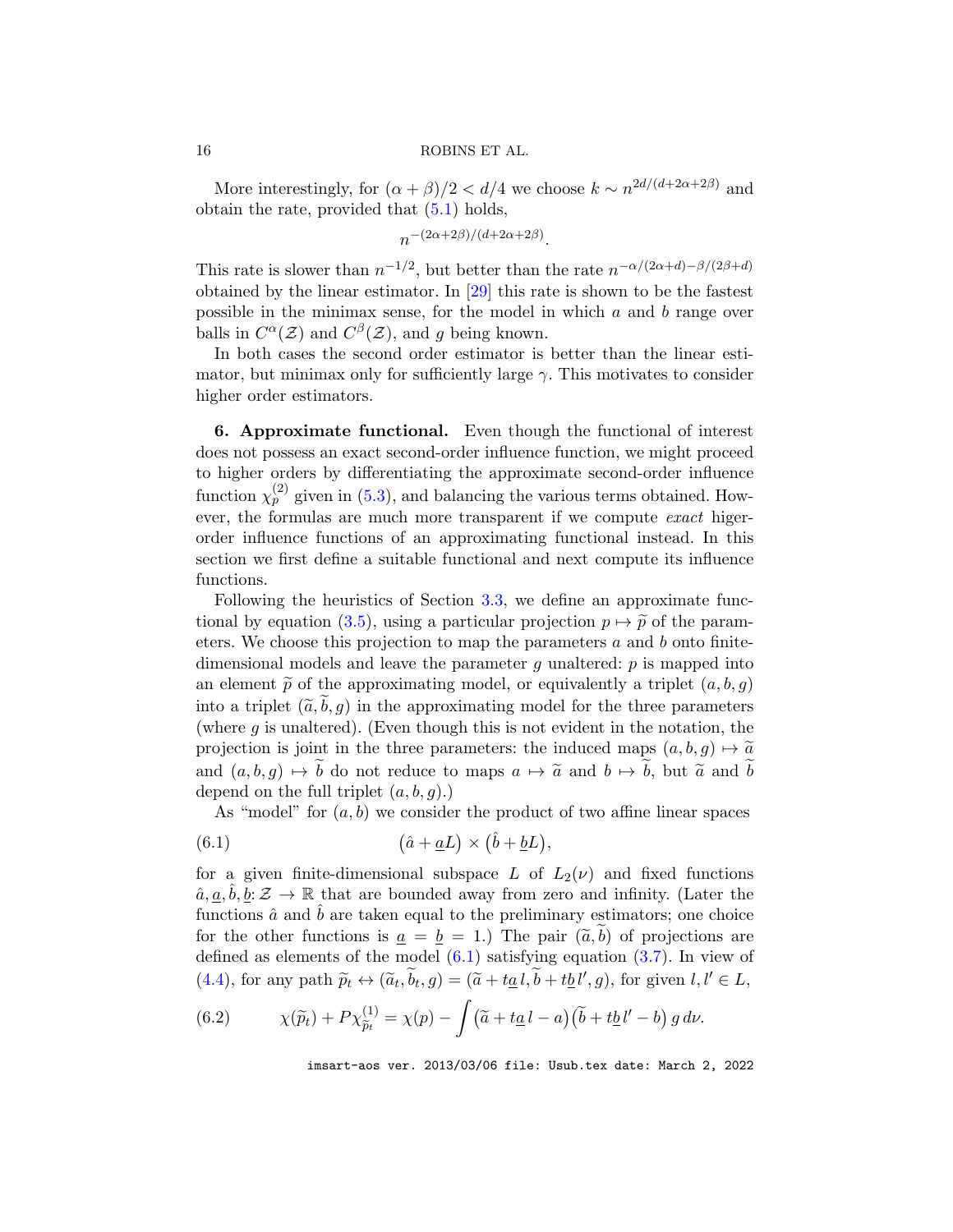Equation [\(3.7\)](#page-8-1) requires that the derivative of this expression with respect to t at  $t = 0$  vanishes. Thus the functions  $\tilde{a}$  and  $\tilde{b}$  must be chosen to satisfy the set of stationary equations, for every  $l, l' \in L$ ,

<span id="page-16-2"></span>(6.3) 
$$
0 = \int (\tilde{a} - a) \underline{b} l' g d\nu = \int \left( \frac{\tilde{a} - \hat{a}}{\underline{a}} - \frac{a - \hat{a}}{\underline{a}} \right) l' \underline{a} \underline{b} g d\nu, \qquad l' \in L,
$$

<span id="page-16-3"></span>(6.4) 
$$
0 = \int \underline{a} \, l(\tilde{b} - b) \, g \, d\nu = \int \left( \frac{\tilde{b} - \hat{b}}{\underline{b}} - \frac{b - \hat{b}}{\underline{b}} \right) l \, \underline{a} \underline{b} \underline{a} \, d\nu, \qquad l \in L.
$$

Because the functions  $(\tilde{a} - \hat{a})/a$  and  $(\tilde{b} - \hat{b})/b$  are required to be in L, the second way of writing these equations shows that the latter two functions are the orthogonal projections of the functions  $(a - \hat{a})/a$  and  $(b - b)/b$  onto L in  $L_2(\underline{ab}g)$ .

As explained in Section [3.3,](#page-7-1) as it satisfies [\(3.7\)](#page-8-1) the projection  $(a, b, g) \mapsto$  $(\tilde{a},b,g)$  renders the first order influence function of the approximate functional  $\tilde{\chi}$  equal to the first order influence function of  $\chi$  evaluated at the projection. Furthermore, the difference between  $\chi$  and  $\tilde{\chi}$  is quadratic in the distance between  $\tilde{p}$  and p (see [\(3.6\)](#page-8-2)). The following theorem summarizes the preceding and verifies these properties in the present concrete situation.

<span id="page-16-0"></span>THEOREM 6.1. For given measurable functions  $\hat{a}, \underline{a}, \hat{b}, \underline{b} : \mathcal{Z} \to \mathbb{R}$  with  $\underline{a}$ and b bounded away from zero and infinity, define a map  $(a, b, q) \mapsto (\widetilde{a}, \widetilde{b}, q)$ by letting  $(\tilde{a} - \hat{a})/\underline{a}$  and  $(b - \tilde{b})/\underline{b}$  be the orthogonal projections of  $(a - \hat{a})/\underline{a}$ and  $(b−b)/b$  in  $L_2(abg)$  onto a closed subspace L. Let  $\widetilde{p}$  correspond to  $(\widetilde{a},b,g)$ and define  $\tilde{\chi}(p) = \chi(\tilde{p}) + P\chi_{\tilde{p}}^{(1)}$ . Then  $\tilde{\chi}$  has influence function

<span id="page-16-1"></span>(6.5) 
$$
\widetilde{\chi}_p^{(1)}(X) = A\widetilde{a}(Z)\big(Y - \widetilde{b}(Z)\big) + \widetilde{b}(Z) - \chi(\widetilde{p}).
$$

Furthermore, for  $g = abg$ ,

$$
\left|\widetilde{\chi}(p) - \chi(p)\right| \le \left\| (I - \Pi_p) \frac{\hat{a} - a}{\underline{a}} \right\|_{2, \underline{g}} \left\| (I - \Pi_p) \frac{\hat{b} - b}{\underline{b}} \right\|_{2, \underline{g}}.
$$

PROOF. The formula for the influence function agrees with the combination of equations [\(3.8\)](#page-8-3) and [\(4.3\)](#page-10-1), and can also be verified directly. In view of  $(3.5)$  and  $(4.4)$ ,

$$
\widetilde{\chi}(p) - \chi(p) = -\int (\widetilde{a} - a) (\widetilde{b} - b) g d\nu.
$$

We rewrite the right side as an integral relative to  $g d\nu$ , and next apply the Cauchy-Schwarz inequality. Finally we note that  $(\tilde{a} - a)/\underline{a} = (\tilde{a} - \hat{a})/\underline{a}$  $(a - \hat{a})/\underline{a} = (I - \Pi_p)(\hat{a} - a)/\underline{a}$ , and similarly for *b*.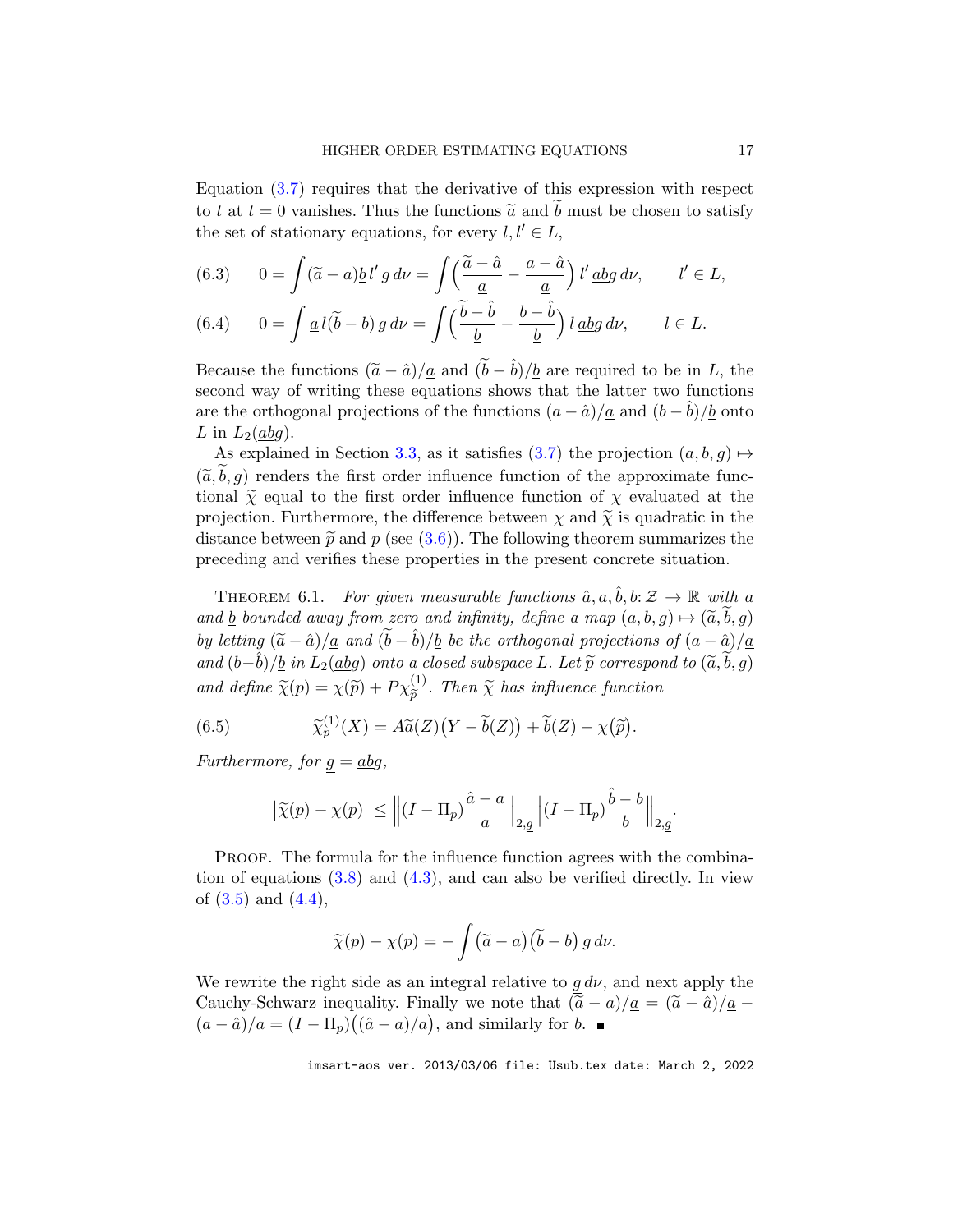The approximation error  $\tilde{\chi}(p) - \chi(p)$  can be rendered arbitrarily small by choosing the space  $L$  large enough. Of course, we choose  $L$  to be appropriate relative to a-priori assumptions on the functions  $a$  and  $b$ . If these functions are known to belong to Hölder classes, then  $L$  can for instance be chosen as the linear span of the first  $k$  basis elements of a suitable orthonormal wavelet basis of  $L_2(\nu)$ .

To compute higher order influence functions of  $\widetilde{\chi}$  we recursively determine influence functions of influence functions, according to the algorithm [1]–[3] in Section [3.1,](#page-5-3) starting with the influence function of  $p \mapsto \widetilde{\chi}_p^{(1)}(x_1) + \chi(\widetilde{p})$ , for a fixed  $x_1$ . We defer the details of this derivation to Section [10.2,](#page-28-0) and summarize the result in the following theorem.

To simplify notation, define

<span id="page-17-1"></span>(6.6) 
$$
\widetilde{Y} = A(Y - \widetilde{b}(Z))\underline{a}(Z),
$$

$$
\widetilde{A} = (A\widetilde{a}(Z) - 1)\underline{b}(Z),
$$

$$
\underline{A} = A\underline{a}(Z)\underline{b}(Z).
$$

These are the generic variables; indexed versions  $Y_i, A_i, \underline{A}_i, \dots$  are defined by adding an index to every variable in the equalities. With this notation and with  $a = b = 1$  the second order influence function [\(5.3\)](#page-13-0) at  $p = \tilde{p}$ can be written as the symmetrization of  $-2Y_1\Pi_p(Z_1, Z_2)A_2$ . This function was derived in an ad-hoc manner as an approximate or partial influence function of  $\chi$ , but it is also the exact influence function of  $\tilde{\chi}$ . The higher order influence functions of  $\tilde{\chi}$  possess an equally attractive form.

<span id="page-17-0"></span>THEOREM 6.2. An mth order influence function  $\widetilde{\chi}_p^{(m)}$  evaluated at  $(X_1, \ldots, X_m)$  of the functional  $\widetilde{\chi}$  defined in Theorem [6.1](#page-16-0) is the degenerate  $(in L_2(p))$  part of the variable

$$
(-1)^{j-1} j! \widetilde{A}_1 \Pi_{1,2} \underline{A}_2 \Pi_{2,3} \underline{A}_3 \Pi_{3,4} \underline{A}_4 \times \cdots \times \underline{A}_{m-1} \Pi_{m-1,m} \widetilde{Y}_m.
$$

Here  $\Pi_{i,j}$  is the kernel of the orthogonal projection in  $L_2(dbg)$  onto L, evaluated at  $(Z_i, Z_j)$ .

To obtain the degenerate part of the variable in the preceding lemma, we apply the general formula  $(2.1)$  together with Lemma [10.2.](#page-29-0) Assertions (i) and (ii) of the latter lemma show that the variable is already degenerate relative to  $X_1$  and  $X_m$ , while assertion (iii) shows that integrating out the variable  $X_i$  for  $1 < i < m$  simply collapses  $\Pi_{i-1,i}A_i\Pi_{i,i+1}$  into  $\Pi_{i-1,i+1}$ . For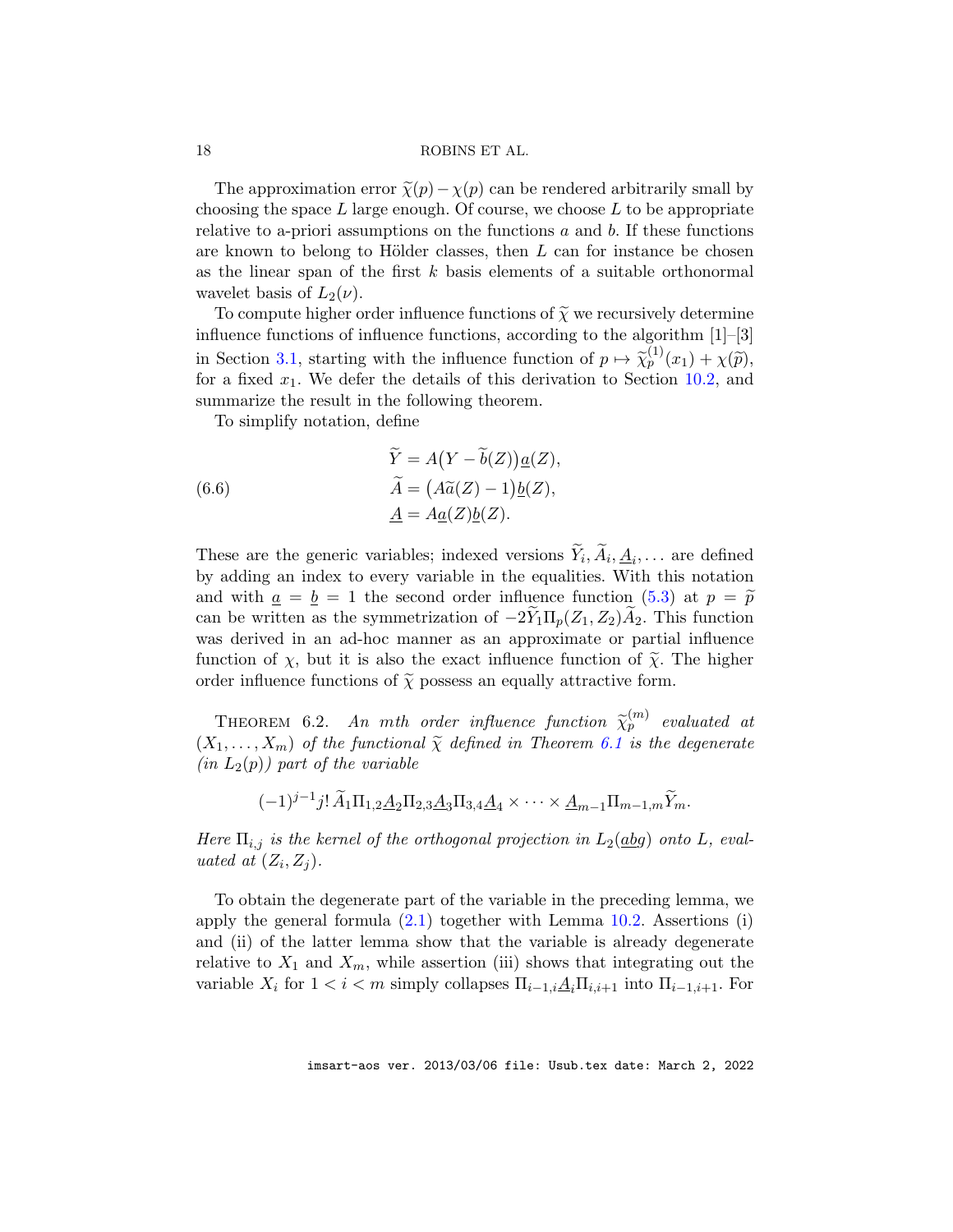instance, with  $S_m$  denoting symmetrization of a function of m variables,

<span id="page-18-3"></span>
$$
\widetilde{\chi}_{p}^{(2)}(X_{1}, X_{2}) = -2S_{2}[\widetilde{A}_{1}\Pi_{1,2}\widetilde{Y}_{2}],
$$
\n(6.7) 
$$
\widetilde{\chi}_{p}^{(3)}(X_{1}, X_{2}, X_{3}) = 6S_{3}[\widetilde{A}_{1}\Pi_{1,2}A_{2}\Pi_{2,3}\widetilde{Y}_{3} - \widetilde{A}_{1}\Pi_{1,3}\widetilde{Y}_{3}],
$$
\n
$$
\widetilde{\chi}_{p}^{(4)}(X_{1}, X_{2}, X_{3}, X_{4}) = -24S_{4}[\widetilde{A}_{1}\Pi_{1,2}A_{2}\Pi_{2,3}A_{3}\Pi_{3,4}\widetilde{Y}_{4} - \widetilde{A}_{1}\Pi_{1,3}A_{3}\Pi_{3,4}\widetilde{Y}_{4} - \widetilde{A}_{1}\Pi_{1,3}A_{2}\Pi_{2,4}\widetilde{Y}_{4} + \widetilde{A}_{1}\Pi_{1,4}\widetilde{Y}_{4}].
$$

As shown on the left, but not on the right of the equations, these quantities depend on the unknown parameter  $p = (a, b, g)$ . In the right sides, the variables  $Y_i$  and  $A_i$  depend on p through b and  $\tilde{a}$ , and hence are not observables. Furthermore, the kernels  $\Pi_{i,j}$  depend on g as they are orthogonal projections in  $L_2(abg)$ .

<span id="page-18-0"></span>7. Parametric rate  $((\alpha + \beta)/2 \ge d/4)$ . In this section we show that the parameter  $\chi(p)$  is estimable at  $1/\sqrt{n}$ -rate provided the average smoothness  $(\alpha + \beta)/2$  is at least  $d/4$ . We achieve this using the estimator

<span id="page-18-1"></span>(7.1) 
$$
\hat{\chi}_n = \chi(\hat{p}) + \mathbb{U}_n \Big( \widetilde{\chi}_{\hat{p}}^{(1)} + \frac{1}{2} \widetilde{\chi}_{\hat{p}}^{(2)} + \cdots + \frac{1}{m!} \widetilde{\chi}_{\hat{p}}^{(m)} \Big),
$$

with the influence functions  $\tilde{\chi}_p^{(j)}$  those of the approximate functional  $\tilde{\chi}$  in Section [6:](#page-15-0) they are given in Theorems [6.1](#page-16-0) and [6.2](#page-17-0) for  $j = 1$ , and  $j = 2, \ldots, m$ , respectively. (Because the map  $p \mapsto \tilde{p}$  maps  $\hat{p}$  into itself, the influence function for  $j = 1$  in the display is also the first order influence function [\(6.5\)](#page-16-1) of of  $\chi$ , when evaluated at  $p = \hat{p}$ .)

We assume that the projections  $\Pi_p$  and  $\Pi_{\hat{p}}$  map  $L_s(\underline{abg})$  to  $L_s(\underline{abg})$ , for every  $s \in [r/(r-1), r]$ , with uniformly bounded norms. (For  $r = 2$  this entails only  $s = 2$ ; in this case we define  $r/(r - 2) = \infty$ .)

<span id="page-18-2"></span>THEOREM 7.1. The estimator  $(7.1)$ , with  $\Pi_p$  a kernel of an orthogonal projection in  $L_2(dbg)$  satisfying  $(12.1)$  with  $\sup_x \Pi_p(x,x) \lesssim k$ , satisfies, for a constant c that depends on  $||p/\hat{p}||_{\infty}$  only, and  $r \geq 2$ ,

$$
\hat{\mathbf{E}}_p \hat{\chi}_n - \chi(p) = O\Big(\|\hat{a} - a\|_r \|\hat{b} - b\|_r \|\hat{g} - g\|_{(m-1)r/(r-2)}^{m-1}\Big) \n+ O\Big(\Big\|(I - \Pi_p)\frac{\hat{a} - a}{\underline{a}}\Big\|_2 \Big\|(I - \Pi_p)\frac{\hat{b} - b}{\underline{b}}\Big\|_2\Big),
$$
\n
$$
\text{var}_p \hat{\chi}_n \le \sum_{j=1}^m \frac{1}{\binom{n}{j}} c^j k^{j-1}.
$$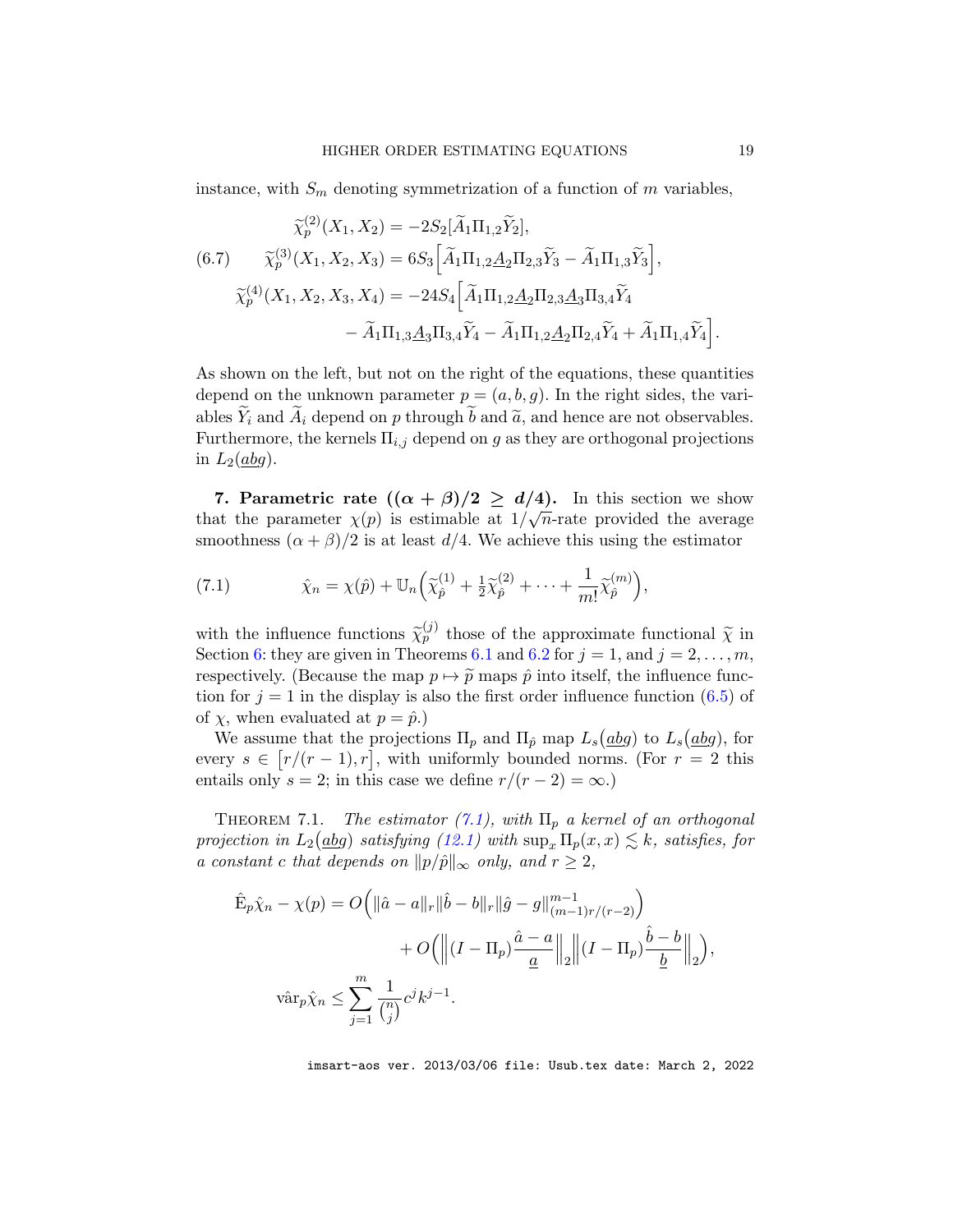The first term in the bias is of the order  $1 + 1 + (m - 1) = m + 1$ , as to be expected for an estimator based on an mth order influence function; the second term is due to estimating  $\tilde{\chi}$  rather than  $\chi$ ; it is independent of m, and the same as in Theorem [5.1](#page-13-2) if  $\underline{a} = \underline{b} = 1$ . The bound on the variance can roughly be understood in that each of the degenerate U-statistics  $\mathbb{U}_n \widetilde{\chi}_{\hat{p}}^{(j)}$  $_{\hat{p}}^{\text{\tiny (J)}}$  in [\(7.1\)](#page-18-1) contributes a term of order  $k^{j-1}/n^j$ .

For  $\alpha$ -,  $\beta$ - and  $\gamma$ -regular parameters  $a, b, g$  on a d-dimensional domain the range space of the projections  $\Pi_p$  can be chosen so that  $(5.5)$  holds and such that there exist estimators  $\hat{a}, \hat{b}, \hat{g}$  of  $a, b, g$ , with the first two taking values in this range space, with convergence rates  $n^{-\alpha/(2\alpha+d)}$ ,  $n^{-\beta/(2\beta+d)}$ and  $n^{-\gamma/(2\gamma+d)}$ . Then the second term in the bias (with  $\underline{a} = \underline{b} = 1$ ) is of order  $(1/k)^{\alpha/d+\beta/d}$ . If  $(\alpha+\beta)/2 \ge d/4$  and we choose  $k = n$ , then this is of order  $1/\sqrt{n}$ . For  $k = n$  the standard deviation of the resulting estimator is also of the order  $1/\sqrt{n}$ , while the first term in the bias can be made arbitrarily small by choosing a sufficiently large order  $m$ . Specifically, the estimator  $\chi_n$  attains a  $\sqrt{n}$ -rate of convergence as soon as

(7.2) 
$$
m-1 \geq \left(\frac{1}{2} - \frac{\alpha}{2\alpha + d} - \frac{\beta}{2\beta + d}\right)\left(\frac{2\gamma + d}{\gamma}\right).
$$

For any  $\gamma > 0$  there exists an order m that satisfies this, and hence the parameter is  $\sqrt{n}$ -estimable as soon as  $(\alpha + \beta)/2 \ge d/4$ .

More ambitiously, we may aim at attaining the parametric rate for every  $\gamma > 0$ , without a-priori knowledge of  $\gamma$ . This can be achieved if  $(\alpha + \beta)/2$  $d/4$  by using orders  $m = m_n$  that increase to infinity with the sample size. In this case the estimator can also be shown to be asymptotically efficient in the semiparametric sense.

<span id="page-19-0"></span>THEOREM 7.2. If  $(\alpha + \beta)/2 > d/4$ , then the estimator [\(7.1\)](#page-18-1), with  $m = \log n$  and  $\Pi_p$  a kernel of an orthogonal projection in  $L_2(dbg)$ on a  $k = n/(\log n)^2$ -dimensional space satisfying [\(5.5\)](#page-14-1) and [\(12.1\)](#page-49-0) with  $\sup_x \Pi_p(x,x) \lesssim k$ , based on preliminary estimators  $\hat{a}, \hat{b}, \hat{g}$  that attain rates  $(\log n/n)^{-\delta/(2\delta+d)}$  relative to the uniform norm, satisfies

$$
\sqrt{n}(\hat{\chi}_n - \chi(p) - \mathbb{P}_n \tilde{\chi}_p^{(1)}) \stackrel{P}{\to} 0.
$$

An estimator that is asymptotically linear in the first order efficient influence function, as in the theorem, is asymptotically optimal in terms of the local asymptotic minimax and convolution theorems (see e.g. [\[40\]](#page-38-1), Chapter 25). The present estimator  $\hat{\chi}_n$  actually looses its efficiency by splitting the sample in a part used to construct the preliminary estimators and a part to form  $\mathbb{P}_n$ . This can be easily remedied by crossing over the two parts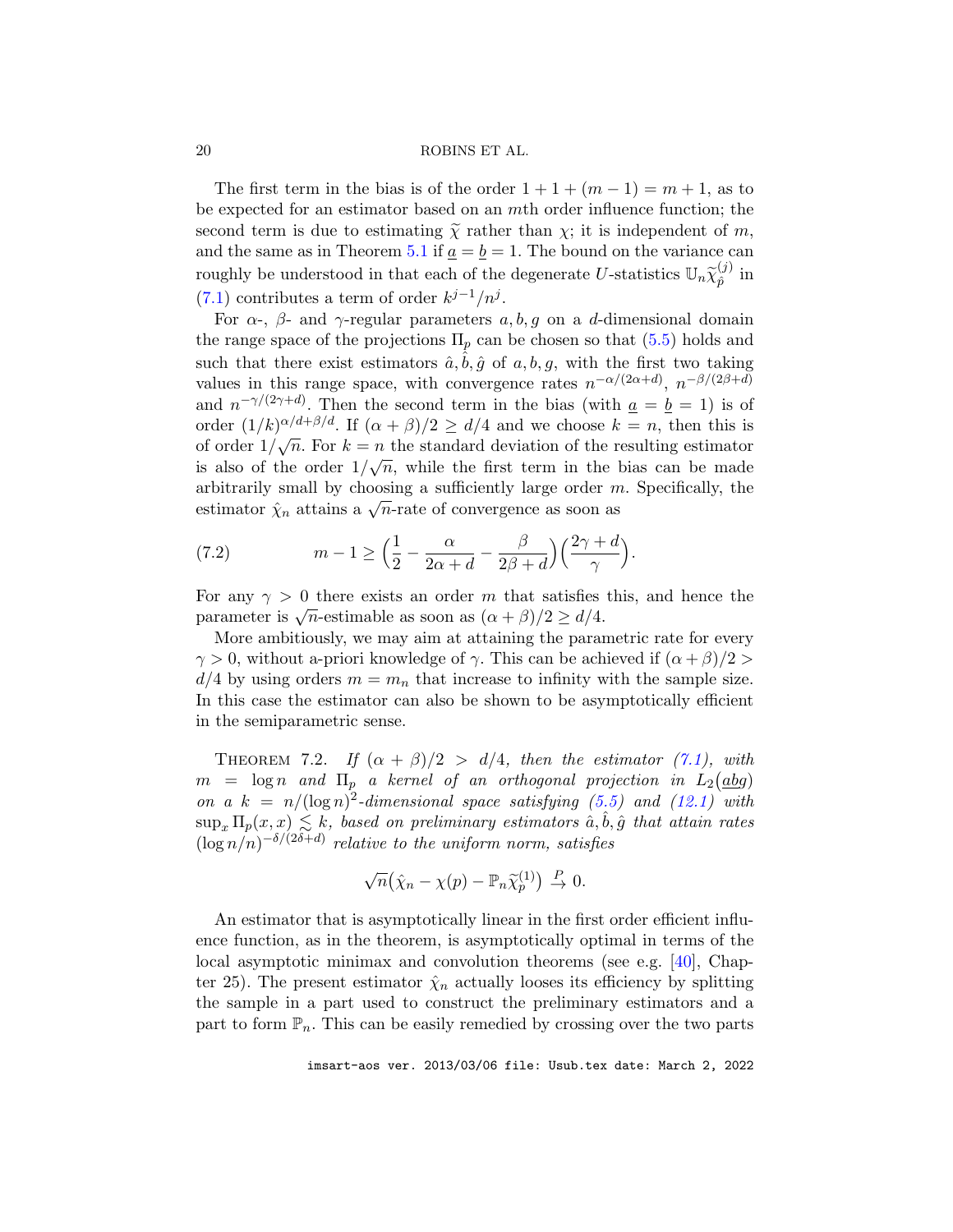of the split, and taking the average of the two estimators so obtained. By the theorem these are both asymptotically linear in their sample, and hence their average is asymptotically linear in the full sample and asymptotically efficient.

The proofs of the theorems are deferred to Section [10.3.](#page-30-0)

<span id="page-20-0"></span>8. Minimax rate at lower smoothness  $((\alpha + \beta)/2 < d/4)$ . If the average a-priori smoothness  $(\alpha + \beta)/2$  of the functions a and b falls below  $d/4$ , then the functional  $\chi$  cannot be estimated any more at the parametric rate  $([29])$  $([29])$  $([29])$ . The estimator  $(7.1)$  of Theorem [7.1](#page-18-2) can still be used and, with its bias and variance as given in the theorem properly balanced, attains a certain rate of convergence, faster than the current state-of-the-art linear estimators. However, in this section we present an estimator that is always better, and attains the minimax rate of convergence  $n^{-(2\alpha+2\beta)/(2\alpha+2\beta+d)}$ provided that the parameter  $g$  is sufficiently regular.

<span id="page-20-1"></span>This estimator takes the same general form

(8.1) 
$$
\hat{\chi}_n = \chi(\hat{p}) + \mathbb{U}_n \Big( \widetilde{\chi}_{\hat{p}}^{(1)} + \frac{1}{2} \widetilde{\chi}_{\hat{p}}^{(2)} + \cdots + \frac{1}{m!} \chi_{\hat{p}}^{(m)} \Big),
$$

as the estimator [\(7.1\)](#page-18-1), but the influence functions  $\chi_p^{(j)}$  for  $j \geq 3$  will be different. The idea is to "cut out" certain terms from the influence functions in [\(7.1\)](#page-18-1) in order to decrease the variance, but without increasing the bias. For clarity we first consider the third order estimator, and next extend to the general mth order. To attain the minimax rate the order  $m$  must be fixed to a large enough value so that the first term in the bias given in Theorem [7.1](#page-18-2) is no larger than  $n^{-(2\alpha+2\beta)/(2\alpha+2\beta+d)}$ . (Apart from added complexity there is no loss in choosing  $m$  *larger* than needed.)

The third order kernel  $\tilde{\chi}_p^{(3)}$  in [\(6.7\)](#page-18-3) is the symmetrization of the variable

$$
6\widetilde{A}_1\Big(\Pi_p(Z_1,Z_2)\underline{A}_2\Pi_p(Z_2,Z_3)-\Pi_p(Z_1,Z_3)\Big)\widetilde{Y}_3.
$$

Here  $\Pi_p$  is the kernel of an orthogonal projection in  $L_2(dbg)$  onto a kdimensional linear space, which we may view as the sum of  $k$  projections on one-dimensional spaces. The quantity  $k^2$  in the order  $O(k^2/n^3)$  of the variance in Theorem [7.1](#page-18-2) for  $m = 3$  arises as the number of terms in the product  $\Pi_p(Z_1, Z_2) \underline{A_2} \Pi_p(Z_2, Z_3)$  of the two k-dimensional projection kernels. It turns out that this order can be reduced without increasing the bias by cutting out "products of projections on higher base elements".

To make this precise, we partition the projection space in blocks, and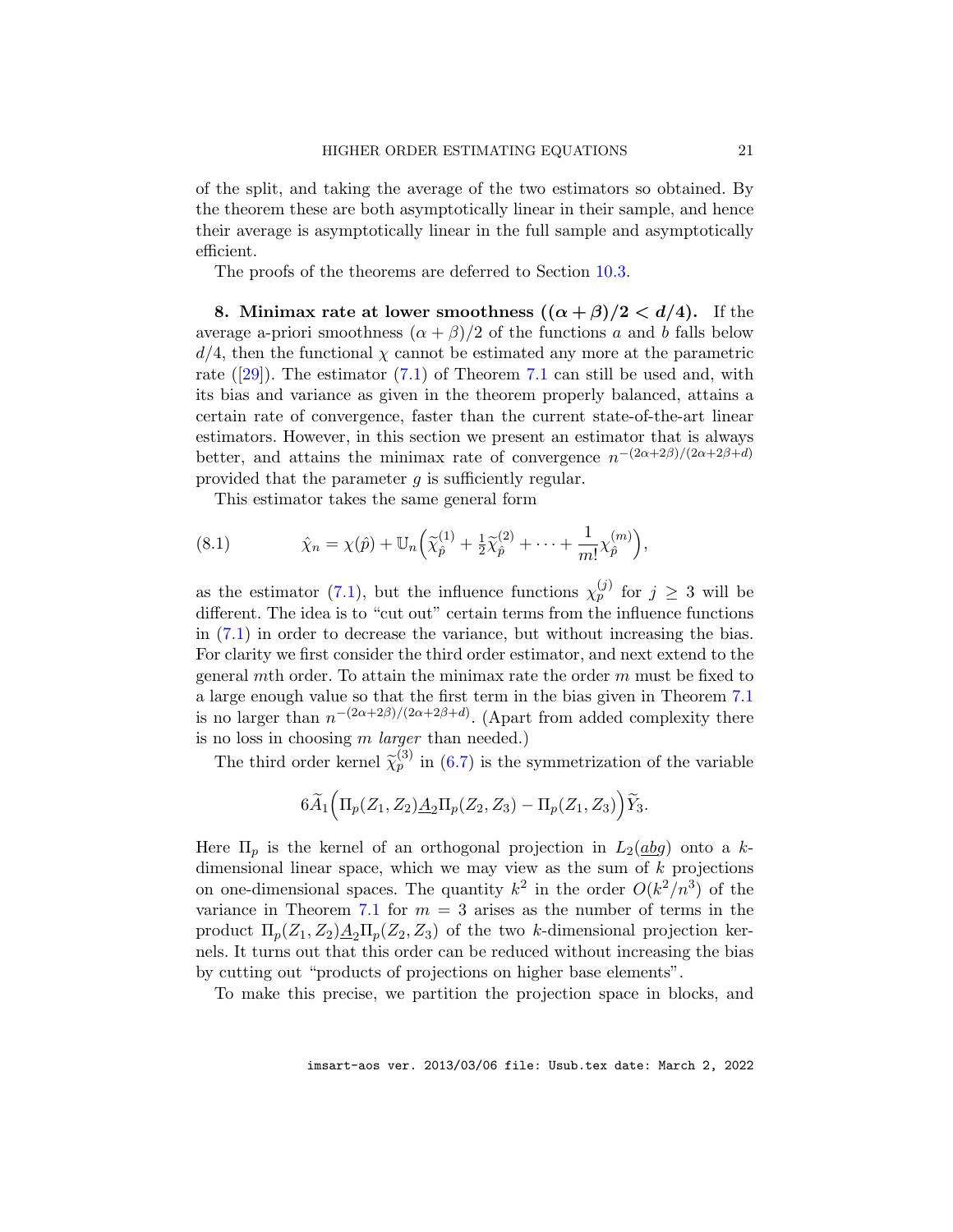decompose the two projections in the influence function over the blocks:

<span id="page-21-0"></span>(8.2) 
$$
\Pi_p = \sum_{r=0}^R \Pi_p^{(k_{r-1}, k_r]}, \qquad \Pi_p = \sum_{s=0}^S \Pi_p^{(l_{s-1}, l_s]}.
$$

Here  $\Pi_p^{(m,n]}$  is the projection on the subspace spanned by base elements with index in intervals  $(m, n]$ , and  $1 = k_{-1} < k_0 < k_1 < \cdots < k_R = k$  and  $1 = l_{-1} < l_0 < l_1 < \cdots < l_S = k$  are suitable partitions of the set  $\{1, \ldots, k\}.$ ("Full" partitions in singleton sets would make the construction conceptual simpler, but a small number of blocks will be needed in our proofs.) The product of the two kernels now becomes a double sum, from which we retain only terms with small values of  $(r, s)$ . The improved third order influence function is, with as before  $S_3$  denoting symmetrization,

$$
\chi_p^{(3)}(X_1, X_2, X_3) = 6S_3 \left[ \sum_{(r,s):r+s \le D \atop \forall r=0 \lor s=0} \widetilde{A}_1 \left( \Pi_p^{(k_{r-1},k_r]}(Z_1, Z_2) \underline{A}_2 \Pi_p^{(l_{s-1},l_s]}(Z_2, Z_3) - \Pi_p^{(k_{r-1} \lor l_{s-1},k_r \land l_s]}(Z_1, Z_3) \right) \widetilde{Y}_3 \right].
$$

<span id="page-21-1"></span>The negative term in the display is the conditional expectation given  $Z_1, Z_3$ of the leading term, and maintains the degeneracy of the kernel. w For the decomposition [\(8.2\)](#page-21-0) to be valid, the subspaces corresponding to the blocks must be orthogonal in  $L_2(dbg)$ . We may achieve this by starting with a standard basis  $e_1, \varepsilon_2, \ldots$ , with good approximation properties for a target model, and next replacing this by an orthonormal basis in  $L_2(dbg)$  by the Gram-Schmidt procedure. For a bounded  $g$  the approximation properties will be preserved.

The grids are defined by

<span id="page-21-2"></span>(8.4) 
$$
k_{-1} = 1
$$
,  $k_r \sim n2^{r/\alpha}$ ,  $r = 0, ..., R$ ,

<span id="page-21-3"></span>(8.5) 
$$
l_{-1} = 1,
$$
  $l_s \sim n2^{s/\beta},$   $s = 0, ..., S,$ 

where R and S are chosen such that  $k_R \sim l_S \sim k$  (note that  $k_0 = l_0 = n$ ). In these definitions the notation ∼ means "equal up to a fixed multiple" (needed to allow that  $k_r$  and  $l_s$  are (dyadic) integers). For ease of notation let  $l_s = l_{-1}$  for  $s \leq -1$ , and  $l_s = l_S$  for  $s \geq S$ .

The grids  $k_0 < k_1 < \cdots < k_R$  and  $l_0 < l_1 < \cdots < l_S$  partition the integers  $n, n+1, \ldots, k$  in R and S groups. As  $k_r^{\alpha} l_s^{\beta} = 2^{r+s} n^{\alpha+\beta}$ , for every  $r, s \geq 0$ , the cut-off  $r+s\leq D$  in [\(8.3\)](#page-21-1) is delimited by the "hyperbola"  $i^{\alpha}j^{\beta} \sim 2^D n^{\alpha+\beta}$ in the space of indices  $(i, j) \in \{1, \ldots, k\}^2$  of base elements used in the two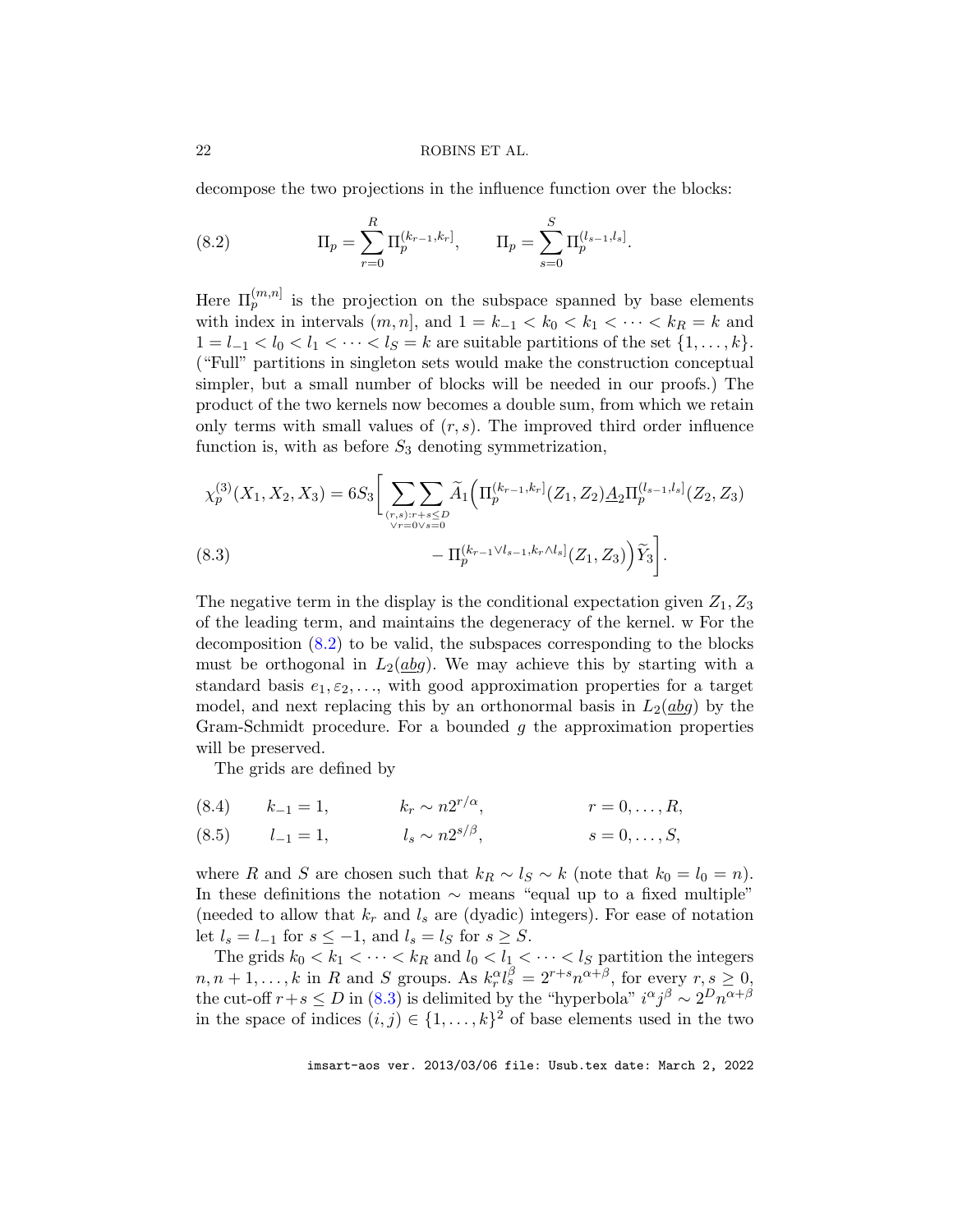

<span id="page-22-0"></span>L, and point in the plane refers to a product of two projections. Products of projections  $\mathbb{R}^n$  is the projection spanning the projection space of the projections of the projections of the projections of the projecti function. The step function refers to the partitions of the indices as in  $(8.2)$ . Fig 1. Both axis carry the indices of the basis functions spanning the projection space on pairs of basis functions in the shaded area are included in the third order influence

kernels, with only the pairs below the hyperbola retained (see Figure 1). the desired order. The overall bias is smaller if the cut-off  $D$  is chosen larger, but then more terms are included in the estimator and the variance will be bigger The intuition behind this hyperbolic cut-off is the product form of the bias  $(4.4)$ : a higher order correction on the estimator of a may combine with a lower order correction on b, and vice versa, to give an overall correction of bigger.

Before deriving an optimal value of  $D$ , we introduce the mth order eslower order correction  $m \geq 3$ . Again we take the estimator of Theorem (1) the starting point but modify the bigher order influence functions  $\tilde{\chi}^{(j)}$  for  $j = 4, \ldots, m$ , similar and in addition to the modification of the third order influence function. For given j the former influence function is given in Theorem 6.2 (with m of the theorem taken equal to i) and is based on a product contiguous pairs of kernels  $((1st, Zna), (Zna, 3rd), ..., ((J - 2)tn, (J - 1)tn))$ <br>we form a new kernel by truncating the pair at the hyperbola as described previously for the third order kernel, and truncating all other kernels at *n*.<br>Next the modified *i*th order kernel is the sum of the resulting  $i - 2$  kernels Note that the modified jth order influence functions of the resulting  $f(z)$  is not help to More formally, the modified jth order kernel is equal to timator for general  $m \geq 3$ . Again we take the estimator of Theorem [7.1](#page-18-2) as starting point, but modify the higher order influence functions  $\widetilde{\chi}_p^{(j)}$ , for orem [6.2](#page-17-0) (with m of the theorem taken equal to j), and is based on a product of j −1 projection kernels. We modify this in two steps. For each of the  $j-2$ contiguous pairs of kernels  $((1st, 2nd), (2nd, 3rd), \ldots, ((j - 2)th, (j - 1)th))$ Next the modified jth order kernel is the sum of the resulting  $j - 2$  kernels.

<span id="page-22-1"></span>(8.6) 
$$
\chi_p^{(j)}(X_1,\ldots,X_j) = \sum_{i=1}^{j-2} \chi_p^{(j,i)}(X_1,\ldots,X_j),
$$

where  $\chi_p^{(j,i)}(X_1,\ldots,X_j)$  is the symmetrized, degenerate (relative to  $L_2(p)$ )

imsart-aos ver. 2013/03/06 file: Usub.tex date: March 2, 2022 contiguous pairs of the contiguous pairs of the contract of  $\frac{1}{2}$  and  $\frac{1}{2}$  and  $\frac{1}{2}$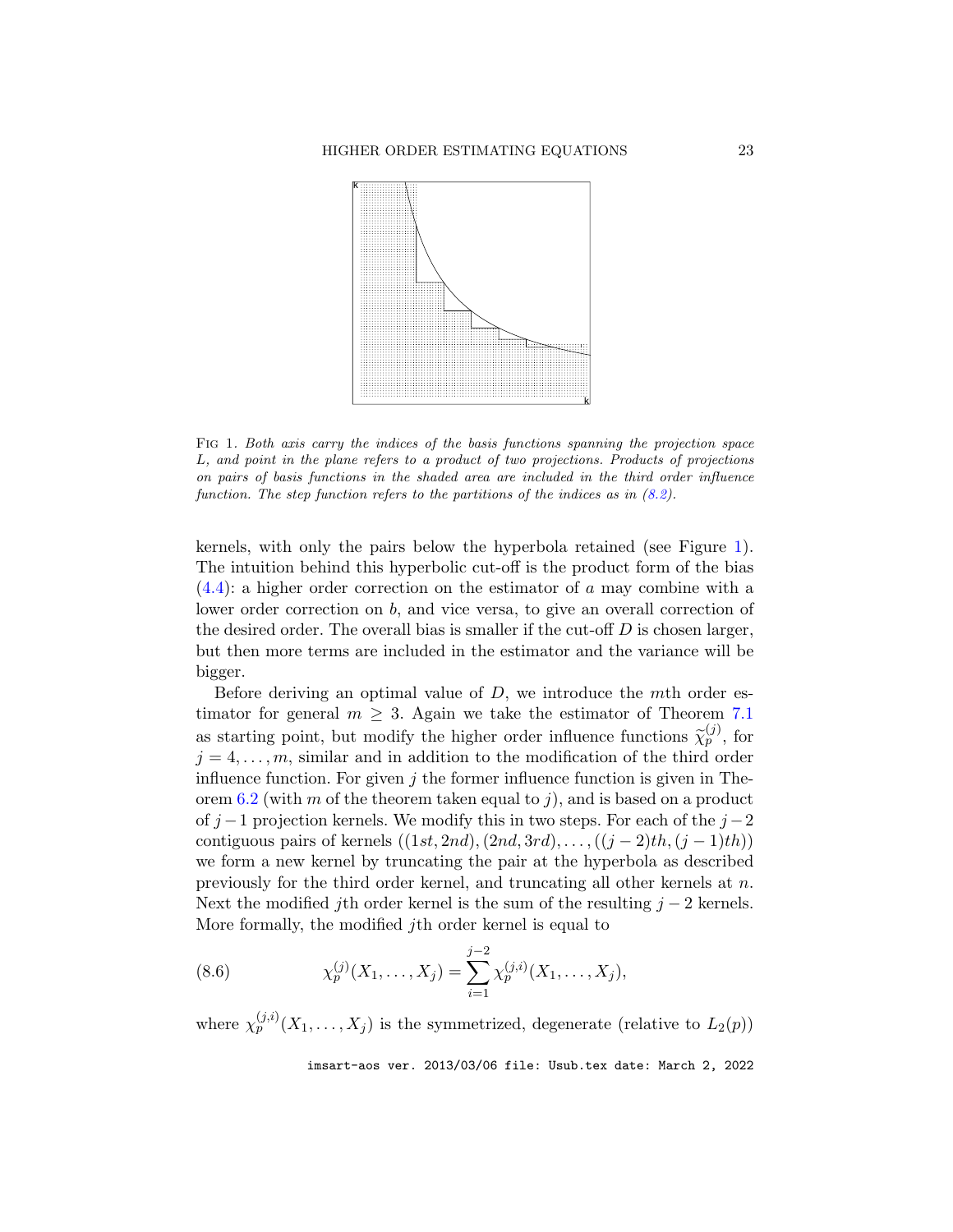part of the variable, for  $i = 1, \ldots, j - 2$ , written in the notation of Theorem [7.1,](#page-18-2)

$$
j!(-1)^{j-1} \widetilde{Y}_1 \Pi_{1,2}^{(0,n)} \underline{A}_2 \times \cdots \times \underline{A}_{i-1} \Pi_{i-1,i}^{(0,n]} \underline{A}_i \times \times \Big[ \sum_{(r,s):r+s \leq D \atop \forall r=0 \vee s=0} \Pi_{i,i+1}^{(k_{r-1},k_r]} \underline{A}_{i+1} \Pi_{i+1,i+2}^{(l_{s-1},l_s]} \Big] \underline{A}_{i+2} \Pi_{i+2,i+3}^{(0,n]} \times \cdots \times \underline{A}_{j-1} \Pi_{j-1,j}^{(0,n]} \widetilde{A}_j.
$$

For  $j = 3$  there is only one pair of kernels, and the construction reduces to the modification  $(8.3)$  as discussed previously.

We assume that the projections  $\Pi_p^{(0,l]}$  and  $\Pi_{\hat{p}}^{(0,l]}$  map  $L_s(\underline{abg})$  to  $L_s(\underline{abg})$ , for every  $s \in [r/(r-1), r]$ , with uniformly bounded norms.

<span id="page-23-0"></span>THEOREM 8.1. The estimator [\(8.1\)](#page-20-1) for  $m \geq 3$  with the influence functions  $\widetilde{\chi}_p^{(j)}$  and  $\chi_p^{(j)}$  given in [\(6.5\)](#page-16-1) and [\(6.7\)](#page-18-3) for  $j = 1, 2$ , respectively, and in [\(8.6\)](#page-22-1) for  $j \geq 3$ , and with  $\Pi_p^{(0,l)}$  kernels of orthogonal projections in  $L_2(\underline{a}\underline{b}\underline{g})$  satisfying [\(12.1\)](#page-49-0) with  $\sup_x \Pi_{\hat{p}}^{(0,l]}$  $p_{\hat{p}}^{(0,l]}(x,x) \lesssim l$ , satisfies, for  $r \geq 2$  (and  $r/(r-2) = \infty$  if  $r = 2$ ),

$$
\hat{E}_{p}\hat{\chi}_{n} - \chi(p) = O\Big(\|\hat{a} - a\|_{r}\|\hat{b} - b\|_{r}\|\hat{g} - g\|_{\frac{mr}{r-2}}^{m-1}\Big) \n+ O\Big(\Big\|(I - \Pi_{p}^{(0,k)})\frac{\hat{a} - a}{\underline{a}}\Big\|_{2}\Big\|(I - \Pi_{p}^{(0,k)})\frac{\hat{b} - b}{\underline{b}}\Big\|_{2}\Big), \n+ O\Big(\sum_{r=1}^{R}\Big\|(I - \Pi_{\hat{p}}^{(0,k_{r-1})})\Big(\frac{\hat{a} - a}{\underline{a}}\Big)\Big\|_{r}\Big\|(I - \Pi_{\hat{p}}^{(0,l_{D-r})})\Big(\frac{\hat{b} - b}{\underline{b}}\Big)\Big\|_{r}\|\hat{g} - g\|_{\frac{r}{r-2}}\Big) \n+ O\Big(R\Big\|\big(I - \Pi_{\hat{p}}^{(0,n)}\big)\frac{\hat{a} - a}{\underline{a}}\Big\|_{r}\Big\|(I - \Pi_{\hat{p}}^{(0,n)})\frac{\hat{b} - b}{\underline{b}}\Big\|_{r}\|\hat{g} - g\|_{\frac{mr}{r-2}}^{2}\Big), \n\text{var}_{p}\hat{\chi}_{n} \lesssim \frac{1}{n} + \frac{k}{n^{2}} + \frac{D2^{(\frac{1}{\alpha}\vee\frac{1}{\beta})D}}{n}.
$$

A proof of the theorem is presented in Sections [10.4](#page-34-0) and [10.5.](#page-39-0)

The first two terms in the bias are the same as in Theorem [7.1;](#page-18-2) the third and fourth terms are the price paid for cutting out terms from the influence function. The benefit is a reduced variance. We shall show that the boundary parameter  $D$  can be chosen such that the third term in the variance (resulting from the third and higher order parts of the influence function) is not bigger than the second term, while the increase in bias is negligible.

Assume that the functions a and b and their estimates are known to belong to models that are well approximated by the base functions  $e_1, e_2, \ldots$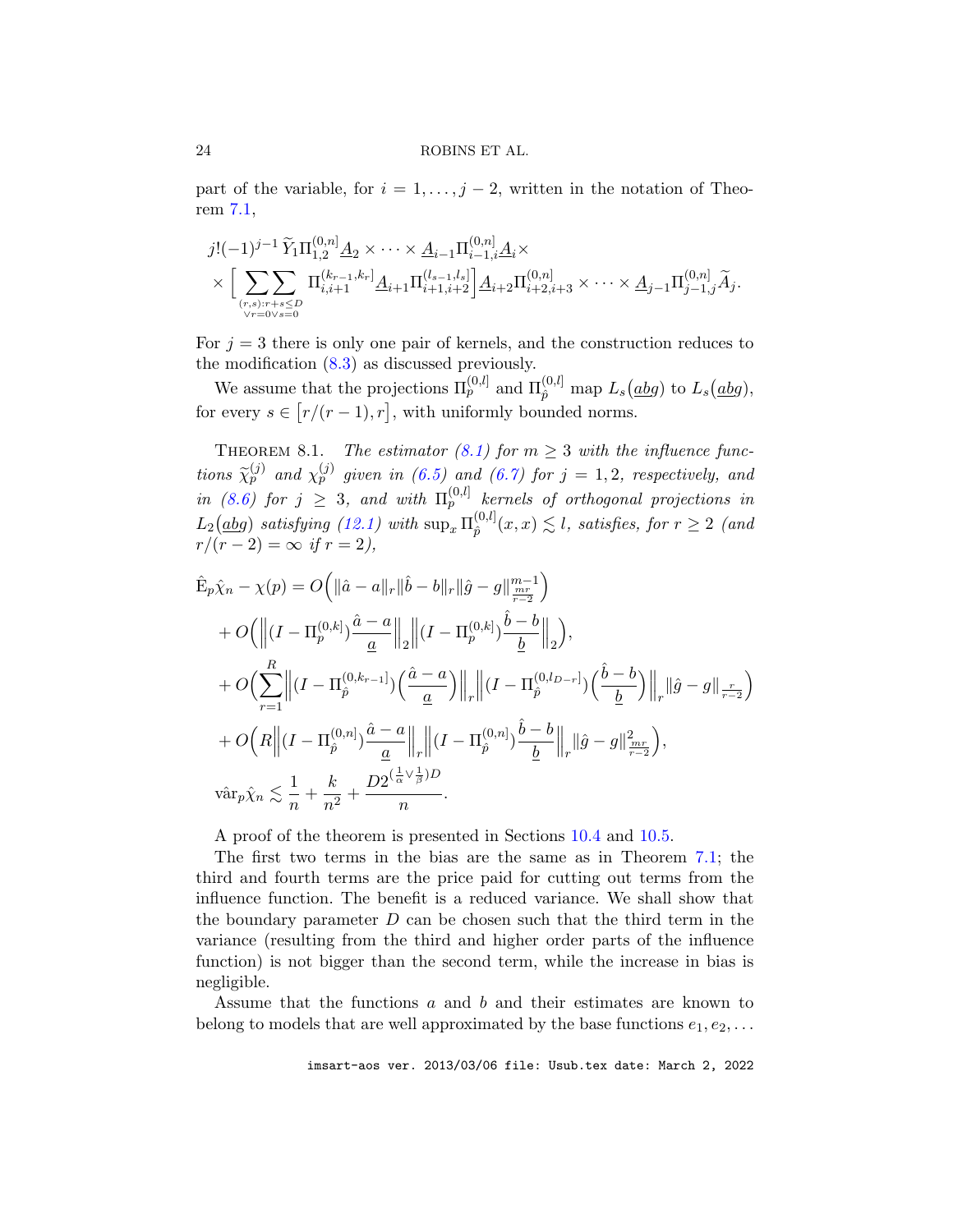in the sense that, for  $p \in \{p, \hat{p}\}\$ , and every value l in one of the two grids  $(8.4)-(8.5)$  $(8.4)-(8.5)$  $(8.4)-(8.5)$ ,

<span id="page-24-2"></span>(8.7) 
$$
\left\| (I - \Pi_p^{(0,l]}) \left( \frac{\hat{a} - a}{\underline{a}} \right) \right\|_r \lesssim \left( \frac{1}{l} \right)^{\alpha/d},
$$

<span id="page-24-3"></span>(8.8) 
$$
\left\| (I - \Pi_p^{(0,l)}) \left( \frac{\hat{b} - b}{\underline{b}} \right) \right\|_r \lesssim \left( \frac{1}{l} \right)^{\beta/d}.
$$

Then the second term in the bias is of the order  $(1/k)^{\alpha/d+\beta/d}$ , as in Theo-rem [7.1,](#page-18-2) which is smaller than the minimax rate  $n^{-(2\alpha+2\beta)/(2\alpha+2\beta+d)}$  for

<span id="page-24-0"></span>
$$
(8.9) \t\t k \sim n^{2d/(2\alpha + 2\beta + d)}.
$$

With this choice of  $k$ , the upper bound on the variance is of the square minimax rate  $n^{-(4\alpha+4\beta)/(2\alpha+2\beta+d)}$  if D is chosen to satisfy

<span id="page-24-4"></span>(8.10) 
$$
2^{(\frac{1}{\alpha}\vee\frac{1}{\beta})D} \sim \frac{1}{\log n} n^{(d-2\alpha-2\beta)/(d+2\alpha+2\beta)}.
$$

Furthermore, under  $(8.9)$  the numbers  $R, S$  of grid points are of the order  $\log n$ .

In the third term of the bias we apply assumptions  $(8.7)-(8.8)$  $(8.7)-(8.8)$  $(8.7)-(8.8)$  and the identity  $k_{r-1}^{\alpha} l_{D-r}^{\beta} \sim n^{\alpha+\beta} 2^D$ , which results from [\(8.4\)](#page-21-2)-[\(8.5\)](#page-21-3), to see that the third term of the bias is of order

$$
\sum_{r=1}^R \left(\frac{1}{k_{r-1}}\right)^{\alpha/d} \left(\frac{1}{l_{D-r}}\right)^{\beta/d} ||\hat{g} - g||_{r/(r-2)} \leq R \left(\frac{1}{n^{\alpha+\beta}2^D}\right)^{1/d} ||\hat{g} - g||_{r/(r-2)}.
$$

If the convergence rate of  $\hat{g}$  is  $n^{-\gamma/(2\gamma+d)}$ , then, for the choice of D given in [\(8.10\)](#page-24-4), this can (by a calculation) seen to be of smaller order than the minimax rate  $n^{-(2\alpha+2\beta)/(2\alpha+2\beta+d)}$  if  $\gamma$  is large enough that

(8.11) 
$$
\frac{\gamma}{2\gamma + d} > \left(\frac{\alpha \vee \beta}{d}\right) \left(\frac{d - 2\alpha - 2\beta}{d + 2\alpha + 2\beta}\right).
$$

The fourth term in the bias can by a similar analysis be seen to be of the order

<span id="page-24-1"></span>
$$
R\left(\frac{1}{n}\right)^{\alpha/d}\left(\frac{1}{n}\right)^{\beta/d} \|\hat{g} - g\|_{(m-2)r/(r-2)}^2.
$$

Again this is smaller than the minimax rate if  $\gamma$  satisfies assumption [\(8.11\)](#page-24-1).

Finally, if the convergence rates of  $\hat{a}$  and  $\hat{b}$  are  $n^{-\alpha/(2\alpha+d)}$  and  $n^{-\beta/(2\beta+d)}$ , then the first term in the upper bound of the bias is of the order

$$
\left(\frac{1}{n}\right)^{\alpha/(2\alpha+d)+\beta/(2\beta+d)+(m-1)\gamma/(2\gamma+d)}.
$$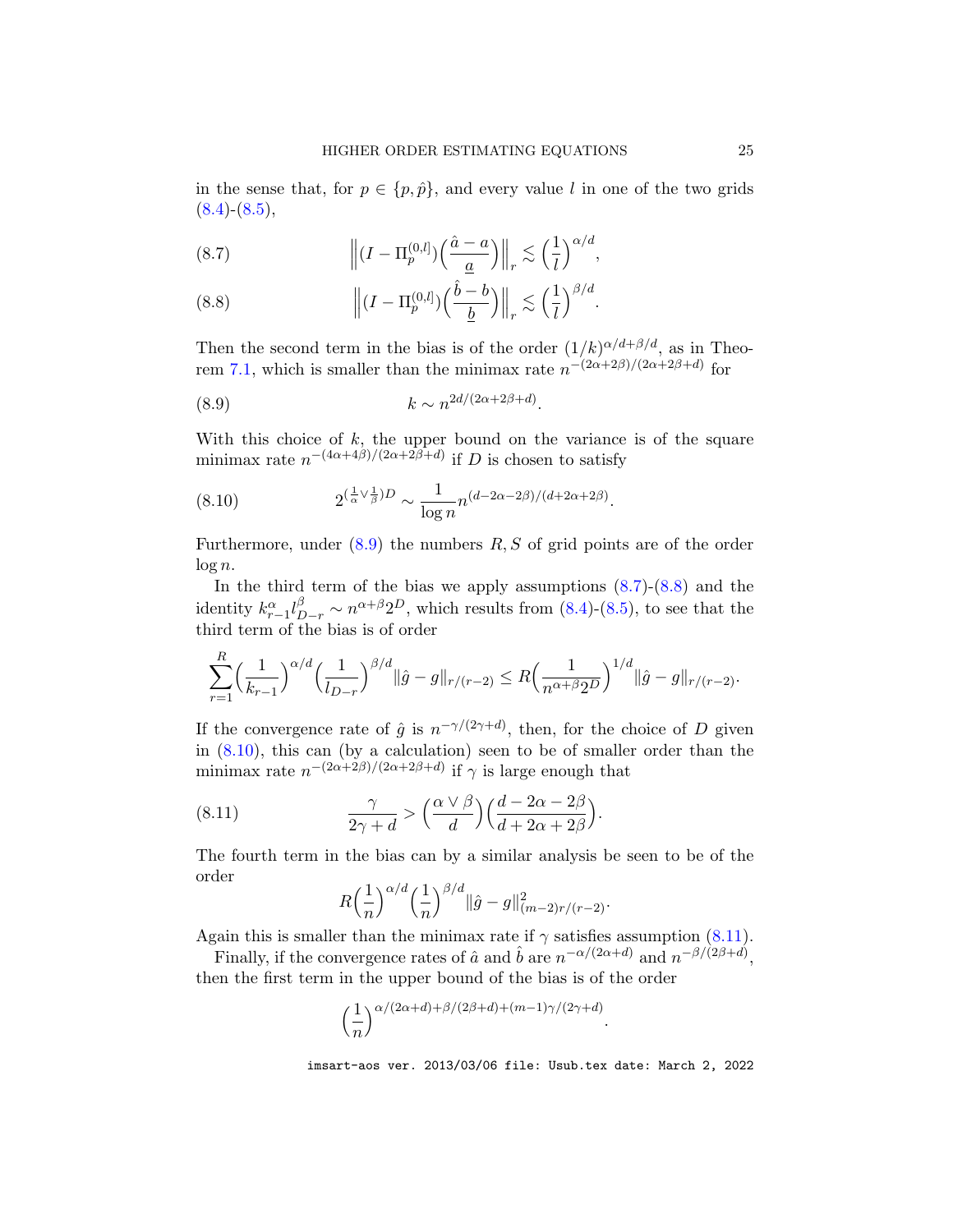We choose  $m$  large enough so that this is of smaller order than the preceding terms. In particular, we can choose it so that this is smaller than the minimax rate.

We summarize this in the following corollary, which is the most advanced result of the paper.

COROLLARY 8.1. If  $(8.7)$ – $(8.11)$  hold, and  $\Pi_p^{(0,l]}$  are kernels of orthogonal projections in  $L_2(dbg)$  satisfying [\(12.1\)](#page-49-0) with  $\sup_x \Pi_{\hat{p}}^{(0,l)}$  $\hat{p}^{(0,\iota)}(x,x) \leq l$ , then the mth order estimator with the kernels [\(8.6\)](#page-22-1) for  $j \geq 3$  and sufficiently large m and suitable initial estimators, attains the rate  $n^{-(2\alpha+2\beta)/(2\alpha+2\beta+d)}$ for estimating  $\chi(p)$ .

<span id="page-25-0"></span>9. Other examples. In this section we briefly indicate a number of other examples for which our general heuristics have been worked out, leading to well known or novel estimators.

<span id="page-25-1"></span>9.1. Density estimation. Consider estimating a density  $\chi(p) = p(a)$  at the fixed point  $a$  based on a random sample from  $p$ . A first order influence function of this functional would satisfy, for every smooth path  $t \mapsto p_t$  with score function g at  $t = 0$ ,

$$
\int \chi_p^{(1)} gp \, d\mu = \frac{d}{dt}_{|t=0} \chi(p_t) = g(a) p(a).
$$

In a nonparametric situation every zero-mean function  $g$  arises as a score function, and hence  $\chi_p^{(1)}$  would have to be a "Dirac function at a". Because this does not exist (except for very special  $p$ ), in this example already a first order influence function fails to exist.

We may approximate the Dirac function by the function  $x \mapsto \Pi(a, x)$  for Π the kernel of an orthogonal projection onto a given (large) subspace L of  $L_2(\mu)$ . Because  $\int \Pi(a, x)g(x)p(x) d\mu(x) = g(a)p(a)$  for every function g such that  $gp \in L$ , the function  $x \mapsto \Pi(a, x)$  achieves representation for a large set of scores. The corresponding degenerate version is  $x \mapsto \Pi(a, x) - \Pi p(a)$ , for  $\Pi p = \int \Pi(\cdot, x) p(x) d\mu(x)$  the projection of p. The corresponding first order estimator  $(3.1)$  is

$$
\hat{\chi}_n = \chi(\hat{p}_n) + \mathbb{P}_n(\Pi(a, \cdot) - \Pi \hat{p}_n(a)) = \mathbb{P}_n \Pi(a, \cdot) + ((I - \Pi)\hat{p}_n)(a).
$$

If  $\hat{p}_n \in L$ , then the second term vanishes and the estimator reduces to  $\mathbb{P}_n\Pi(a,\cdot)$ . This is the usual projection estimator (cf. [\[25,](#page-37-15) [32\]](#page-38-16)): if L is spanned by the orthonormal set  $e_1, e_2, \ldots, e_k$ , then  $\Pi(x_1, x_2) = \sum_{i=1}^k e_i(x_1) e_i(x_2)$  and  $\hat{\chi}_n = \sum_{i=1}^k (\mathbb{P}_n e_i) e_i(a).$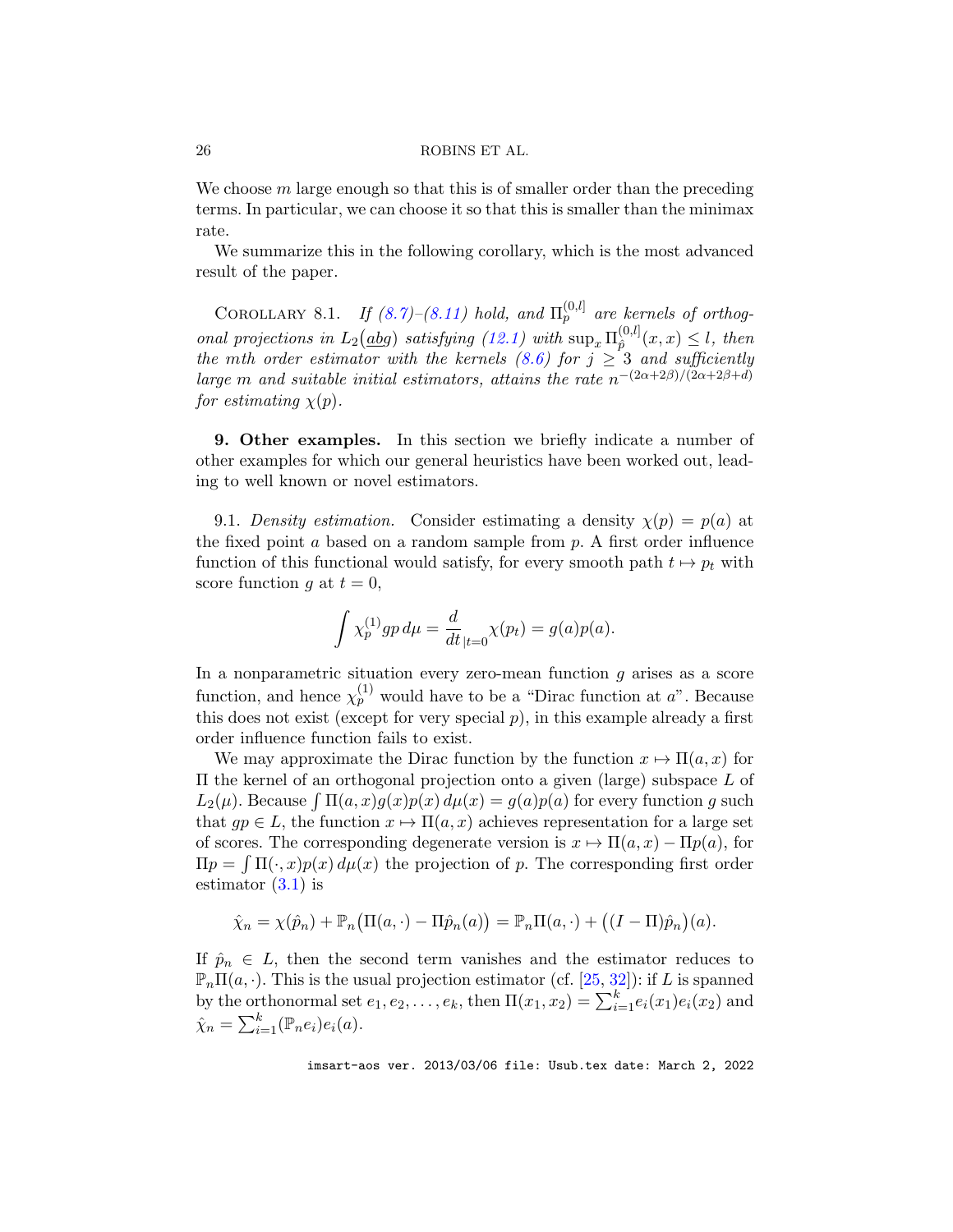Alternative to viewing  $x \mapsto \Pi(a, x)$  as an approximation to the "ideal" influence function, we can derive it as the exact influence function of the approximate functional  $\tilde{\chi}(p) = \chi(\Pi p)$ .

9.2. Quadratic functionals. Consider estimating the functional  $\chi(p)$  =  $\int p^2 d\mu$  based on a random sample of size n from the density p.

The first order influence function of this functional exists on the full nonparametric model, and can be seen to take the form

$$
\chi_p^{(1)}(x) = 2(p(x) - \chi(p)).
$$

By the algorithm  $[1]-[3]$  of Section [3.1](#page-5-3) a second order influence function can be computed as the degenerate part of an influence function of the functional  $p \mapsto \bar{\chi}_p^{(1)}(x_1) = 2p(x_1)$ , for fixed  $x_1$ . As seen in Section [9.1,](#page-25-1) point evaluation is not a differentiable functional, but has the kernel Π of an orthogonal projection in  $L_2(\mu)$  as an *approximate* influence function. Thus an approximate second order influence function of the present functional, minus its projection onto the degenerate functions, is given by

$$
\widetilde{\chi}_p^{(2)}(x_1, x_2) = 2\Pi(x_1, x_2) - 2\Pi p(x_1) - 2\Pi p(x_2) + 2\int (\Pi p)^2 d\mu.
$$

This may also be derived as an exact influence function of the approximate functional  $\widetilde{\chi}(p) = \chi(\Pi p)$ .

It can be checked that the estimator  $(7.1)$  for  $m = 2$ , given an initial estimator  $\hat{p}_n$  that is contained in the range of  $\Pi$ , reduces to  $\hat{\chi}_n = \mathbb{U}_n \Pi$ , which is a well known estimator  $([17])$  $([17])$  $([17])$ .

9.3. Doubly robust models. The heuristics described in Section [3](#page-4-0) ought to be applicable in a wide range of estimation problems, but the detailed treatment of the missing data problem in Sections [4–](#page-8-0)[8](#page-20-0) shows that their implementation can be involved. Inspection of the proofs reveals that the particular implementation in the latter sections is based on the structure [\(4.3\)](#page-10-1) of the first order influence function in the missing data problem. The argument extends to semiparametric models with first order influence function of the form

<span id="page-26-0"></span>
$$
(9.1) \t\t \chi_p^{(1)}(x) = a(z)b(z)S_1(x) + a(z)S_2(x) + b(z)S_3(x) + S_4(x) - \chi(p),
$$

for known functions  $S_i(x)$  of the data (i.e.  $S = (S_1, S_2, S_3, S_4)$ ) is a given statistic). The full parameter may be a quadruplet  $p \leftrightarrow (a, b, c, f)$ , in which f is the marginal density of an observable covariate  $Z$ , and c does not appear in [\(9.1\)](#page-26-0). Other examples of this structure are described in [\[27,](#page-38-7) [37\]](#page-38-8).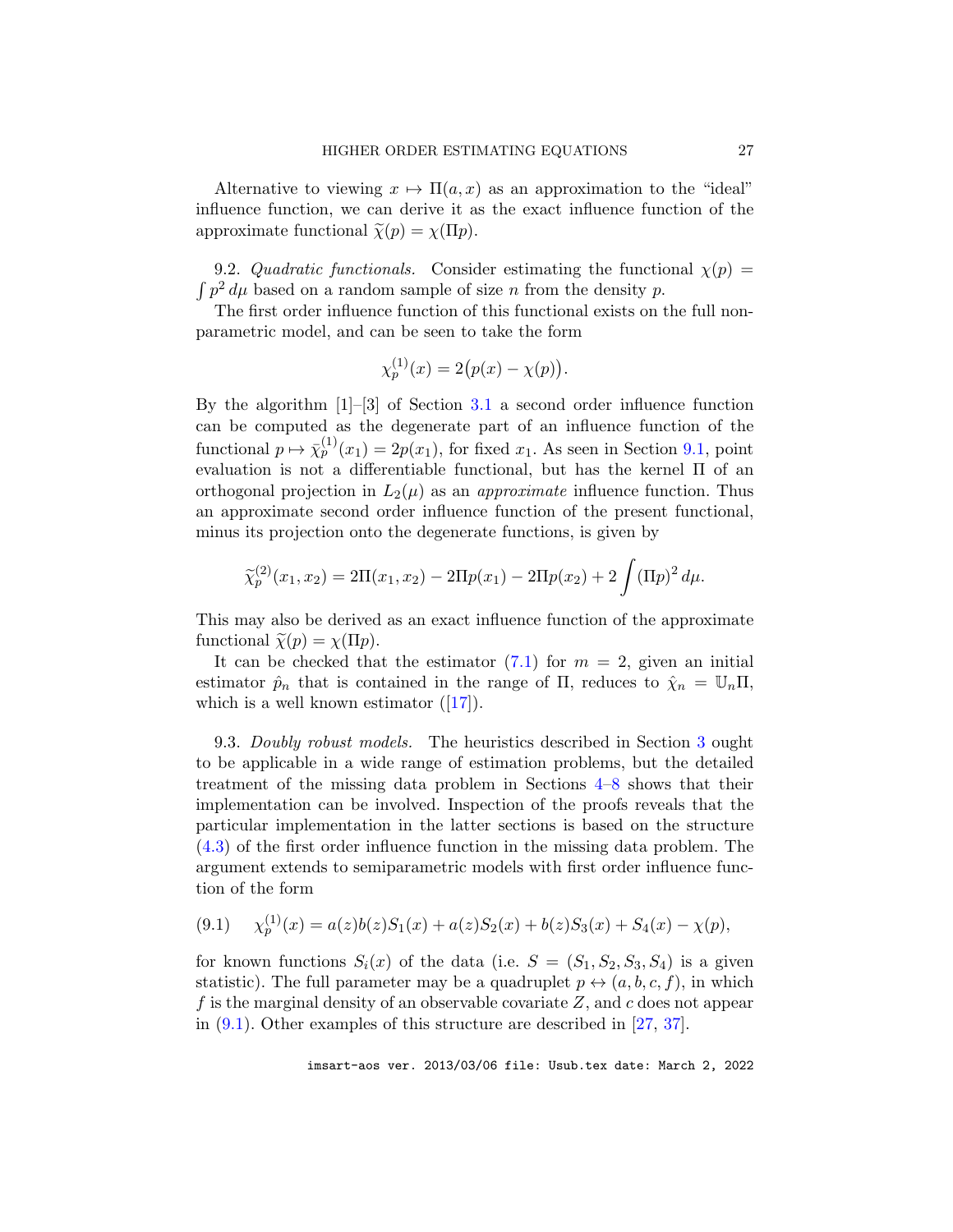## <span id="page-27-0"></span>10. Proofs.

<span id="page-27-1"></span>10.1. Proof of Theorem [5.1.](#page-13-2) Write  $\hat{\Pi}$  and  $\Pi$  for  $\Pi_{\hat{p}}$  and  $\Pi_{p}$ , respectively, for both the kernels and the corresponding projection operators, and drop p also in  $\hat{E}_p$  and vâr<sub>p</sub>. From [\(4.4\)](#page-11-1) and [\(5.3\)](#page-13-0) we have

$$
\hat{E}\hat{\chi}_n - \chi(p) \n= -\int (\hat{a} - a)(\hat{b} - b) g \, d\nu - \hat{E}A_1 (Y_1 - \hat{b}(Z_1)) (A_2 \hat{a}(Z_2) - 1) \hat{\Pi}(Z_1, Z_2) \n= -\int (\hat{a} - a)(\hat{b} - b) g \, d\nu + \iint [(\hat{a} - a) \times (\hat{b} - b)] (g \times g) \hat{\Pi} d\nu \times \nu.
$$

The double integral on the far right with  $\hat{\Pi}$  replaced by  $\Pi$  can be written as the single integral  $\int (\hat{a} - a) \Pi(\hat{b} - b) g d\nu$ , for  $\Pi(\hat{b} - b)$  the image of  $\hat{b} - b$ under the projection Π. Added to the first integral on the right this gives  $-\int (\hat{a}-a)(I-\Pi)(\hat{b}-b) g d\nu$ , which is bounded in absolute value by the second term in the upper bound for the bias.

Replacement of  $\Pi$  by  $\Pi$  in the double integral gives a difference

$$
\iint \left[ (\hat{a} - a) \times (\hat{b} - b) \right] g \times g \left( \hat{\Pi} - \Pi \right) d\nu \times \nu
$$
  
= 
$$
\int (\hat{a} - a) \left( \hat{\Pi} \left( (\hat{b} - b) \frac{g}{\hat{g}} \right) - \Pi (\hat{b} - b) \right) g d\nu
$$
  

$$
\leq ||\hat{a} - a||_s \left\| \hat{\Pi} \left( (\hat{b} - b) \frac{g}{\hat{g}} \right) - \Pi (\hat{b} - b) \right\|_{r, \hat{g}} ||g/\hat{g}||_{\infty}^{1/r},
$$

by Hölder's inequality, for a conjugate pair  $(r, s)$ . Considering  $\overline{\Pi}$  as the projection in  $L_2(\hat{g})$  with weight 1, and  $\Pi$  as the weighted projection in  $L_2(\hat{g})$ with weight function  $\hat{w} = g/\hat{g}$ , we can apply Lemma [12.7\(](#page-51-0)i) (with  $q = s/r$ and  $rp = s/(s-2)$  to see that this is bounded in absolute value by

$$
\|\hat{a}-a\|_{s}\|\hat{\Pi}\|_{s,\hat{g}}\|\Pi\|_{s,\hat{g}}\|\hat{b}-b\|_{s,\hat{g}}\|\hat{w}-1\|_{s/(s-2),\hat{g}}\|w\|_{\infty}^{1/r}.
$$

Because  $\hat{w}$  is assumed bounded away from 0 and infinity, this is of the same order as the first term in the upper bound on the bias (if  $r$  replaces  $s$ ).

Because the function  $\chi_{\hat{n}}^{(1)}$  $\hat{p}^{(1)}$  is uniformly bounded, the (conditional) variance of  $\mathbb{U}_n \chi_{\hat{p}}^{(1)}$  $\hat{p}^{(1)}$  is of the order  $O(1/n)$ . Thus for the variance bound it suffices to consider the (conditional) variance of  $\mathbb{U}_n \chi_{\hat{p}}^{(2)}$  $\hat{p}^{(2)}$ . In view of Lemma [13.1](#page-56-0) and [\(13.1\)](#page-55-1) this is bounded above by a multiple of

$$
\left(1+\left\|\frac{p}{\hat{p}}\right\|_{\infty}\right)^2\hat{P}^n(\mathbb{U}_n\chi_{\hat{p}}^{(2)})^2 = \left(1+\left\|\frac{p}{\hat{p}}\right\|_{\infty}\right)^2\binom{n}{2}^{-2}\hat{P}^2(\chi_{\hat{p}}^{(2)})^2.
$$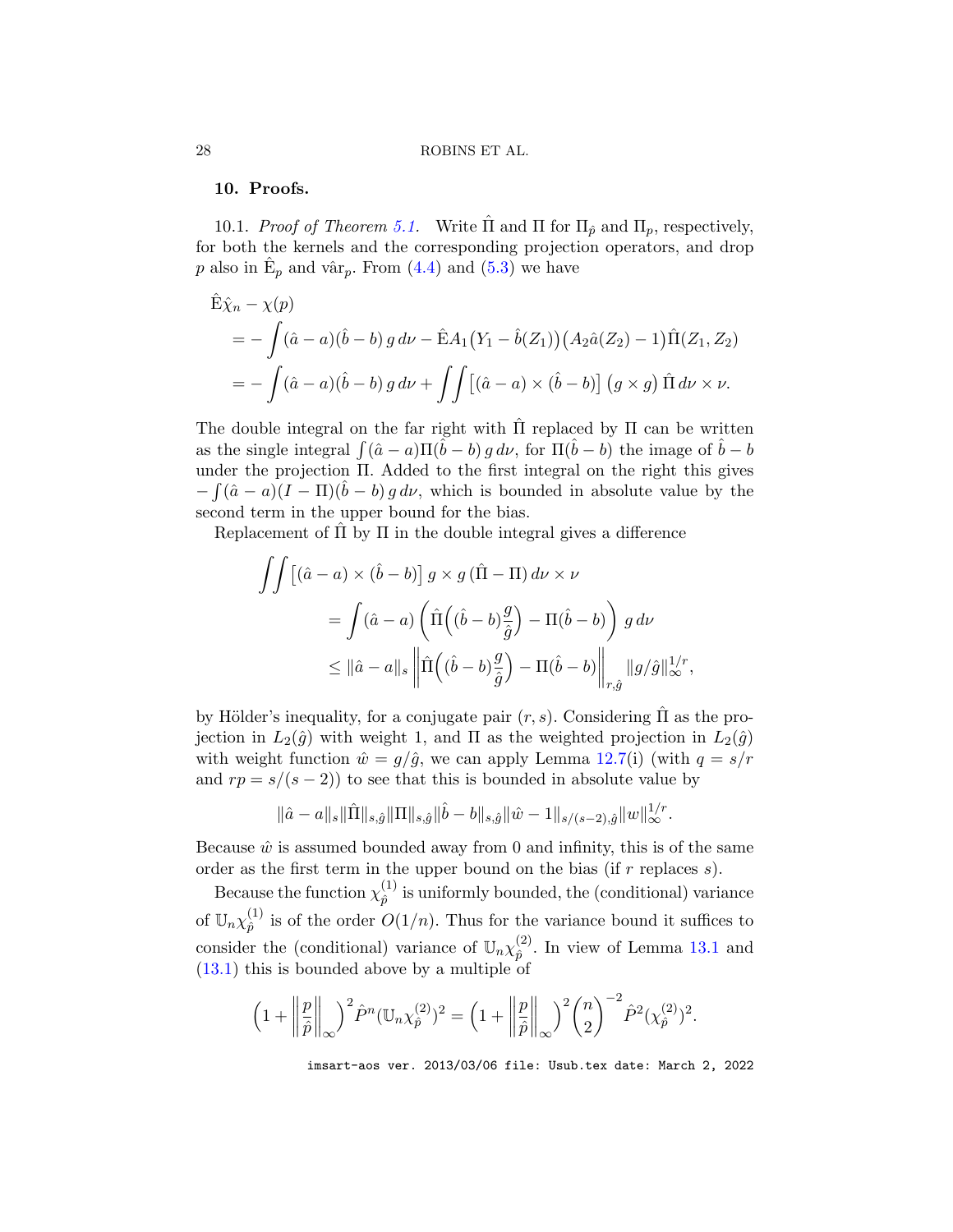The variables  $A(Y - \hat{b}(Z))$  and  $(A\hat{a}(Z) - 1)$  are uniformly bounded. Hence the last term on the right is bounded above by a multiple of  $n^{-2} \int \hat{\Pi}^2 (\hat{g} \times$  $\hat{g}$ )  $d\nu \times \nu$ , which is equal to  $k/n^2$ , by Lemma [12.3.](#page-49-1)

<span id="page-28-0"></span>10.2. Proof of Theorem  $6.2$ . We compute the higher order influence functionals of the approximate functional  $\tilde{\chi}$  using algorithm [1]–[3] in Section [3.](#page-4-0) This starts by computing the second order influence function as the derivative of  $p \mapsto \widetilde{\chi}_p^{(1)}(x_1) + \chi(\widetilde{p})$ , for fixed  $x_1$ . Because the latter functional (given in [\(6.5\)](#page-16-1)) depends on the parameters only through  $\tilde{a}(z_1)$  and  $\tilde{b}(z_1)$ , the following lemma does the main part of the work.

<span id="page-28-1"></span>LEMMA 10.1. For fixed  $z_1$  influence functions of  $p \mapsto \tilde{a}(z_1)$  and  $p \mapsto$  $b(z_1)$  are given by

$$
x_2 \mapsto -\underline{a}(z_1) \Pi_p(z_1, z_2) (a_2 \widetilde{a}(z_2) - 1) \underline{b}(z_2),
$$
  

$$
x_2 \mapsto \underline{b}(z_1) \Pi_p(z_1, z_2) a_2 (y_2 - \widetilde{b}(z_2)) \underline{a}(z_2),
$$

where  $\Pi_p$  is the kernel of the orthogonal projection in  $L_2(dbg)$  onto L.

PROOF. We can write the equation  $(6.3)$  determining  $\tilde{a}$  as  $E(A\tilde{a}(Z) 1\underline{b}(Z)l(Z) = 0$ , for every  $l \in L$ . Insert a sufficiently regular path  $p_t$ , given by parameters  $(a_t, b_t, f_t)$ , and differentiate the equality relative to t at  $t = 0$ to find, with  $\gamma$  a score function of the path

$$
\mathrm{E}\frac{d}{dt}_{|t=0}\widetilde{a}_t(Z)A\underline{b}(Z)l(Z)=-\mathrm{E}\big(A\widetilde{a}(Z)-1\big)\underline{b}(Z)l(Z)\,\gamma(X).
$$

Using the fact that  $E(A|Z) = 1/a(Z)$ , where a is bounded away from zero, we can also write this as

$$
\mathrm{E}\frac{\frac{d}{dt}_{|t=0}\widetilde{a}_{t}(Z)}{\underline{a}(Z)}\frac{(\underline{ab})}{a}(Z)l(Z)=-\mathrm{E}\frac{\left(A\widetilde{a}(Z)-1\right)a(Z)\gamma(X)}{\underline{a}(Z)}\frac{(\underline{ab})(Z)}{a(Z)}l(Z).
$$

Because the function  $(\tilde{a}_t - \hat{a})/\underline{a}$  is contained in L for every t by construction, the function  $(d/dt)_{|t=0}\tilde{a}_t/\underline{a}$  is also contained in L. Combined with the validity of the preceding display for every  $l \in L$ , we conclude that  $(d/dt)_{|t=0}$  $\tilde{a}_t(Z)/\underline{a}(Z)$  is the weighted projection of  $-(A\tilde{a}(Z) - A)(Z)$  $1)a(Z)\gamma(X)/\underline{a}(Z)$  in  $L_2(P)$  onto the space  $\{l(Z):l\in L\}$  relative to the weight  $(\underline{ab}/a)(Z)$ . The projection can be represented in terms of a kernel operator (cf. Lemma [12.1\)](#page-48-0). If  $\Pi_p(z_1, z_2) \frac{ab}{(z_2)}$  denotes the kernel, then

$$
\frac{\frac{d}{dt}_{|t=0}\tilde{a}_t(z_1)}{\underline{a}(z_1)} = -\mathcal{E}\Pi_p(z_1, Z_2) \frac{\left(A_2\tilde{a}(Z_2) - 1\right)a(Z_2)\gamma(X_2)}{\underline{a}(Z_2)} \left(\frac{\underline{ab}}{a}\right)(Z_2)
$$
\n
$$
= -\mathcal{E}\Pi_p(z_1, Z_2) \left(A_2\tilde{a}(Z_2) - 1\right)\underline{b}(Z_2)\,\gamma(X_2).
$$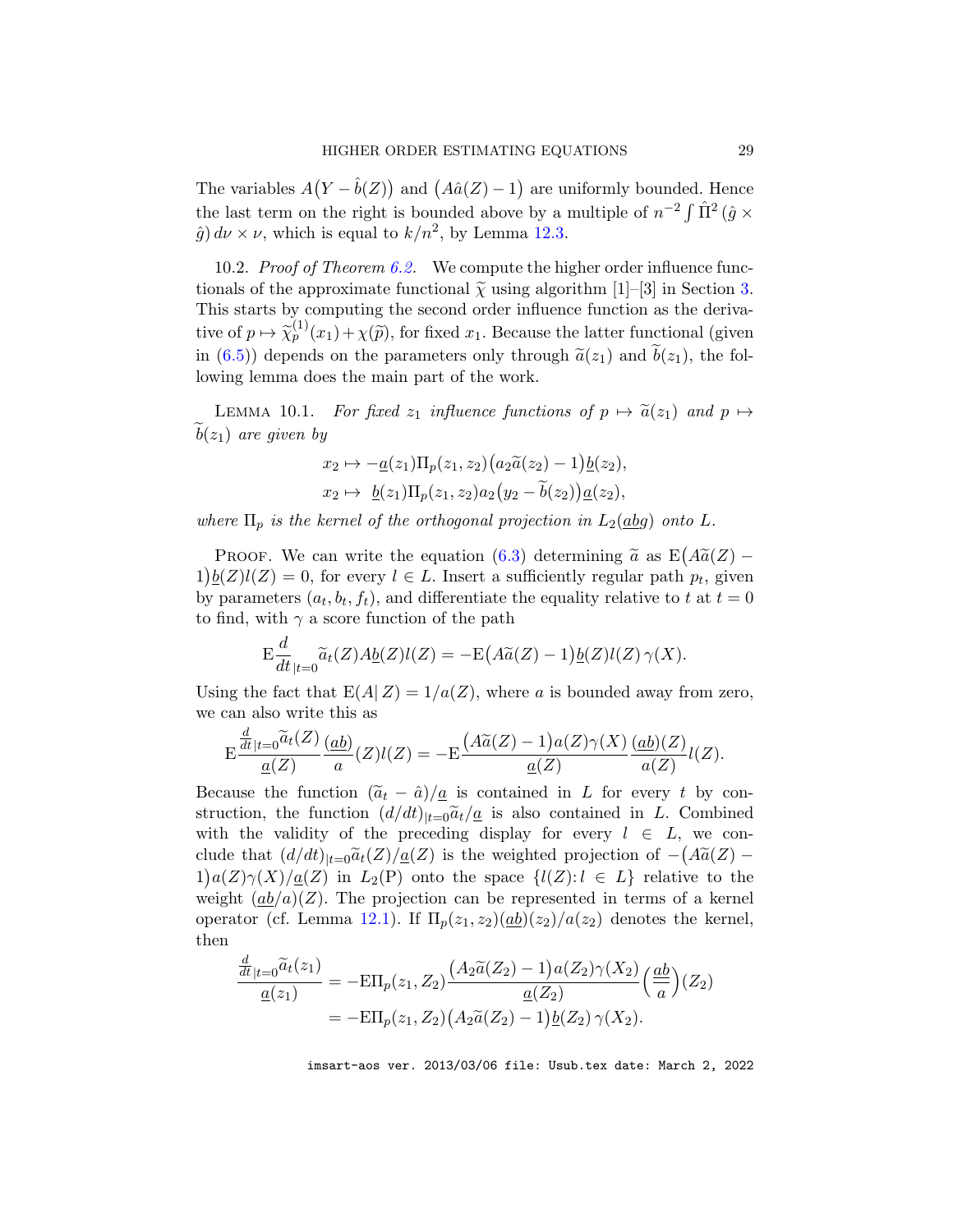This represents the derivative on the left as an inner product of the score function  $\gamma$  with the function on the right of the first equation of the lemma (evaluated at  $X_2$ ). Thus the first assertion of the lemma is proved.

The second assertion is proved similarly. Using that  $E(Y|Z) = b(Z)$  and  $E(A|Z) = 1/a(Z)$ , we start by writing the equation [\(6.4\)](#page-16-3) defining b as  $E(\widetilde{b}(Z) - Y)/\underline{b}(Z) (\underline{ab}/a)(Z)l(Z) = 0$ , for every  $l \in L$ . By the same arguments as before we conclude that  $(d/dt)_{|t=0}\tilde{b}_t(Z)$  is the weighted projection of  $(Y - \widetilde{b}(Z))\gamma(X)/\underline{b}(Z)$  in  $L_2(P)$  onto the space  $\{l(Z): l \in L\}$ , relative to the weight  $(\underline{ab}/a)(Z)$ .

The first order influence function [\(6.5\)](#page-16-1) depends on p only through  $\tilde{a}$  and  $\overline{b}$  and hence the chain rule and the preceding lemma imply that a second order influence function of  $\tilde{\chi}$  is given by the degenerate part of

<span id="page-29-1"></span>
$$
\widetilde{\chi}_p^{(2)}(X_1, X_2) = -\Pi_p(Z_1, Z_2) \Big[ A_1 (Y_1 - \widetilde{b}(Z_1)) \underline{a}(Z_1) (A_2 \widetilde{a}(Z_2) - 1) \underline{b}(Z_2) + (A_1 \widetilde{a}(Z_1) - 1) \underline{b}(Z_1) A_2 (Y_2 - \widetilde{b}(Z_2)) \underline{a}(Z_2) \Big].
$$
\n(10.1)

(Note that this function is symmetric in  $(X_1, X_2)$ ;  $\Pi_p$  is symmetric, because it is an orthogonal projection kernel.) Actually, this function is already degenerate and hence is the second order influence function of  $\tilde{\chi}$ .

<span id="page-29-0"></span>LEMMA 10.2. For any fixed  $z_1$  and  $z_3$ ,

- (i)  $E_p \Pi_p(z_1, Z_2) (A_2 \tilde{a}(Z_2) 1) \underline{b}(Z_2) = 0.$
- (*ii*)  $E_p \Pi_p(z_1, Z_2) A_2 (Y_2 \tilde{b}(Z_2)) \underline{a}(Z_2) = 0.$
- (iii)  $E_p \Pi_p(z_1, Z_2) A_2(\underline{ab})(Z_2) \Pi_p(Z_2, z_3) = \Pi_p(z_1, z_3).$

Proof. Because  $(\tilde{a} - \hat{a})(Z)/\underline{a}(Z)$  and  $(\tilde{b} - \hat{b})(Z)/\underline{a}(Z)$  are the weighted projections in  $L_2(P)$  of  $(a - \hat{a})(Z)/\underline{a}(Z)$  and  $(Y - \hat{b}(Z))/\underline{b}(Z)$ , respectively, onto  $\{l(Z): l \in L\}$  relative to the weights  $(\underline{ab}/a)(Z)$ ,

(10.2) 
$$
E_{X_2} \Pi_p(Z_1, Z_2) \left[ \frac{\tilde{a}(Z_2) - \hat{a}(Z_2)}{\underline{a}(Z_2)} - \frac{a(Z_2) - \hat{a}(Z_2)}{\underline{a}(Z_2)} \right] \frac{ab}{a}(Z_2) = 0,
$$

(10.3) 
$$
E_{X_2} \Pi_p(Z_1, Z_2) \left[ \frac{\tilde{b}(Z_2) - \hat{b}(Z_2)}{\underline{b}(Z_2)} - \frac{Y_2 - \hat{b}(Z_2)}{\underline{b}(Z_2)} \right] (\underline{ab})(Z_2) A = 0.
$$

These two assertions imply (i) and (ii). The third assertion follows from the fact that  $\Pi_p$  is the kernel of the weighted projection in  $L_2(P)$  onto L relative to the weight  $(ab/a)(Z)$ .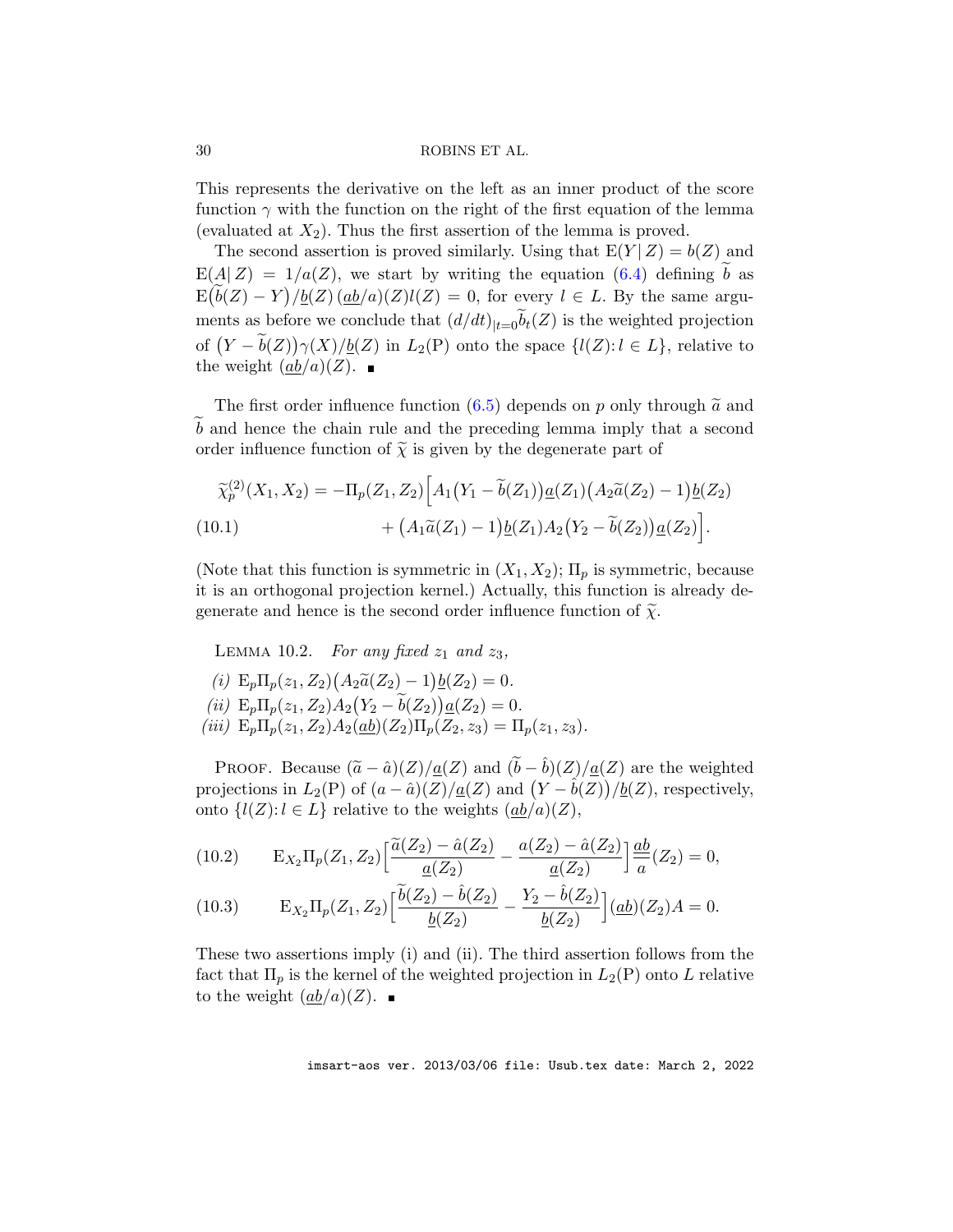The second order influence function [\(10.1\)](#page-29-1) depends on p through  $\tilde{a}$  and  $\tilde{b}$ and through the kernel  $\Pi_p$ . We proceed to higher orders by differentiating the influence function relative to these components, and applying the chain rule, where we use the influence functions of  $p \mapsto \tilde{a}(x)$  and  $p \mapsto b(x)$  as given previously in Lemma [10.1,](#page-28-1) and the influence function of  $p \mapsto \Pi_p(z_1, z_2)$  as given in Lemma [12.8.](#page-53-0)

PROOF OF THEOREM [6.2.](#page-17-0) Denote the symmetrization of the variable in the theorem by  $\bar{\chi}_p^{(m)}(X_1,\ldots,X_m)$ . Then  $\bar{\chi}_p^{(2)}$  is the function  $\tilde{\chi}_p^{(2)}$  given by [\(10.1\)](#page-29-1), which was seen to be a second order influence function in the preceding discussion. We show by induction on m that  $x_{m+1} \mapsto$  $\bar{\chi}_p^{(m+1)}(x_1,\ldots,x_m,x_{m+1})$  is an influence function of  $p \mapsto \bar{\chi}_p^{(m)}(x_1,\ldots,x_m)$ . The theorem is then a corollary of Lemma [11.2.](#page-45-0)

By Lemmas [10.1](#page-28-1) and [12.8,](#page-53-0)

- (i) The influence function of  $p \mapsto Y_1$  is  $x_{m+1} \mapsto -\Pi_p(Z_1, z_{m+1})\underline{A_1}\widetilde{y}_{m+1}$
- (ii) The influence function of  $p \mapsto \tilde{A}_1$  is  $x_{m+1} \mapsto -\Pi_p(Z_1, z_{m+1})\underline{A}_1\tilde{a}_{m+1}.$
- (iii) The influence function of  $p \mapsto \underline{A}_1$  is zero.
- (iv) The influence function of  $\overrightarrow{p} \mapsto \Pi_p(Z_1, Z_2)$  is  $x_{m+1} \mapsto$  $-\Pi_p(Z_1, z_{m+1})\underline{A}_{m+1}\Pi_p(z_{m+1}, Z_2).$

Applying this repeatedly readily gives an expression for the influence function of  $p \mapsto A_1\Pi_{1,2}A_2\Pi_{2,3}A_3\Pi_{3,4}A_4\times\cdots\times A_{m-1}\Pi_{m-1,m}Y_m$ . The symmetrization of this expression is the same expression, but then with  $m$  replaced by  $m + 1$  and an added minus sign.  $\blacksquare$ 

<span id="page-30-0"></span>10.3. Proof of Theorems [7.1](#page-18-2) and [7.2.](#page-19-0) Let  $\hat{A}$  and  $\hat{Y}$  be  $\widetilde{A}$  and  $\widetilde{Y}$  as in [\(6.6\)](#page-17-1) with a and b in their definitions replaced by  $\hat{a}$  and  $\hat{b}$ . Because  $\hat{a}$  and  $\hat{b}$ are projected onto themselves under the map  $(a, b, q) \mapsto (\tilde{a}, \tilde{b}, q)$  (see The-orem [6.1\)](#page-16-0), we actually obtain the same variables by replacing  $\tilde{a}$  and  $\tilde{b}$  by  $\hat{a}$  and  $\hat{b}$ , respectively:  $\hat{A} = (A\hat{a}(Z) - 1)\underline{b}(Z)$  and  $\hat{Y} = A(Y - \hat{b}(Z))\underline{a}(Z)$ . Furthermore, let  $\Pi$  and  $\hat{\Pi}$  denote the operators  $\Pi_p$  and  $\Pi_{\hat{p}}$ , respectively, and  $\Pi_{i,j}$  and  $\hat{\Pi}_{i,j}$  their kernels evaluated at  $(Z_i, Z_j)$ .

<span id="page-30-1"></span>By explicit calculations,

(10.4) 
$$
\chi(\hat{p}) + \hat{E}_p \tilde{\chi}_{\hat{p}}^{(1)} - \chi(p) = -\int (\hat{a} - a)(\hat{b} - b) g d\nu = \hat{E} \hat{A}_1 \Pi_{1,2} \hat{Y}_2 - \hat{R},
$$

for  $\hat{R}$  defined by

$$
\hat{R} = \int \left(\frac{\hat{a} - a}{\underline{a}}\right) (I - \Pi) \left(\frac{\hat{b} - b}{\underline{b}}\right) \underline{a} \underline{b} g \, d\nu.
$$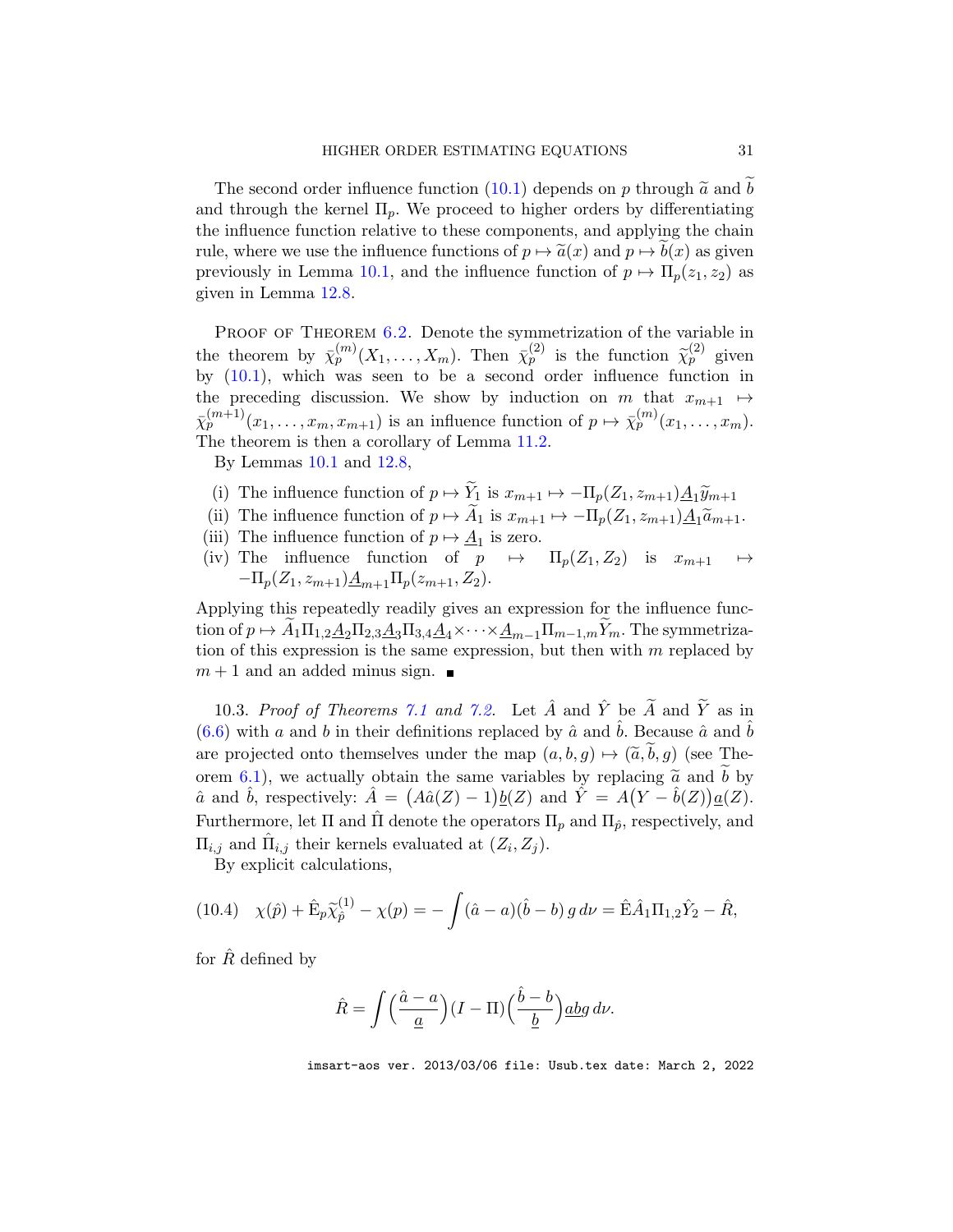The variable  $\hat{R}$  is bounded by the second term in the expression for  $\hat{E}_p \hat{\chi}_n$  –  $\chi(p)$  in the statement of the theorem. We next show by induction on m that  $(10.5)$ 

<span id="page-31-0"></span>
$$
\hat{R} + \chi(\hat{p}) + \hat{E}\tilde{\chi}_{\hat{p}}^{(1)} + \dots + \frac{1}{m!}\hat{E}\tilde{\chi}_{\hat{p}}^{(m)} - \chi(p)
$$
  
=  $(-1)^{m-1}\hat{E}\hat{A}_1(\hat{\Pi} - \Pi)_{1,2}\underline{A}_2(\hat{\Pi} - \Pi)_{2,3} \times \dots \times \underline{A}_{m-1}(\hat{\Pi} - \Pi)_{m-1,m}\hat{Y}_m.$ 

The analysis of the bias can then be concluded by showing that the right side of  $(10.5)$  is of the order as the first term given in the theorem.

Equation [\(10.4\)](#page-30-1) and the definition of  $\tilde{\chi}_p^{(2)}$  readily show that identity [\(10.5\)](#page-31-0) is true for  $m = 2$ . We proceed to general m by induction. Relative to its value for m the left side receives for  $(m+1)$  the extra term  $\hat{\mathbf{E}} \chi^{(m+1)}_{\hat{n}}$  $\binom{(m+1)}{p}$   $\frac{(m+1)!}{p}$ which is equal to  $(-1)^m$  times  $\hat{E}\hat{A}_1\hat{\Pi}_{1,2}\underline{A}_2\hat{\Pi}_{2,3}\times\cdots\times\underline{A}_m\hat{\Pi}_{m,m+1}\hat{Y}_{m+1}$  minus a sum of terms resulting from projections of this leading term. This extra term without the factor  $(-1)^m$  (but including the projections) can be written (cf.  $(6.7)$  and  $(2.1)$ )

<span id="page-31-3"></span>
$$
(10.6)\sum_{i=0}^{m-1} {m-1 \choose i} \hat{E}\hat{A}_1 \hat{\Pi}_{1,2} \underline{A}_2 \hat{\Pi}_{2,3} \times \cdots \times \underline{A}_{m-i} \hat{\Pi}_{m-i,m-i+1} \hat{Y}_{m-i+1} (-1)^i.
$$

To prove the induction hypothesis for  $m + 1$  it suffices to show that this is equal to

<span id="page-31-1"></span>
$$
\hat{\mathbf{E}}\hat{A}_{1}(\hat{\Pi} - \Pi)_{1,2}\underline{A}_{2}(\hat{\Pi} - \Pi)_{2,3} \times \cdots \times \underline{A}_{m-1}(\hat{\Pi} - \Pi)_{m-1,m}\hat{Y}_m \n+ \hat{\mathbf{E}}\hat{A}_{1}(\hat{\Pi} - \Pi)_{1,2}\underline{A}_{2}(\hat{\Pi} - \Pi)_{2,3} \times \cdots \times \underline{A}_{m}(\hat{\Pi} - \Pi)_{m,m+1}\hat{Y}_{m+1}.
$$

To achieve this we expand the two terms of the preceding display into sums of expressions of the form, with each  $K_{j,j+1}^{(j)}$  equal to  $\hat{\Pi}_{j,j+1}$  or  $\Pi_{j,j+1}$  and l the number of  $j$  for which the first alternative is true,

<span id="page-31-2"></span>
$$
(10.8) \tB_l := (-1)^{m-1-l} \hat{\mathbf{E}} \hat{A}_1 K_{1,2}^{(1)} \underline{A}_2 K_{2,3}^{(2)} \times \cdots \times \underline{A}_{m-1} K_{m-1,m}^{(m-1)} \hat{Y}_m,
$$

and of the same form with  $m+1$  replacing m for the second term of [\(10.7\)](#page-31-1). As the notation suggests the expression in  $(10.8)$  depends on l (and m, but this is fixed), but not on which K are equal to  $\Pi$  or  $\Pi$ . To see this we use that  $\Pi$  is a projection onto L in  $L_2(\underline{ab}g)$ , so that  $\int \Pi_{1,2} \gamma(z_2) (\underline{ab}g)(z_2) d\nu(z_2) = \gamma(z_1)$ for every  $\gamma \in L$ ; and  $\hat{\Pi}$  is also a projection onto L, so that as a function of one argument  $\hat{\Pi}_{1,2}$  is contained in L. This observation yields the identities, for K equal to  $\hat{\Pi}$  or  $\Pi$ ,

$$
\hat{\mathbf{E}}_{Z_j} \Pi_{j-1,j} \underline{A}_j K_{j,j+1} = K_{j-1,j+1} = \hat{\mathbf{E}}_{Z_j} K_{j-1,j} \underline{A}_j \Pi_{j,j+1}.
$$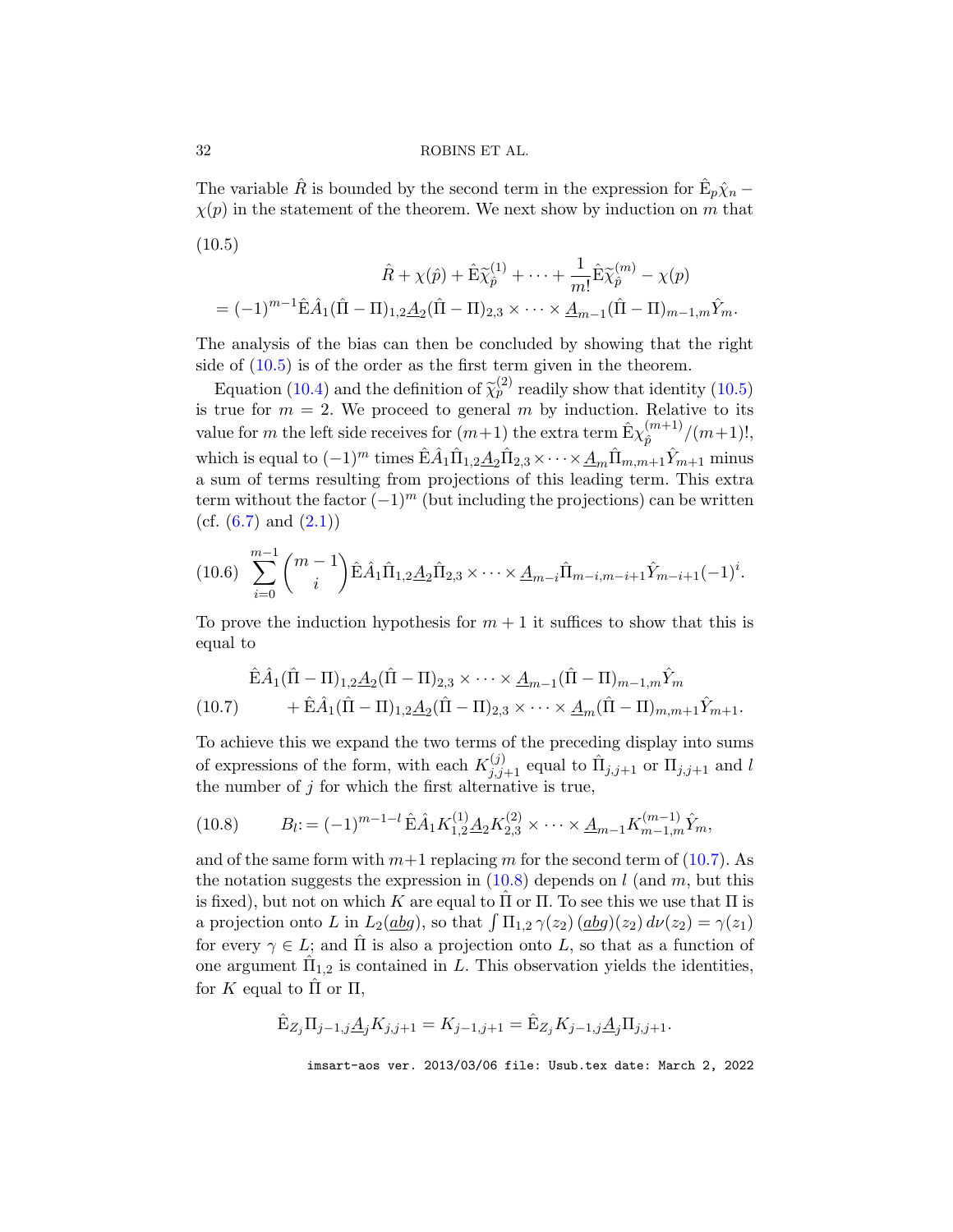This allows to reduce  $(10.8)$  to

$$
B_l = (-1)^{m-1-l} \hat{\mathbf{E}} \hat{A}_1 \hat{\Pi}_{1,2} \underline{A}_2 \hat{\Pi}_{2,3} \times \cdots \times \underline{A}_l \hat{\Pi}_{l,l+1} \hat{Y}_{l+1}, \qquad l \ge 1,
$$
  
\n
$$
B_0 = (-1)^{m-1} \hat{\mathbf{E}} \hat{A}_1 \Pi_{1,2} \hat{Y}_2.
$$

Thus after expanding the two terms of  $(10.7)$  in the quantities  $B_l$ , and simplifying these quantities, we can write their sum  $(10.7)$ 

$$
(B_0 - B_0) + \sum_{l=1}^{m-1} \left( {m \choose l} - {m-1 \choose l} \right) B_l(-1)^{m-l} + B_m.
$$

The difference of the binomial coefficients is  $\binom{m-1}{l-1}$  . The expression is equal to  $(10.6)$ , as claimed. This completes the proof of  $(10.5)$ .

Next we bound the right side of  $(10.5)$ , by taking the expectation in turn with respect to  $X_m, X_{m-1}, \ldots, X_1$ . For  $M_{\hat{w}}$  multiplication by the function  $\hat{w} = g/\hat{g},$ 

$$
\hat{\mathbf{E}}_{X_m}(\hat{\Pi} - \Pi)_{m-1,m}\hat{Y}_m = (\hat{\Pi}M_{\hat{w}} - \Pi) \left(\frac{\hat{b} - b}{\underline{b}}\right)(Z_{m-1}).
$$

Next, for any function h and  $i = m - 1, m - 2, \ldots, 2$ ,

$$
\hat{\mathbf{E}}_{X_i}(\hat{\Pi} - \Pi)_{i-1,i} \underline{A}_i h(Z_i) = (\hat{\Pi} M_{\hat{w}} - \Pi) h(Z_{i-1}).
$$

Combining these equations, we can write the right side of  $(10.5)$  in the form

$$
(-1)^{m-1}\int \left(\frac{a-\hat{a}}{\underline{a}}\right)\left[\left(\hat{\Pi}M_{\hat{w}}-\Pi\right)^{m-1}\left(\frac{\hat{b}-b}{\underline{b}}\right)\right] \underline{a}bg\,d\nu.
$$

We bound this by first applying Hölder's inequality, with conjugate pair  $(\tau, t)$  with  $\tau$  equal to r as in the statement of the theorem, and next Lemma  $12.7(iii)$  $12.7(iii)$ , with  $\overline{\Pi}$  and  $\Pi$  viewed as weighted orthogonal projections in  $L_2(\underline{ab}\hat{g})$  with weights 1 and  $\hat{w}$ , respectively, and  $r = \tau(m-1)/(m+\tau-3)$ ,  $p =$  $(m+\tau-3)/(\tau-2)$  and  $q = (m+\tau-3)/(m-1)$ , so that  $rp = (m-1)\tau/(\tau-2)$ and  $rq = \tau$  (and m of the lemma taken equal to the present m minus 1).

To bound the (conditional) variance of  $\hat{\chi}_n$  we use Lemma [13.1](#page-56-0) to see that

$$
P^{n}(\mathbb{U}_{n}\widetilde{\chi}_{\hat{p}}^{(j)})^{2} \leq 2j\Big[1+\Big\|\frac{p}{\hat{p}}\Big\|_{\infty}\Big]^{2j}\hat{P}^{n}(\mathbb{U}_{n}\widetilde{\chi}_{\hat{p}}^{(j)})^{2} \lesssim \Big[1+\Big\|\frac{p}{\hat{p}}\Big\|_{\infty}\Big]^{2j}\frac{2j}{\binom{n}{j}}\hat{P}^{j}(\widetilde{\chi}_{\hat{p}}^{(j)})^{2},
$$

because  $\widetilde{\chi}_{\hat{p}}^{(j)}$  $\widetilde{p}^{(j)}$  is degenerate under  $\hat{P}$ . The variable  $\widetilde{\chi}_{\hat{p}}^{(j)}$  $\hat{p}^{(j)}(X_1,\ldots,X_j)/j!$  is the symmetrization of the projection of  $\hat{A}_1 \hat{\Pi}_{1,2} \underline{A}_2 \cdots \hat{\Pi}_{j-1,j} \hat{Y}_j$  onto the degenerate variables. Because the second moment of a mean of (arbitrary) random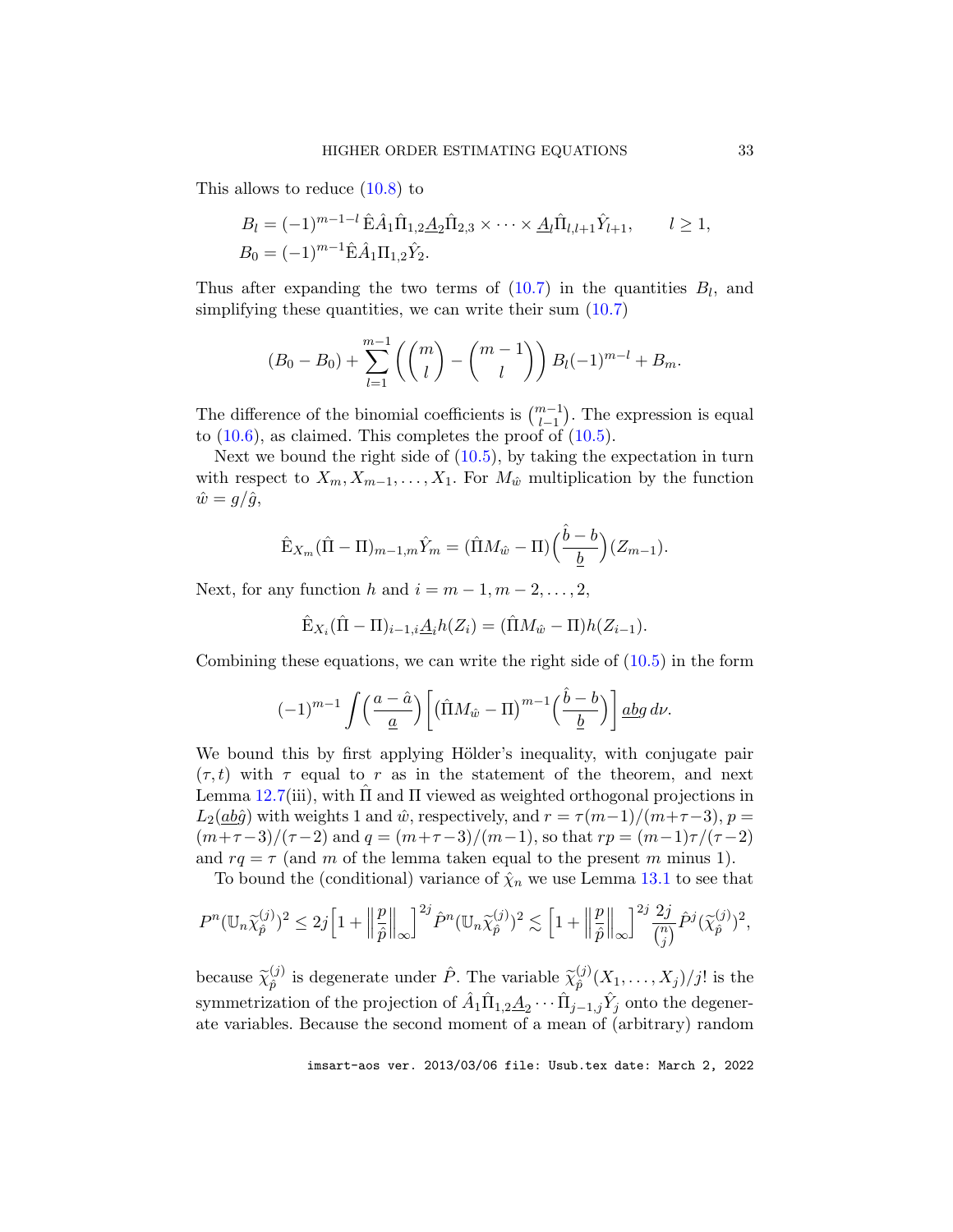variables is bounded above by the maximum of the second moments of the terms, we can ignore the symmetrization, while the projection decreases the second moment. This shows that

$$
\frac{1}{(j!)^2} \hat{P}^j(\tilde{\chi}_{\hat{p}}^{(j)})^2 \le \hat{P}^j(\hat{A}_1 \hat{\Pi}_{1,2} \underline{A}_2 \cdots \hat{\Pi}_{j-1,j} \hat{Y}_j)^2 \lesssim k^{j-1},
$$

by Lemma [12.4](#page-49-2) and the assumption that the kernels are bounded by  $k$  on the diagonal.

We complete the proof of Theorem [7.1](#page-18-2) by bounding the square of  $\hat{\chi}_n - \chi(\hat{p})$ by  $\sum_{j=1}^m 2^j (\mathbb{U}_n \widetilde{\chi}_{\hat{p}}^{(j)})$  $\binom{(j)}{\hat{p}}/j!$ <sup>2</sup> $\sum_{j} 2^{-j}$ . The extra factor 2<sup>j</sup> can be incorporated in the constant  $c$  in the theorem.

For the proof of Theorem [7.2](#page-19-0) it clearly suffices to show that

$$
\hat{\mathbf{E}}_p\sqrt{n}\big(\hat{\chi}_n-\chi(p)-\mathbb{P}_n\tilde{\chi}_p^{(1)}\big)\overset{P}{\to}0,
$$
  

$$
\hat{\text{var}}_p\sqrt{n}\big(\hat{\chi}_n-\chi(p)-\mathbb{P}_n\tilde{\chi}_p^{(1)}\big)\overset{P}{\to}0.
$$

Because an influence function is centered at mean zero, the first is simply  $\sqrt{n}$  times the bias of  $\hat{\chi}_n$ . By Theorem [7.1](#page-18-2) the bias is of the order

$$
\Big(\frac{\log n}{n}\Big)^{\alpha/(2\alpha+d)+\beta/(2\beta+d)+\gamma(m-1)/(2\gamma+d)}+\Big(\frac{1}{k}\Big)^{(\alpha+\beta)/d}.
$$

The first term is trivially  $o(n^{-1/2})$ , as  $m_n \to \infty$ . In the second we write  $(\alpha + \beta)/d = r/2$ , where  $r > 1$  by assumption, and see that it is  $o(n^{-1/2})$ , since  $kn^{-1/r} \to \infty$ .

To handle the variance we split the estimator  $\hat{\chi}_n$  in its linear and higher order terms. The sum of the variances of the U-statistics of orders 2 to m in  $\hat{\chi}_n$  is bounded by the sum of the terms  $j \geq 2$  in Theorem [7.1,](#page-18-2) i.e.

$$
\sum_{j=2}^m \frac{c^j k^{j-1}}{\binom{n}{j}} \le \frac{1}{n} \sum_{j=2}^m \Bigl(\frac{2ckj}{n}\Bigr)^{j-1} \frac{c2j\sqrt{j}}{e^j},
$$

by the inequalities  $\binom{n}{i}$  $\binom{m}{j} \ge (n/2)^j/j!$ , for  $j < n/2$ , and  $j! \le (j/e)^j \sqrt{j}$ , by Stirling's approximation with bound. The expression in brackets is bounded by  $2ckm/n \lesssim 1/\log n$ , for  $m \sim \log n$  and  $k \sim n/(\log n)^2$ . Thus the sum tends to zero by dominated convergence. Finally the linear term in  $\hat{\chi}_n$  gives the contribution

$$
\hat{\text{var}}_p \sqrt{n} \big( \mathbb{P}_n \widetilde{\chi}_{\hat{p}}^{(1)} - \chi(p) - \mathbb{P}_n \widetilde{\chi}_{p}^{(1)} \big) = \hat{\text{var}}(\widetilde{\chi}_{\hat{p}}^{(1)} - \widetilde{\chi}_{p}^{(1)}).
$$

From the explicit expression [\(4.3\)](#page-10-1) for the first order influence function (or  $(6.5)$  in the case of  $\hat{p}$ , which gives an identical function), this is seen to tend to zero by the dominated convergence theorem.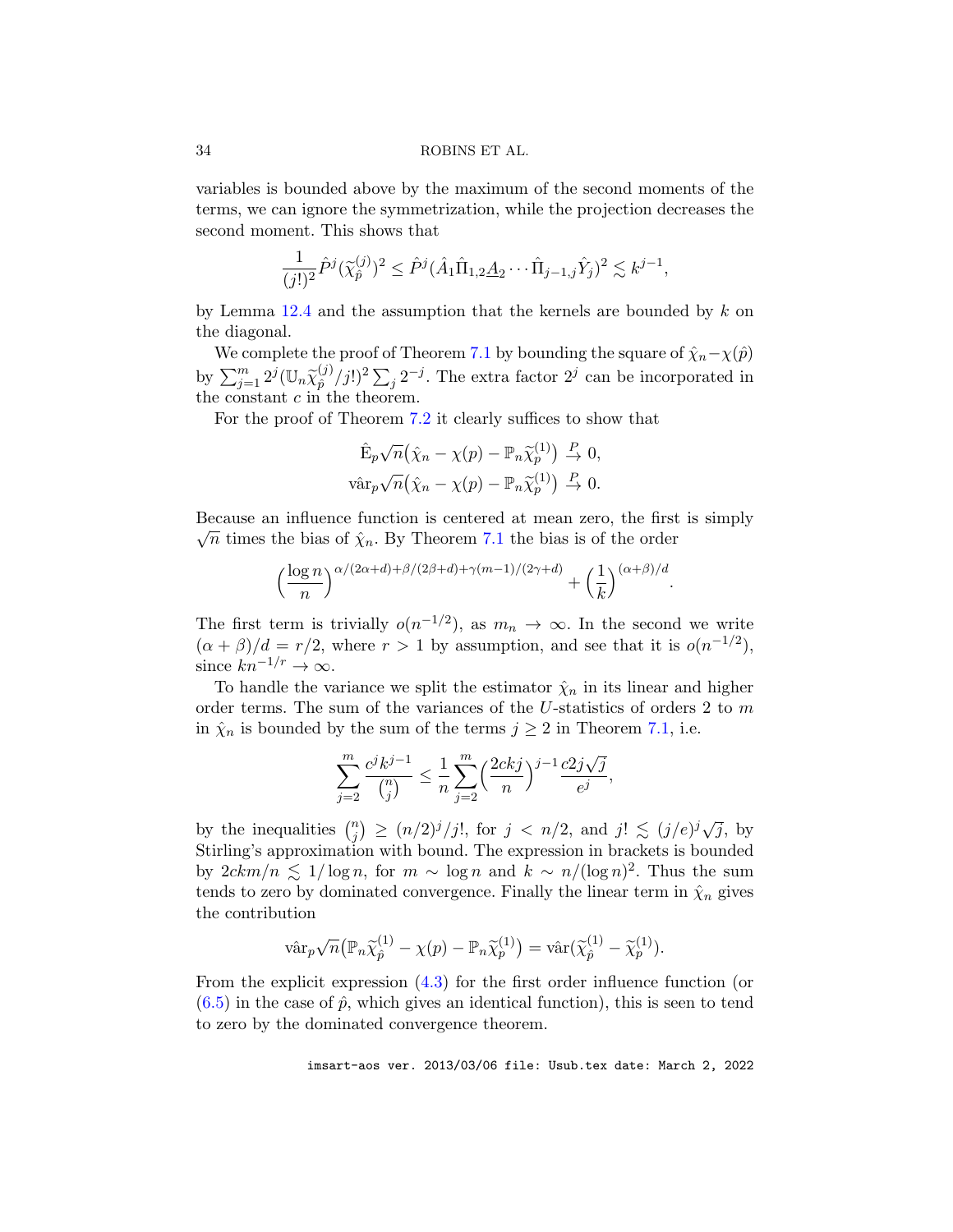<span id="page-34-0"></span>10.4. Proof of Theorem [8.1](#page-23-0) for  $m = 3$ . The theorem asserts that the bias of the estimator  $\hat{\chi}_n$  is equal to the sum of four terms, the first two of which also arise in the bias of the estimator considered in Theorem [7.1.](#page-18-2) Therefore, we can prove the assertion on the bias by showing that the expected values of the current estimator  $\hat{\chi}_n$  (for  $m=3$ ) and the estimator in Theorem [7.1](#page-18-2) differ by less than the additional bias terms in Theorem [8.1.](#page-23-0)

The two estimators differ only in their third order influence functions, where the present estimator retains only the terms in the double sum [\(8.3\)](#page-21-1) with  $r = 0$ ,  $s = 0$ , or  $r + s \le D$ . Thus the difference of the expectations of the two estimators is equal to

$$
\sum_{\substack{r+s>D\\r,s\geq 1}} \hat{E}_p \hat{A}_1 \Big[ \hat{\Pi}^{(k_{r-1},k_r]}(Z_1,Z_2) \underline{A}_2 \hat{\Pi}^{(l_{s-1},l_s]}(Z_2,Z_3) - \hat{\Pi}^{(k_{r-1}\vee l_{s-1},k_r\wedge l_s]}(Z_1,Z_3) \Big] \hat{Y}_3.
$$

The expectation  $\hat{E}_p$  refers to the variable  $(X_1, X_2, X_3)$  for fixed values of the preliminary samples, which are indicated in the "hat" symbols on  $\hat{A}_1, \hat{Y}_3$  and the kernels, and hence is an integral relative to the density  $(x_1, x_2, x_3) \mapsto$  $p(x_1)p(x_2)p(x_3)$ . If we replace  $p(x_2)$  in this density by  $\hat{p}(x_2)$ , then the integral will be zero, as the kernel is degenerate under  $\hat{P}$ . Thus we may integrate against  $(x_1, x_2, x_3) \mapsto p(x_1)(p-\hat{p})(x_2)p(x_3)$ . In that case the projection term  $\hat{A}_1\hat{\Pi}^{(k_{r-1}\vee l_{s-1},k_r\wedge l_s]}(Z_1,Z_3)\hat{Y}_3$  integrates to zero, as it does not depend on  $X_2$ and  $\int (p - \hat{p})(x_2) d\mu(x_2) = 0$ , and hence can be dropped. Next we condition  $\hat{A}_1$  and  $\hat{Y}_3$  on  $Z_1, Z_2, Z_3$  and write the preceding display in the form

$$
\sum_{\substack{r+s>D\\r,s\geq 1}} \iiint \frac{\hat{a}-a}{\underline{a}}(z_1)\hat{\Pi}^{(k_{r-1},k_r]}(z_1,z_2)\hat{\Pi}^{(l_{s-1},l_s]}(z_2,z_3)\frac{\hat{b}-b}{\underline{b}}(z_3) \times d\rho(z_1) d(\rho-\hat{\rho})(z_2) d\rho(z_3).
$$

for  $\rho$  and  $\hat{\rho}$  the measures defined by  $d\rho = abq d\nu$  and  $d\hat{\rho} = ab\hat{q} d\nu$ . The double sum can be rewritten as the sum over  $r$  running from 1 to  $R$  and over s from  $D - r + 1$  to S, which gives the equivalent representation, with the  $\times$  referring to "tensor products" as explained in Section [2,](#page-3-0)

$$
\sum_{r=1}^R \int \left(\frac{\hat{a}-a}{\underline{a}} \times 1 \times \frac{\hat{b}-b}{\underline{b}}\right) \left(\hat{\Pi}^{(k_{r-1},k_r]} \times \hat{\Pi}^{(l_{D-r},k]}\right) d(\rho \times (\rho - \hat{\rho}) \times \rho).
$$

We write  $\hat{\Pi}^{(k_{r-1},k_r)} = \hat{\Pi}^{(k_{r-1},k)} - \hat{\Pi}^{(k_r,k)},$  and next arrive at the difference of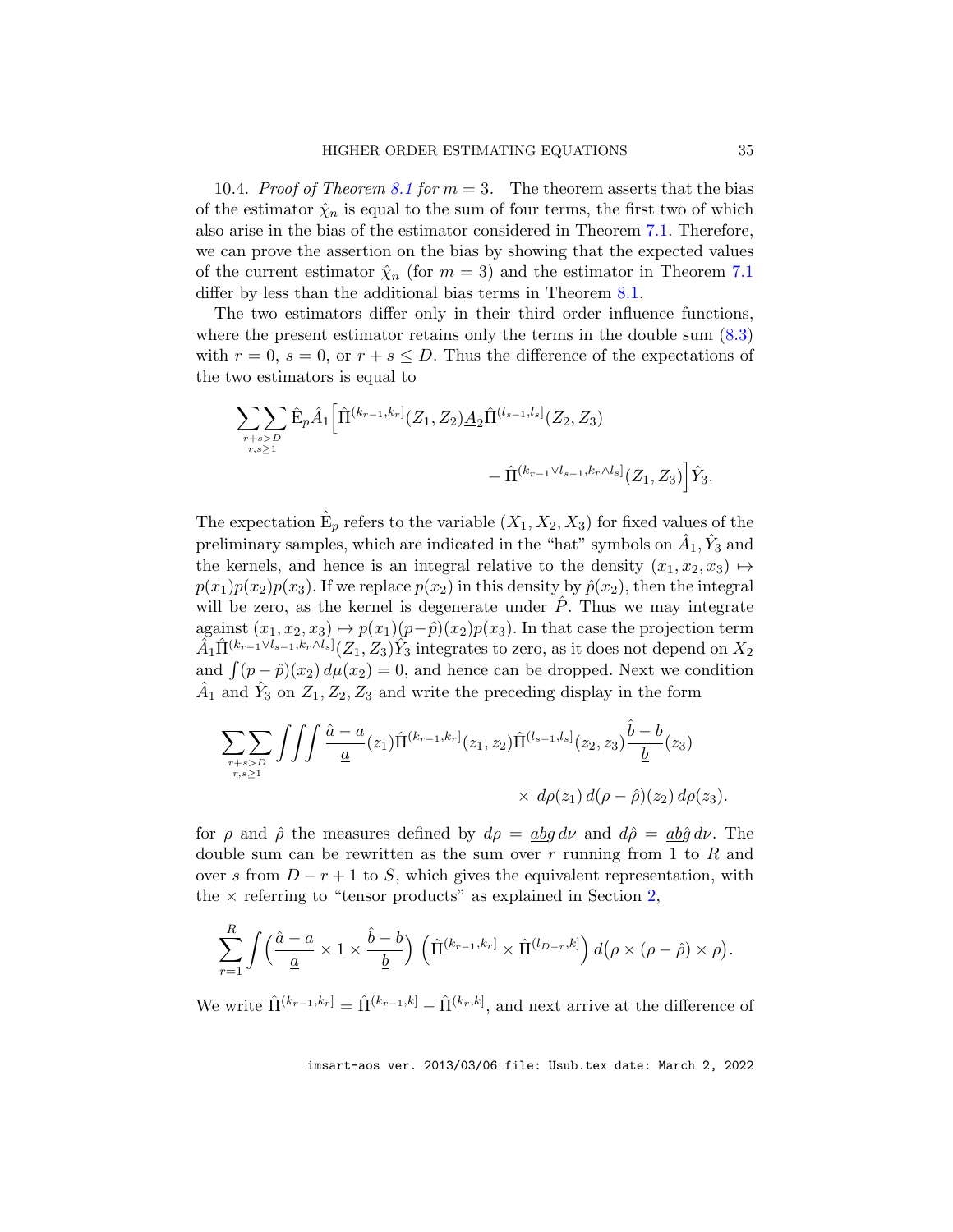two expressions of the type, with  $k'_r = k_{r-1}$  and  $k'_r = k_r$ , respectively,

$$
\sum_{r=1}^R \int \left(\frac{\hat{a}-a}{\underline{a}} \times 1 \times \frac{\hat{b}-b}{\underline{b}}\right) \left(\hat{\Pi}^{(k'_r,k]} \times \hat{\Pi}^{(l_{D-r},k]}\right) d(\rho \times (\rho - \hat{\rho}) \times \rho).
$$

If the measure of integration were  $\hat{\rho} \times (\rho - \hat{\rho}) \times \hat{\rho}$  (with  $\hat{\rho}$  instead of  $\rho$ ), then we could perform the integrals on  $z_1$  and  $z_3$  and next apply Hölder's inequality to bound the resulting expression in absolute value by

$$
\sum_{r=1}^R \left\| \hat{\Pi}^{(k'_r,k)} \left( \frac{\hat{a}-a}{\underline{a}} \right) \right\|_r \left\| \hat{\Pi}^{(l_{D-r},k)} \left( \frac{\hat{b}-b}{\underline{b}} \right) \right\|_r \left\| \frac{g}{\hat{g}} - 1 \right\|_{r/(r-2)},
$$

where the norms are those of  $L_2(\underline{ab}\hat{g})$ , which are equivalent to those of  $L_2(\nu)$ , by assumption. We can write  $\hat{\Pi}^{(l,k)} = \hat{\Pi}^{(0,k)}(I - \hat{\Pi}^{(0,l)})$  and use the assumed boundedness of  $\hat{\Pi}^{(0,l)}$  as an operator on  $L_r(\underline{ab}g)$  to bound this by the third term in the bias.

Replacing  $\rho \times (\rho - \hat{\rho}) \times \rho$  by  $\hat{\rho} \times (\rho - \hat{\rho}) \times \hat{\rho}$  can be achieved by writing the first and last occurrence of  $\rho$  as  $\rho = \hat{\rho} + (\rho - \hat{\rho})$  and expanding the resulting expression on the  $+$  signs into four terms. One of these has the measure  $\hat{\rho} \times (\rho - \hat{\rho}) \times \hat{\rho}$ . The other three terms have two or three occurrences of  $\rho - \hat{\rho}$ , and can be bounded by the first term in the bias (with  $m = 3$ ). This is argued precisely under [\(10.12\)](#page-44-2) below.

Because the first and second order influence functions are equal to those of the estimator considered in Theorem [7.1,](#page-18-2) the (conditional) variances of  $\mathbb{U}_n\widetilde{\chi}_{\hat{p}}^{(j)}$  $\hat{p}^{(j)}$  for  $j = 1, 2$  can be seen to be of the orders  $O(1/n)$  and  $O(k/n^2)$ , respectively, by the same proof. By Lemma  $13.1$  the variance for  $j = 3$  is bounded by (see  $(13.1)$ )

$$
6\Big(1+\Big\|\frac{p}{\hat{p}}\Big\|_{\infty}\Big)^6\hat{P}^n(\mathbb{U}_n\chi_{\hat{p}}^{(3)})^2
$$
  
\$\lesssim \frac{1}{\binom{n}{3}}\hat{P}^3\Big(\sum\_{r=0}^R\hat{A}\_1\hat{\Pi}^{(k\_{r-1},k\_r]}(Z\_1, Z\_2)\underline{A}\_2\hat{\Pi}^{(0,l'\_{D-r}]}(Z\_2, Z\_3)\hat{Y}\_3\Big)^2\$,

where  $l'_{D-r} = l_{D-r} \vee n$ . After bounding out  $\hat{A}_1^2$  and  $\hat{Y}_3^2$ , we write the squared sum as a double sum. From the fact that the projections  $\hat{\Pi}^{(k_{r-1},k_r]}$  are orthogonal for different  $r$ , it follows that the off-diagonal terms of the double sum vanish (the expectation with respect to  $X_1$  is zero). Thus the preceding display is bounded above by a multiple of

$$
\frac{1}{n^3} \sum_{r=0}^{R} \hat{P}^3 \big( \hat{\Pi}^{(k_{r-1},k_r]}(Z_1, Z_2) \underline{A}_2 \hat{\Pi}^{(0,l'_{D-r}]}(Z_2, Z_3) \big)^2.
$$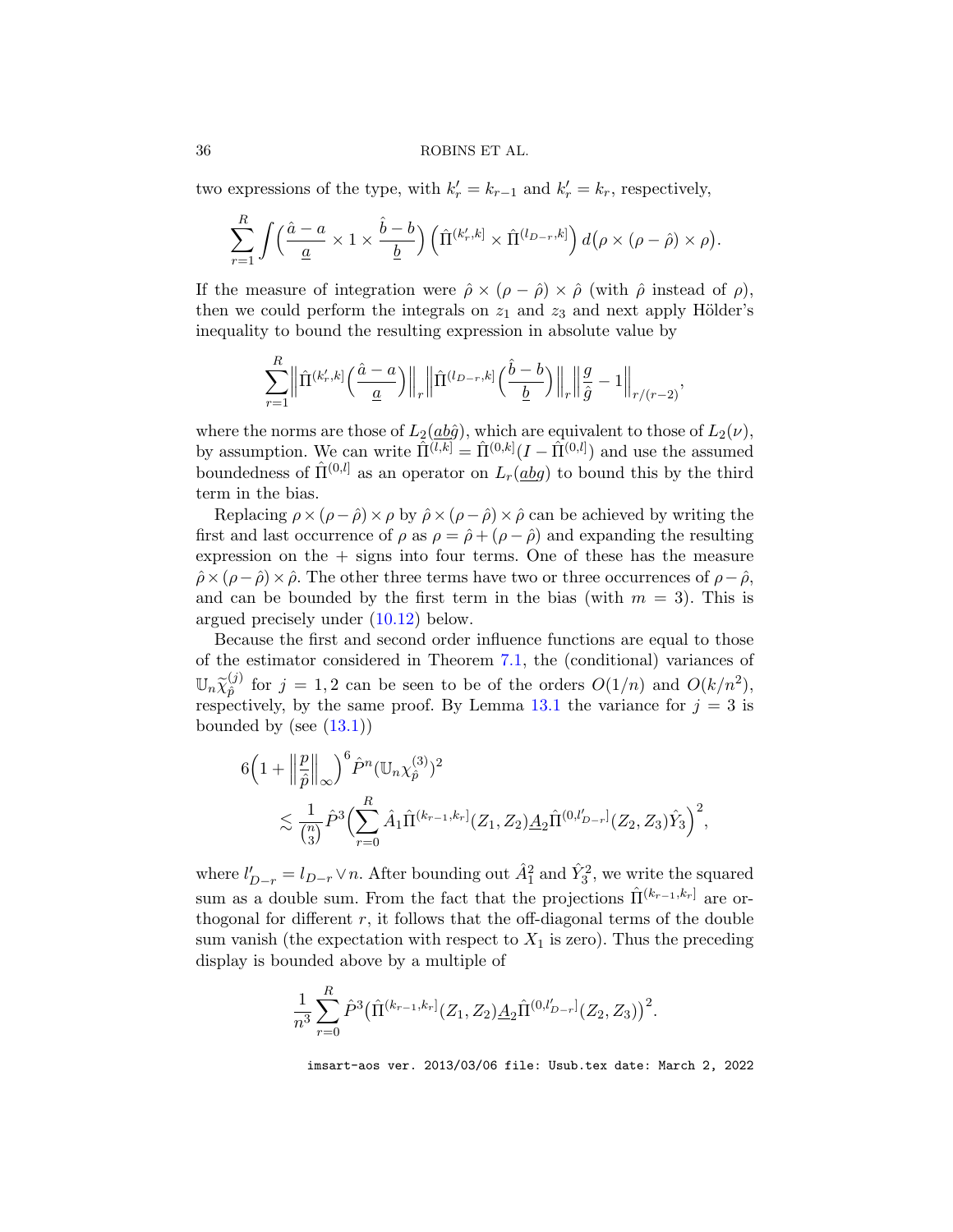By Lemmas [12.4](#page-49-2) and [12.3](#page-49-1) and the assumption that  $\sup_z \hat{\Pi}^{(0,l]}(z,z) \lesssim l$  this is bounded by a multiple of

$$
\frac{1}{n^3} \sum_{r=0}^R (k_r - k_{r-1}) l'_{D-r} \leq \frac{1}{n^3} \left( nk + \sum_{r=1}^R (k_r - k_{r-1}) (l_{D-r} + n) \right).
$$

By [\(8.4\)](#page-21-2)  $k_r - k_{r-1} = (1 - 2^{-\alpha})k_r \lesssim k_r = n2^{r/\alpha}$  for  $r \ge 1$ . On substituting this in the display, and noting that  $l_{D-r} = 0$  if  $r > D$ , we see that this is bounded  $k/n^2 + 2^{D/\alpha \vee D/\beta}/n$  if  $\alpha \neq \beta$  and bounded by  $k/n^2 + D2^{D/\alpha}/n$  if  $\alpha = \beta$ .

## SUPPLEMENTARY MATERIAL

Supplement: Higher order estimating equations (doi: [COMPLETED BY THE TYPESETTER;](http://dx.doi.org/COMPLETED BY THE TYPESETTER) .pdf). The remainder of the paper is given in the supplement.

#### REFERENCES

- <span id="page-36-2"></span>[1] Bickel, P. J. (1982). On adaptive estimation. Ann. Statist. 10, 3, 647–671. [MR663424](http://www.ams.org/mathscinet-getitem?mr=MR663424) [\(84a:62045\)](http://www.ams.org/mathscinet-getitem?mr=MR663424)
- <span id="page-36-0"></span>[2] Bickel, P. J., Klaassen, C. A. J., Ritov, Y., and Wellner, J. A. (1993). Efficient and adaptive estimation for semiparametric models. Johns Hopkins Series in the Mathematical Sciences. Johns Hopkins University Press, Baltimore, MD. [MR1245941](http://www.ams.org/mathscinet-getitem?mr=MR1245941) [\(94m:62007\)](http://www.ams.org/mathscinet-getitem?mr=MR1245941)
- <span id="page-36-3"></span>[3] Bickel, P. J. and Ritov, Y. (1988). Estimating integrated squared density derivatives: sharp best order of convergence estimates. Sankhyā Ser.  $A$  50, 3, 381–393. [MR1065550 \(91e:62079\)](http://www.ams.org/mathscinet-getitem?mr=MR1065550)
- <span id="page-36-4"></span>[4] BIRGÉ, L. AND MASSART, P. (1995). Estimation of integral functionals of a density. Ann. Statist. 23, 1, 11-29. [MR1331653 \(96c:62065\)](http://www.ams.org/mathscinet-getitem?mr=MR1331653)
- <span id="page-36-1"></span>[5] Bolthausen, E., Perkins, E., and van der Vaart, A. (2002). Lectures on probability theory and statistics. Lecture Notes in Mathematics, Vol. 1781. Springer-Verlag, Berlin. Lectures from the 29th Summer School on Probability Theory held in Saint-Flour, July 8–24, 1999, Edited by Pierre Bernard. [MR1915443 \(2003d:60004\)](http://www.ams.org/mathscinet-getitem?mr=MR1915443)
- <span id="page-36-5"></span>[6] Cai, T. T. and Low, M. G. (2005). Nonquadratic estimators of a quadratic functional. Ann. Statist. 33, 6, 2930–2956. http://dx.doi.org/10.1214/009053605000000147. [MR2253108 \(2007k:62058\)](http://www.ams.org/mathscinet-getitem?mr=2253108)
- <span id="page-36-6"></span>[7] CAI, T. T. AND LOW, M. G. (2006). Optimal adaptive estimation of a quadratic functional. Ann. Statist. 34, 5, 2298–2325. http://dx.doi.org/10.1214/009053606000000849. [MR2291501 \(2008m:62054\)](http://www.ams.org/mathscinet-getitem?mr=2291501)
- <span id="page-36-8"></span>[8] Cohen, A., Dahmen, W., Daubechies, I., and DeVore, R. (2001). Tree approximation and optimal encoding. Appl. Comput. Harmon. Anal. 11, 2, 192–226. http://dx.doi.org/10.1006/acha.2001.0336. [MR1848303 \(2002g:42048\)](http://www.ams.org/mathscinet-getitem?mr=MR1848303)
- <span id="page-36-7"></span>[9] Daubechies, I. (1992). Ten lectures on wavelets. CBMS-NSF Regional Conference Series in Applied Mathematics, Vol. 61. Society for Industrial and Applied Mathematics (SIAM), Philadelphia, PA. [MR1162107 \(93e:42045\)](http://www.ams.org/mathscinet-getitem?mr=MR1162107)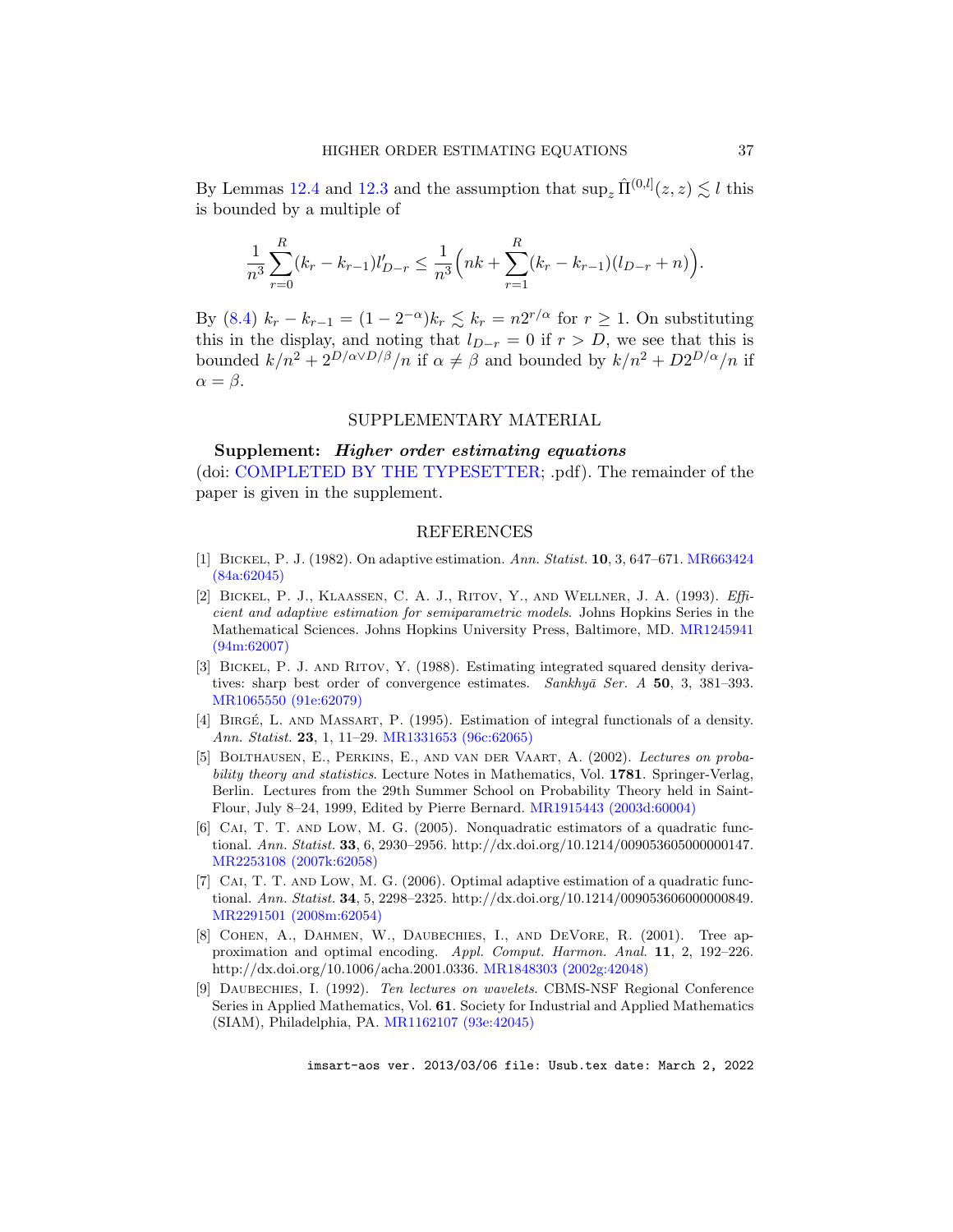- <span id="page-37-9"></span>[10] DONOHO, D. L. AND NUSSBAUM, M. (1990). Minimax quadratic estimation of a quadratic functional. J. Complexity 6, 3, 290–323. http://dx.doi.org/10.1016/0885- 064X(90)90025-9. [MR1081043 \(91m:65343\)](http://www.ams.org/mathscinet-getitem?mr=1081043)
- <span id="page-37-3"></span>[11] Hampel, F. R., Ronchetti, E. M., Rousseeuw, P. J., and Stahel, W. A. (1986). Robust statistics. Wiley Series in Probability and Mathematical Statistics: Probability and Mathematical Statistics. John Wiley & Sons, Inc., New York. The approach based on influence functions. [MR829458 \(87k:62054\)](http://www.ams.org/mathscinet-getitem?mr=829458)
- <span id="page-37-16"></span>[12] HÄRDLE, W., KERKYACHARIAN, G., PICARD, D., AND TSYBAKOV, A. (1998). Wavelets, approximation, and statistical applications. Lecture Notes in Statistics, Vol. 129. Springer-Verlag, New York. [MR1618204 \(99f:42065\)](http://www.ams.org/mathscinet-getitem?mr=MR1618204)
- <span id="page-37-7"></span>[13] Has' MINSKII, R. Z. AND IBRAGIMOV, I. A. (1979). On the nonparametric estimation of functionals. In Proceedings of the Second Prague Symposium on Asymptotic Statis-tics (Hradec Králové, 1978). North-Holland, Amsterdam-New York, 41-51. [MR571174](http://www.ams.org/mathscinet-getitem?mr=571174) [\(81j:62076\)](http://www.ams.org/mathscinet-getitem?mr=571174)
- <span id="page-37-2"></span>[14] HUBER, P. J. AND RONCHETTI, E. M. (2009). Robust statistics, Second ed. Wiley Series in Probability and Statistics. John Wiley & Sons, Inc., Hoboken, NJ. http://dx.doi.org/10.1002/9780470434697. [MR2488795 \(2010j:62004\)](http://www.ams.org/mathscinet-getitem?mr=2488795)
- <span id="page-37-10"></span>[15] KERKYACHARIAN, G. AND PICARD, D. (1996). Estimating nonquadratic functionals of a density using Haar wavelets. Ann. Statist. 24, 2, 485–507. [MR1394973 \(97e:62062\)](http://www.ams.org/mathscinet-getitem?mr=MR1394973)
- <span id="page-37-0"></span>[16] KOŠEVNIK, J. A. AND LEVIT, B. J. (1976). On a nonparametric analogue of the information matrix. Teor. Verojatnost. i Primenen. 21, 4, 759–774. [MR0428578 \(55](http://www.ams.org/mathscinet-getitem?mr=MR0428578) [#1599\)](http://www.ams.org/mathscinet-getitem?mr=MR0428578)
- <span id="page-37-11"></span>[17] Laurent, B. (1997). Estimation of integral functionals of a density and its derivatives. Bernoulli 3, 2, 181–211. [MR1466306 \(99c:62144\)](http://www.ams.org/mathscinet-getitem?mr=MR1466306)
- <span id="page-37-12"></span>[18] Laurent, B. and Massart, P. (2000). Adaptive estimation of a quadratic functional by model selection. Ann. Statist. 28, 5, 1302–1338. [MR1805785 \(2002c:62052\)](http://www.ams.org/mathscinet-getitem?mr=MR1805785)
- <span id="page-37-5"></span>[19] LINDSAY, B. G. (1983). Efficiency of the conditional score in a mixture setting. Ann. Statist. 11, 2, 486–497. [MR696061 \(84h:62050\)](http://www.ams.org/mathscinet-getitem?mr=MR696061)
- <span id="page-37-4"></span>[20] Murphy, S. A. and van der Vaart, A. W. (2000). On profile likelihood. J. Amer. Statist. Assoc. 95, 450, 449–485. With comments and a rejoinder by the authors. [MR1803168 \(2002a:62143\)](http://www.ams.org/mathscinet-getitem?mr=MR1803168)
- <span id="page-37-8"></span>[21] Nemirovski, A. (2000). Topics in non-parametric statistics. In Lectures on probability theory and statistics (Saint-Flour, 1998). Lecture Notes in Math., Vol. 1738. Springer, Berlin, 85–277. [MR1775640 \(2001h:62074\)](http://www.ams.org/mathscinet-getitem?mr=1775640)
- <span id="page-37-1"></span>[22] PFANZAGL, J. (1982). Contributions to a general asymptotic statistical theory. Lecture Notes in Statistics, Vol. 13. Springer-Verlag, New York. With the assistance of W. Wefelmeyer. [MR675954 \(84i:62036\)](http://www.ams.org/mathscinet-getitem?mr=MR675954)
- <span id="page-37-14"></span>[23] PFANZAGL, J. (1985). Asymptotic expansions for general statistical models. Lecture Notes in Statistics, Vol. 31. Springer-Verlag, Berlin. With the assistance of W. Wefelmeyer. [MR810004 \(87i:62004\)](http://www.ams.org/mathscinet-getitem?mr=MR810004)
- <span id="page-37-6"></span>[24] Pfanzagl, J. (1990). Estimation in semiparametric models. Lecture Notes in Statistics, Vol. 63. Springer-Verlag, New York. Some recent developments. [MR1048589](http://www.ams.org/mathscinet-getitem?mr=MR1048589) [\(91f:62074\)](http://www.ams.org/mathscinet-getitem?mr=MR1048589)
- <span id="page-37-15"></span>[25] Prakasa Rao, B. L. S. (1983). Nonparametric functional estimation. Probability and Mathematical Statistics. Academic Press Inc. [Harcourt Brace Jovanovich Publishers], New York. [MR740865 \(86m:62076\)](http://www.ams.org/mathscinet-getitem?mr=MR740865)
- <span id="page-37-13"></span>[26] Robins, J., Li, L., Tchetgen, E., and van der Vaart, A. Supplement to "higher order estimating equations for high-dimensional models".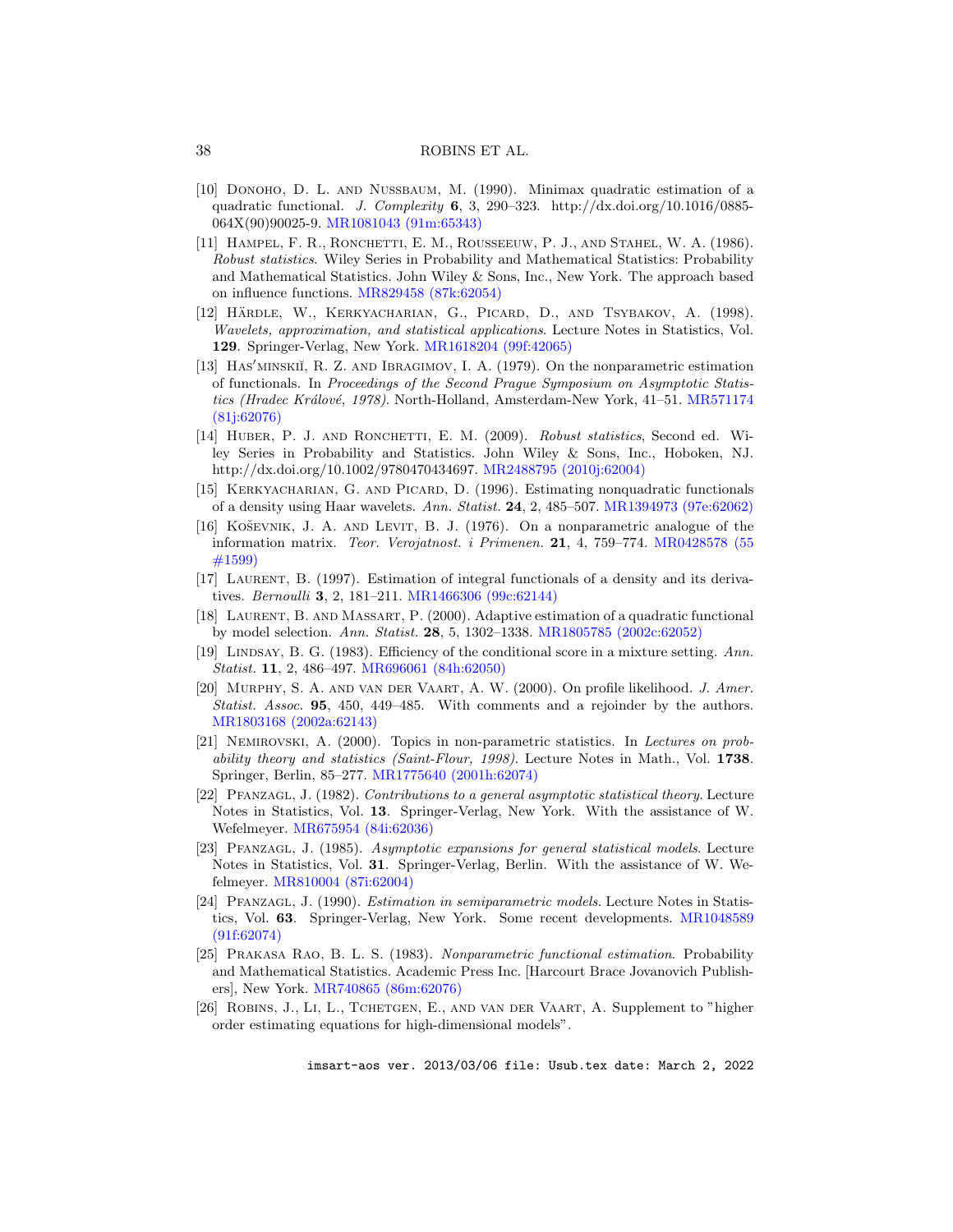- <span id="page-38-7"></span>[27] Robins, J., Li, L., Tchetgen, E., and van der Vaart, A. (2008). Higher order influence functions and minimax estimation of nonlinear functionals. In Probability and statistics: essays in honor of David A. Freedman. Inst. Math. Stat. Collect., Vol. 2. Inst. Math. Statist., Beachwood, OH, 335–421. http://dx.doi.org/10.1214/193940307000000527. [MR2459958 \(2010b:62115\)](http://www.ams.org/mathscinet-getitem?mr=MR2459958)
- <span id="page-38-10"></span>[28] Robins, J., Li, L., Tchetgen, E., and van der Vaart, A. (2009a). Quadratic semiparametric von mises calculus. Metrika 69, 227–247.
- <span id="page-38-15"></span>[29] Robins, J., Li, L., Tchetgen, E., and van der Vaart, A. (2009b). Semiparametric minimax rates. Electron. J. Stat. 3, 1305–1321.
- <span id="page-38-12"></span>[30] Robins, J. M. and Rotnitzky, A. (1995). Semiparametric efficiency in multivariate regression models with missing data. J. Amer. Statist. Assoc. 90, 429, 122–129. [MR1325119 \(96d:62084\)](http://www.ams.org/mathscinet-getitem?mr=MR1325119)
- <span id="page-38-13"></span>[31] Rotnitzky, A. and Robins, J. M. (1995). Semi-parametric estimation of models for means and covariances in the presence of missing data. Scand. J. Statist. 22, 3, 323–333. [MR1363216 \(96j:62090\)](http://www.ams.org/mathscinet-getitem?mr=MR1363216)
- <span id="page-38-16"></span>[32] TSYBAKOV, A. B. (2004). Introduction à l'estimation non-paramétrique. Mathématiques & Applications (Berlin) [Mathematics & Applications], Vol. 41. Springer-Verlag, Berlin. [MR2013911 \(2005a:62007\)](http://www.ams.org/mathscinet-getitem?mr=MR2013911)
- <span id="page-38-3"></span>[33] v. Mises, R. (1947). On the asymptotic distribution of differentiable statistical functions. Ann. Math. Statistics 18, 309–348. [MR0022330 \(9,194h\)](http://www.ams.org/mathscinet-getitem?mr=0022330)
- <span id="page-38-0"></span>[34] van der Laan, M. J. and Robins, J. M. (2003). Unified methods for censored longitudinal data and causality. Springer Series in Statistics. Springer-Verlag, New York. [MR1958123 \(2003m:62003\)](http://www.ams.org/mathscinet-getitem?mr=MR1958123)
- <span id="page-38-2"></span>[35] van der Vaart, A. (1991). On differentiable functionals. Ann. Statist. 19, 1, 178– 204. [MR1091845 \(92i:62100\)](http://www.ams.org/mathscinet-getitem?mr=MR1091845)
- <span id="page-38-6"></span>[36] Van der Vaart, A. (1996). Efficient maximum likelihood estimation in semiparametric mixture models. Ann. Statist. 24, 2, 862–878. http://dx.doi.org/10.1214/aos/1032894470. [MR1394993 \(97d:62096\)](http://www.ams.org/mathscinet-getitem?mr=1394993)
- <span id="page-38-8"></span>[37] van der Vaart, A. (2014). Higher Order Tangent Spaces and Influence Functions. Statist. Sci. 29, 4, 679–686. http://dx.doi.org/10.1214/14-STS478. [MR3300365](http://www.ams.org/mathscinet-getitem?mr=3300365)
- <span id="page-38-4"></span>[38] van der Vaart, A. W. (1988a). Estimating a real parameter in a class of semiparametric models. Ann. Statist. 16, 4, 1450–1474. http://dx.doi.org/10.1214/aos/1176351048. [MR964933 \(89m:62032\)](http://www.ams.org/mathscinet-getitem?mr=MR964933)
- <span id="page-38-5"></span>[39] van der Vaart, A. W. (1988b). Statistical estimation in large parameter spaces. CWI Tract, Vol. 44. Stichting Mathematisch Centrum Centrum voor Wiskunde en Informatica, Amsterdam. [MR927725 \(89e:62049\)](http://www.ams.org/mathscinet-getitem?mr=MR927725)
- <span id="page-38-1"></span>[40] van der Vaart, A. W. (1998). Asymptotic statistics. Cambridge Series in Statistical and Probabilistic Mathematics, Vol. 3. Cambridge University Press, Cambridge. [MR1652247 \(2000c:62003\)](http://www.ams.org/mathscinet-getitem?mr=MR1652247)
- <span id="page-38-14"></span>[41] van der Vaart, A. W. and Wellner, J. A. (1996). Weak convergence and empirical processes. Springer Series in Statistics. Springer-Verlag, New York. With applications to statistics. [MR1385671 \(97g:60035\)](http://www.ams.org/mathscinet-getitem?mr=MR1385671)
- <span id="page-38-11"></span>[42] van Zwet, W. R. (1984). A Berry-Esseen bound for symmetric statistics. Z. Wahrsch. Verw. Gebiete 66, 3, 425–440. http://dx.doi.org/10.1007/BF00533707. [MR751580 \(86h:60063\)](http://www.ams.org/mathscinet-getitem?mr=751580)
- <span id="page-38-9"></span>[43] Waterman, R. P. and Lindsay, B. G. (1996). Projected score methods for approximating conditional scores. Biometrika 83, 1, 1–13. http://dx.doi.org/10.1093/biomet/83.1.1. [MR1399151 \(98g:62044\)](http://www.ams.org/mathscinet-getitem?mr=MR1399151)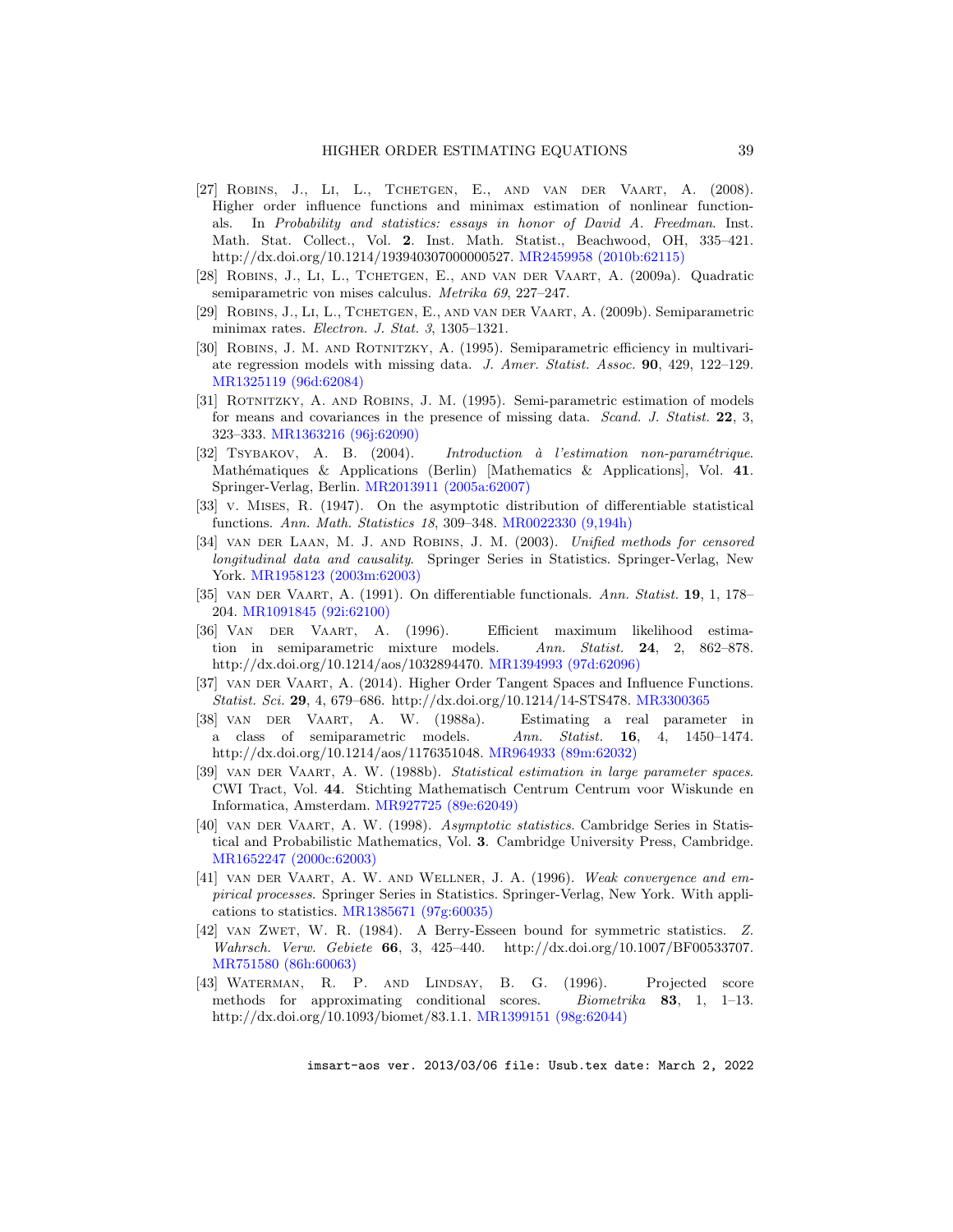# SUPPLEMENT TO "HIGHER ORDER ESTIMATING EQUATIONS FOR HIGH-DIMENSIONAL MODELS"

By James Robins, Lingling Li, Rajarshi Mukherjee, Eric Tchetgen Tchetgen and Aad van der Vaart

Harvard University and Universiteit Leiden

This supplement contains the proof of Theorem [8.1](#page-23-0) in the case that  $m > 3$ , and it contains three appendices.

<span id="page-39-0"></span>10.5. Proof of Theorem [8.1.](#page-23-0) As in the proof for  $m = 3$  it suffices to compare the bias with the bias of the estimator in Theorems [7.1.](#page-18-2) In the estimator of order  $m > 5$  not every of the additional bias terms of orders  $j =$  $4, \ldots, m-1$  is individually small, but the sum is small due to a cancellation among these terms. The analysis therefore requires careful bookkeeping, for which we introduce the following notation.

A string  $\delta^1 \delta^2 \cdots \delta^{j-1}$  of symbols  $\delta^i \in \{0, 1, -\}$  refers to an expectation of a variable

(10.9) 
$$
\hat{A}_1 \hat{\Pi}_{1,2}^{\delta_1} \underline{A}_2 \hat{\Pi}_{2,3}^{\delta^2} \underline{A}_3 \cdots \underline{A}_{j-1} \hat{\Pi}_{j-1,j}^{\delta^j} \hat{Y}_j,
$$

where

<span id="page-39-1"></span>
$$
\hat{\Pi}_{i,j}^{\delta} = \begin{cases} \Pi_{\hat{p}}^{(0,n]}(Z_i, Z_j), & \text{if } \delta = 0, \\ \Pi_{\hat{p}}^{(n,k]}(Z_i, Z_j), & \text{if } \delta = 1, \\ \Pi_{\hat{p}}^{(0,k]}(Z_i, Z_j), & \text{if } \delta = -. \end{cases}
$$

Furthermore, a string  $\delta^1 \cdots \delta^{i-1} \overline{H} \delta^{i+2} \cdots \delta^{j-1}$  refers to the expectation of a variable

$$
\hat{A}_1 \hat{\Pi}_{1,2}^{\delta_1} \cdots \hat{\Pi}_{i-1,i}^{\delta^{i-1}} \underline{A}_i \Big( \sum_{\substack{r+s > D \\ r,s \ge 1}} \hat{\Pi}_{i,i+1}^{(k_{r-1},k_r)} \underline{A}_{i+1} \hat{\Pi}_{i+1,i+2}^{(l_{s-1},l_s)} \Big) \underline{A}_{i+2} \hat{\Pi}_{i+2,i+3}^{\delta^{i+2}} \cdots \hat{\Pi}_{j-1,j}^{\delta^j} \hat{Y}_j.
$$

Thus the symbol  $\overline{H}$  refers to terms in pairs of projection kernels above the hyperbola, as involved in the construction of the estimator. Similarly,

<sup>&</sup>lt;sup>†</sup>The research leading to these results has received funding from the European Research Council underERC GrantAgreement320637.

AMS 2000 subject classifications: Primary 62G05, 62G20, 62G20, 62F25

Keywords and phrases: Nonlinear functional, nonparametric estimation, U-statistic, influence function, tangent space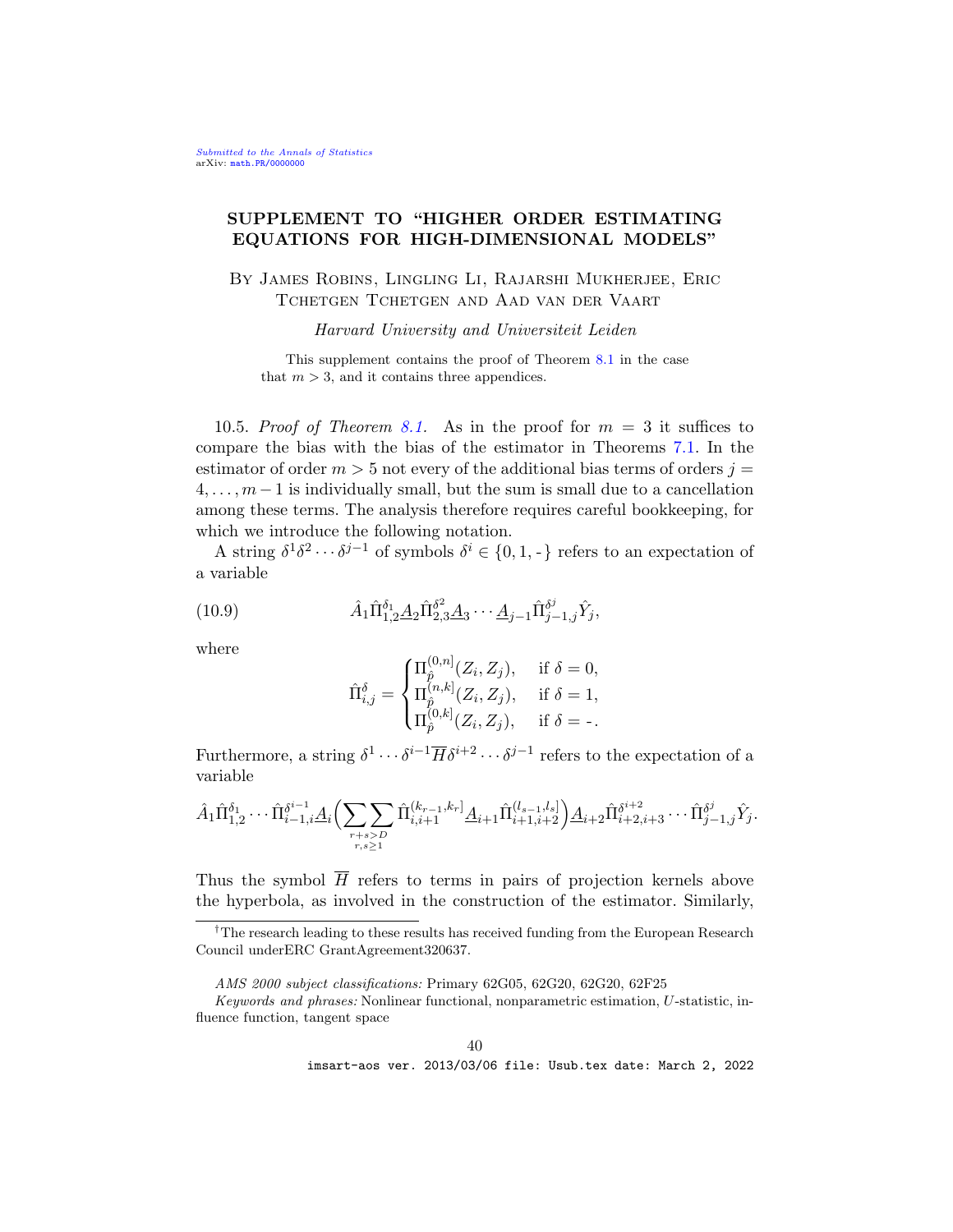we let the same strings but with the symbol H instead of  $\overline{H}$  refer to the complementary terms below the hyperbola, but above n.

Every of these strings will stand for an expected value; for the first and last variables  $X_1$  and  $X_j$  this is computed relative to p, but for the middle variables  $X_2, \ldots, X_{j-1}$  this is relative to  $p - \hat{p}$ . We add further notation for expectations on  $X_1$  and  $X_j$  taken relative to  $p - \hat{p}$  or  $\hat{p}$ , by preceding (for  $X_1$ ) or succeeding (for  $X_i$ ) the string with a subscript d (for the difference  $p - \hat{p}$  or  $\wedge$  (for  $\hat{p}$ ). This gives, for instance,

$$
01-1_{\wedge} = \int \frac{a - \hat{a}}{\underline{a}}(z_1) \hat{\Pi}_{1,2}^{(0,n)} \hat{\Pi}_{2,3}^{(n,k)} \hat{\Pi}_{3,4}^{(0,k)} \hat{\Pi}_{4,5}^{(n,k)} \frac{b - \hat{b}}{\underline{b}}(z_5)
$$
  

$$
\times d\rho(z_1) d \prod_{i=2}^{4} (\rho - \hat{\rho})(z_i) d\hat{\rho}(z_5),
$$
  

$$
d^{1-1_{\wedge}} = \int \frac{a - \hat{a}}{\underline{a}}(z_1) \hat{\Pi}_{1,2}^{(n,k)} \hat{\Pi}_{2,3}^{(0,k)} \hat{\Pi}_{3,4}^{(n,k)} \frac{b - \hat{b}}{\underline{b}}(z_4) d \prod_{i=1}^{3} (\rho - \hat{\rho})(z_i) d\hat{\rho}(z_4).
$$

The notations  $d\rho = \frac{abg}{d\nu} d\nu$ ,  $d\hat{\rho} = \frac{ab\hat{g}}{d\nu} d\nu$ , and  $\hat{\Pi}_{i,j}$  are as in the proof of the theorem for  $m = 3$ , and the (five- and four-fold) integrals arise after conditioning  $(10.9)$  on the variables  $Z_i$ , as in the same proof.

The jth order kernel of the estimator in Theorem [7.1](#page-18-2) corresponds to the product of  $j-1$  projection kernels with ranges  $(0, k]$ , and is represented by a string of  $j-1$  dashes:  $-\cdots$ . To construct the estimator of Theorem [8.1](#page-23-0) we partition the range of a single kernel as  $(0, k] = (0, n] \cup (n, k]$ , or the range of a contiguous pair of kernels as  $(0, k]^2 = (0, n]^2 \cup H \cup \overline{H}$ . By expanding the corresponding product of sums of two or three (pairs of) kernels we obtain a decomposition of  $-\cdots$  into sequences with symbols  $0, 1, \cdot, H, \overline{H}$ . The terms retained in the estimator of Theorem [8.1](#page-23-0) are represented by the sequences  $\delta^1 \dots \delta^{j-1} \in \{0, 1, -\}^{j-1}$  with  $j-1$  or  $j-2$  symbols 0, and the sequences  $H0 \cdots 0, 0H0 \cdots 0, 0 \cdots 0H$ . All other terms are left out; for instance, for  $j = 3, 4, 5, 6, 7$  the terms that are left out are given by the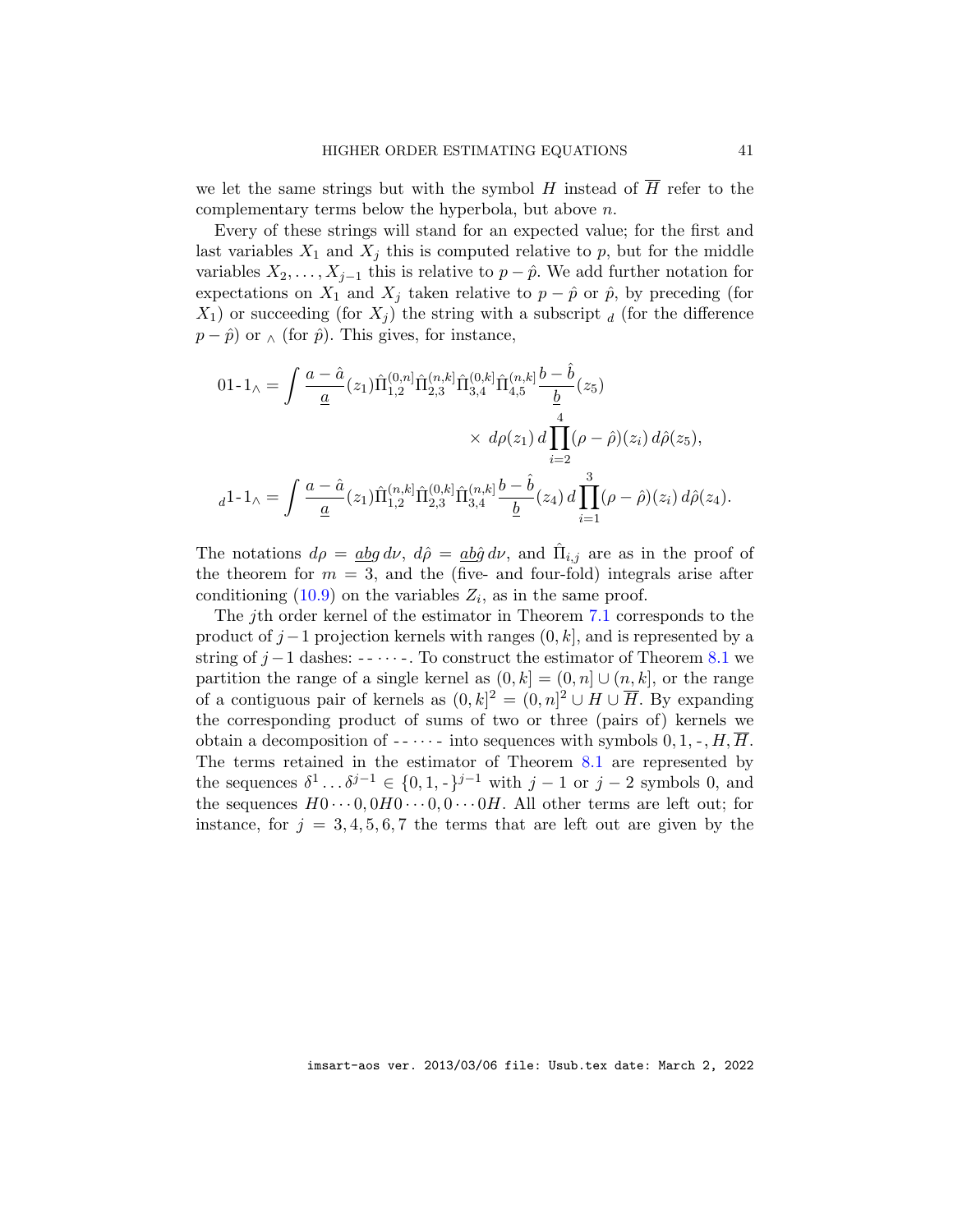sequences

| $j=3$          | $j=4$           | $j=5$    | $j=6$             | $j=7$              |
|----------------|-----------------|----------|-------------------|--------------------|
| $\overline{H}$ | $1 - 1$         | $1 - -1$ | $1 - - - 1$       | $1 - - - - 1$      |
|                | H <sub>0</sub>  | $01 - 1$ | $01 - -1$         | $01 - - 1$         |
|                | $0\overline{H}$ | $1 - 10$ | $1 - -10$         | $1 - - 10$         |
|                |                 | H00      | $001 - 1$         | $001 - -1$         |
|                |                 | 0H0      | $01 - 10$         | $01 - -10$         |
|                |                 | H00      | $1 - 100$         | $1 - -100$         |
|                |                 |          | 000H              | $0001 - 1$         |
|                |                 |          | $00\overline{H}0$ | $001 - 10$         |
|                |                 |          | 0H00              | $01 - 100$         |
|                |                 |          | $H_{000}$         | $1 - 1000$         |
|                |                 |          |                   | 0000H              |
|                |                 |          |                   | $00\overline{H}00$ |
|                |                 |          |                   | 0H000              |
|                |                 |          |                   | H0000              |

In this table the strings are categorized by the numbers of 0s on their left and right sides. The nonzero middle part of a string always has the form  $1 \cdots$   $\cdots$  1, with at least one -, or  $\overline{H}$ , which may be considered as taking the place of 11.

We claim that the difference of the biases of the estimators in Theorems [7.1](#page-18-2) and [8.1](#page-23-0) is the alternating (on the order) sum of these strings (or, rather, of the expectations they represent). For instance, the extra bias for  $m = 5$  is equal to the sum of all strings in the table under  $j = 5$  minus the strings under  $j = 4$  plus the string under  $j = 3$ .

To see this we note first that the leading factorial  $j!$  in the definition of the jth order influence function  $\widetilde{\chi}_p^{(j)}$  in Theorem [6.2](#page-17-0) and its reduced version  $\chi_p^{(j)}$  in Theorem [8.1](#page-23-0) cancels the factorial in the definition of the estimator [\(8.1\)](#page-20-1), while the factor  $(-1)^{j-1}$  causes alternation of signs between the orders. The extra bias is the sum over j of the expectation under  $P<sup>j</sup>$  of the sum of the terms left out of the jth influence function. Because by its construction the influence function is degenerate relative to  $X_2, \ldots, X_{i-1}$ with respect to  $\hat{P}$ , the expectation can be equivalently taken relative to  $p - \hat{p}$  for these variables. Following this substitution, the projection of the leading term [\(10.9\)](#page-39-1), which creates the degeneracy, can be dropped, and the expectation reduces to a number as represented by one of the strings  $\delta^1 \dots \delta^{j-1}$  or  $\dots \overline{H} \dots$  introduced previously. This last reasoning is similar as in the proof for  $m = 3$ , where the projection is shown explicitly.

We proceed to bound the alternating sum of the "left-out strings". There is cancellation of expectations between terms that are one or two orders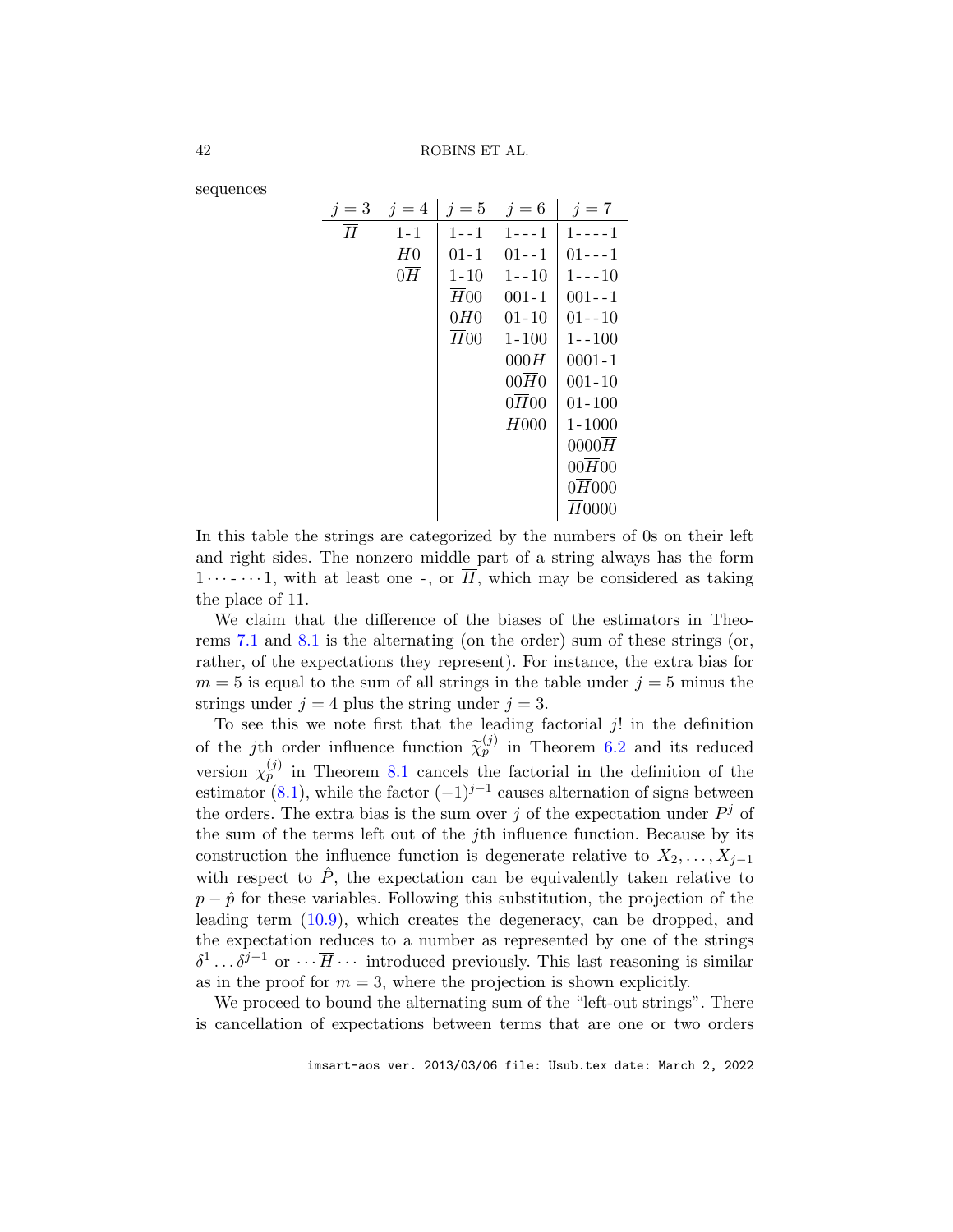apart, i.e. of strings that differ by one or two symbols. The relevant reduction formulas are, for any  $\varepsilon, \delta \in \{0, 1, \cdot, \overline{H}\}\$ and any intermediate symbols  $\cdots$ ,

<span id="page-42-0"></span>(10.10) 
$$
\begin{aligned}\n\wedge 0 &\varepsilon \cdots \delta 0_{\wedge} = \wedge 0 \varepsilon \cdots \delta_d + d \varepsilon \cdots \delta 0_{\wedge} - d \varepsilon \cdots \delta_d + \wedge \bar{1} \varepsilon \cdots \delta \bar{1}_{\wedge}, \\
\wedge \varepsilon \cdots \delta 0_{\wedge} &= \wedge \varepsilon \cdots \delta_d - \wedge \varepsilon \cdots \delta \bar{1}_{\wedge}, \\
\wedge 0 &\varepsilon \cdots \delta_{\wedge} = d \varepsilon \cdots \delta_{\wedge} - \wedge \bar{1} \varepsilon \cdots \delta_{\wedge}.\n\end{aligned}
$$

The rightmost term of each formula is a remainder term, which we may view as being defined by the formula. The idea of the equations is to remove a symbol 0 at the beginning or end of a string with its mark  $\wedge$ , where the new, shorter string carries mark  $_d$ . (The second and third formulas, even though valid, will be used only with  $\varepsilon$  or  $\delta$  unequal to 0, respectively.) The first formula is true if the remainder string  $\alpha \bar{1} \varepsilon \cdots \delta \bar{1} \alpha$  is interpreted as

$$
\int \left[ \left( \hat{\Pi}^{(0,n]} - I \right) \frac{a - \hat{a}}{\underline{a}} \right] (z_2) \, \hat{\Pi}_{2,3}^{\varepsilon} \cdots \hat{\Pi}_{j-2,j-1}^{\delta} \times \left[ \left( \hat{\Pi}^{(0,n]} - I \right) \frac{b - \hat{b}}{\underline{b}} \right] (z_{j-1}) \, d \prod_{i=2}^{j-1} (\rho - \hat{\rho})(z_i).
$$

Indeed, the four expectations obtained by expanding this last integral on the minus signs in the two appearances of  $\hat{\Pi}^{(0,n]} - I$  are the four strings  $\lambda^{0\varepsilon\cdots\delta0\lambda}$ ,  $\lambda^{0\varepsilon\cdots\delta d}$ ,  $d\varepsilon^{0\cdots\delta0\lambda}$ , and  $d\varepsilon^{0\cdots\delta}$  in the first reduction formula, with positive, negative, negative and positive signs. This follows by integrating the latter strings on the first and/or last variables, and using identities such as  $\int \alpha(z_1) \hat{\Pi}_{1,2}^{(0,n]}$  $\hat{\Pi}_{1,2}^{(0,n]} d\hat{\rho}(z_1) = \hat{\Pi}^{(0,n]} \alpha(z_2)$ . The second and third formulas are obtained similarly, and more easily, with the appropriate definitions of the remainder strings. (The notation  $\overline{1}$  is motivated by the fact that  $\int \alpha(z_1) \hat{\Pi}_{1.2}^{(n,k]}$  $\hat{\Pi}_{1,2}^{(n,k]} d\hat{\rho}(z_1)$ , which is represented by a 1, is equal to  $\hat{\Pi}^{(n,k]} \alpha(z_2)$ , which is  $(I - \hat{\Pi}^{(0,n]}) \alpha(z_2)$  up to terms "above  $k$ ".)

We now proceed in two steps to rewrite all strings that make up the difference of the influence functions for  $j = 4, \ldots, m$ . First we write  $p(x_1) =$  $\hat{p}(x_1) + (p - \hat{p})(x_1)$  and similarly for the density of  $X_i$ , and expand on the plus signs, to rewrite every string  $\varepsilon \cdots \delta$  as:

<span id="page-42-1"></span>(10.11) 
$$
\varepsilon \cdots \delta = {}_{\wedge} \varepsilon \cdots \delta_{\wedge} + {}_{\wedge} \varepsilon \cdots \delta_d + {}_{d} \varepsilon \cdots \delta_{\wedge} + {}_{d} \varepsilon \cdots \delta_d.
$$

Second, if one or both of  $\varepsilon$  and  $\delta$  are 0, we expand the first string on the right side (with two  $\lambda$ ) using the reduction formulas [\(10.10\)](#page-42-0), where we use the first formula if both  $\varepsilon = \delta = 0$  and the second or third if one of  $\varepsilon, \delta$  is 0. After doing this for all strings up to some order, we end up with:

(i) strings of the type  $\Delta \varepsilon \cdots \delta_{\Delta}$ , with both  $\varepsilon, \delta \in \{1, \overline{H}, \overline{1}\}.$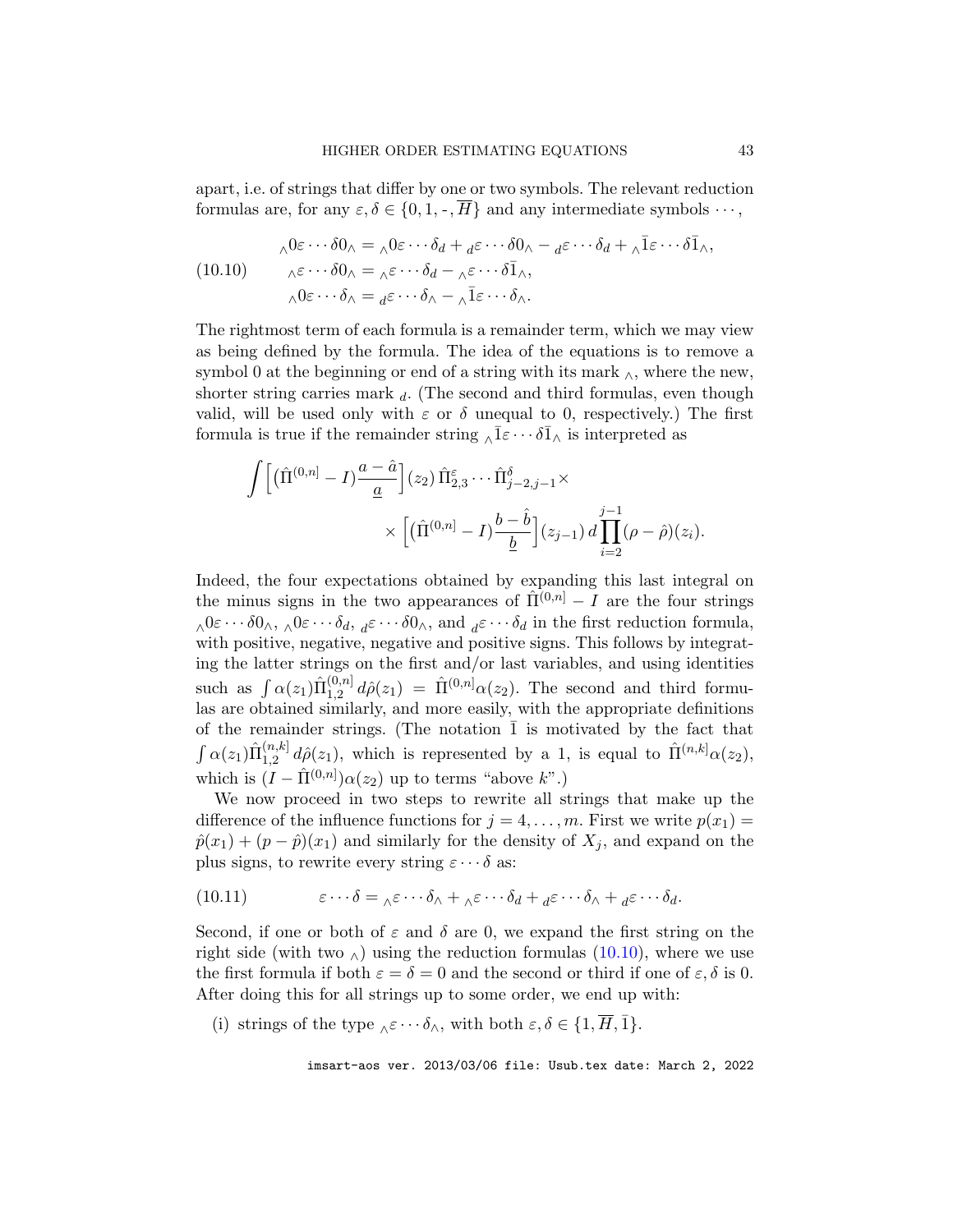- (ii) strings of the type  $\lambda \varepsilon \cdots \delta_d$ .
- (iii) strings of the type  ${}_{d} \varepsilon \cdots \delta_{\wedge}$ .
- (iv) strings of the type  ${}_{d} \varepsilon \cdots \delta_{d}$ .

Note that the reduction formulas [\(10.10\)](#page-42-0), as we applied them, produce a string  $\delta \in \cdots \delta$  with two  $\delta$  only if  $\varepsilon \cdots \delta$  is of type (i). We shall show that the strings of type (i) are individually small, while the contributions of the other types are small after cancellation.

Strings of type (i) can be bounded with the help of Lemma [12.6.](#page-50-0) For  $\varepsilon \cdots \delta$  a string of length j – 3 with j  $\geq 4$ , with  $\overline{H}$  counted as having length 2,

$$
\left| {}_{\wedge}1\varepsilon\cdots\delta 1_{\wedge}\right|\leq \Big\|\hat\Pi^{(n,k)}\frac{a-\hat a}{\underline a}\Big\|_r \Big\|\hat\Pi^{(n,k)}\frac{b-\hat b}{\underline b}\Big\|_r \|g-\hat g\|^{j-2}_{(j-2)r/(r-2)}.
$$

For  $\bar{1}$  instead of 1 the similar statement is true, but with  $I - \hat{\Pi}^{(0,n)}$  replacing  $\hat{\Pi}^{(n,k]}$ . Since the projections are norm-decreasing up to a constant by assumption (and Lemma [12.2\)](#page-48-1), the norms in the display are bounded up to a constant by the norms of the functions  $(I - \hat{\Pi}^{(0,n]})\alpha$ , for  $\alpha = (a - \hat{a})/\underline{a}$  or  $\alpha = (b - \hat{b})/b$ , respectively. Strings of type (i) starting or ending with  $\overline{H}$  and at least one other symbol can be treated in the same manner, as the kernels in  $H$  all start above *n*. These strings minimally give a *square* estimation norm  $||g - \hat{g}||_{(m-2)r/(r-2)}^2$ , and are accounted for in the fourth term of the bound on the bias in Theorem [8.1.](#page-23-0) The only string of type (i) of length 2 is  $\overline{H}$ . In the proof for  $m=3$  this was shown to be accounted for by the third term of the bias bound.

Every string of type (ii) arises both from the initial expansion [\(10.11\)](#page-42-1) of  $\varepsilon \cdots \delta$ , and from the secondary expansion [\(10.10\)](#page-42-0) of  $\delta \varepsilon \cdots \delta \delta$ . In the expansions they carry the same sign, but as they arise at different orders, the alternation of signs in the orders makes them cancel. The same analysis applies to strings of type (iii). Finally, strings of type (iv) arise from the initial expansion of the string  $\varepsilon \cdots \delta$  and from the secondary expansion of the string  $\Delta 0 \varepsilon \cdots \delta 0$ , with the opposite sign. As the latter strings arise at orders that differ by two, they also cancel.

If we consider terms up to order  $m$ , then the strings that cancel versus strings at orders  $m + 1$  or  $m + 2$  are left. These are the strings  ${}_{d} \varepsilon \cdots \delta_{d}$  of length  $m-2$  and  $m-1$ , with  $\overline{H}$  counted as two symbols, and the strings  $d^{\varepsilon \cdots \delta_{\Lambda}}$  and  $\Lambda^{\varepsilon \cdots \delta}d$  of length  $m-1$ . In view of Lemma [12.6,](#page-50-0) for  $\varepsilon \cdots \delta$  of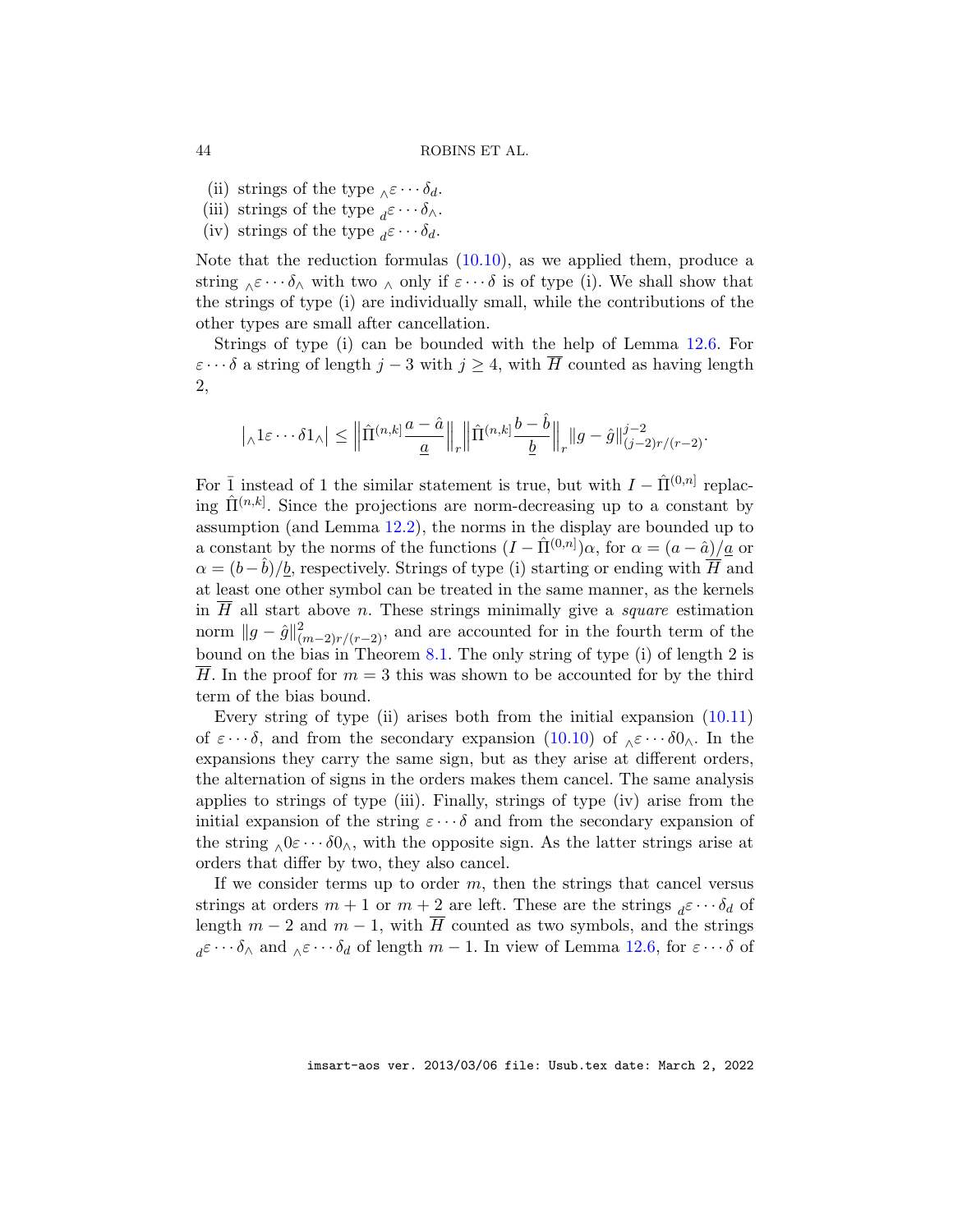length  $j - 1$ ,

<span id="page-44-2"></span>
$$
\begin{split} | \, & |_{d} \varepsilon \cdots \delta_d | \lesssim \Big\| \hat{\Pi}^{\varepsilon} \Big( \frac{a - \hat{a}}{\underline{a}} \frac{g - \hat{g}}{\hat{g}} \Big) \Big\|_s \Big\| \hat{\Pi}^{\delta} \Big( \frac{b - \hat{b}}{\underline{b}} \frac{g - \hat{g}}{\hat{g}} \Big) \Big\|_s \| g - \hat{g} \|_{(j-2)s/(s-2)}^{j-2} \\ & \lesssim \Big\| \frac{a - \hat{a}}{\underline{a}} \Big\|_{sp} \Big\| \frac{g - \hat{g}}{\hat{g}} \Big\|_{sq}^2 \Big\| \frac{b - \hat{b}}{\underline{b}} \Big\|_{sp} \| g - \hat{g} \|_{(j-2)s/(s-2)}^{j-2} . \end{split}
$$

The choices  $s = rj/(j + r - 2)$ ,  $p = (j + r - 2)/j$  and  $q = (j + r - 2)/(r - 2)$ give  $sp = r$  and  $sq = (j - 2)s/(s - 2) = jr/(r - 2)$ , and then this term is bounded above by the first term in the bias of Theorem [8.1.](#page-23-0) The strings  $d\varepsilon \cdots \delta_{\Lambda}$  and  $\Lambda \varepsilon \cdots \delta_d$  can be handled similarly; only one of the two extremes yields a factor  $g - \hat{g}$ , but we need to consider these strings only of length  $m-1$ .

This concludes the derivation of the bias. The variance is bounded by the sum of the variances of the third order estimator, and the variances of the variables  $\mathbb{U}_n \chi_{\hat{p}}^{(j,i)}$  $p_i^{(j,i)}$  over  $i = 1, \ldots, j-2$  and  $j = 4, \ldots, m$ , for the influence functions given in [\(8.6\)](#page-22-1). Relative to the third order influence function, the influence functions  $\chi^{(j,i)}$  add a product of projection kernels of dimension n. In the spirit of Lemma [12.4](#page-49-2) these can be integrated out, both from the left and the right, and bounded out by the supremum on their diagonal, until only the hyperbolic, third order part of the influence function remains. The suprema on the diagonal are bounded above by a multiple of  $n$  by assumption, and the hyperbolic part can be bounded exactly as in the proof for  $m = 3$ . Because the higher order degeneracy of the kernels also create extra factors  $1/n$  in the variances of their U-statistics (see  $(13.1)$ ), the variance is no bigger than it was for  $m = 3$ .

<span id="page-44-0"></span>11. Appendix 1: Influence functions. The main aim of this section is to prove the validity of algorithm  $[1]-[3]$  $[1]-[3]$  $[1]-[3]$  as given in Section 3 for computing influence functions. We start with a lemma that motivates the defining property of influence functions in Section [3.](#page-4-0)

<span id="page-44-1"></span>LEMMA 11.1. Let  $f: [-1,1] \rightarrow \mathbb{R}$  and  $g: [-1,1] \times [-1,1] \rightarrow \mathbb{R}$  be k times continuously differentiable with  $g(t,t) = 0$  and  $(d^{j}/dt^{j})f(t) =$  $(\partial^{j}/\partial s^{j})_{|s=t}g(s,t)$  for every t and  $j=1,\ldots,k$ . Then, for  $j=1,\ldots,k$  and every  $u \in (-1,1)$ ,

$$
\frac{\partial^j}{\partial t^j} g(u,t)_{|t=u} = -\frac{\partial^j}{\partial s^j} g(s,u)_{|s=u}.
$$

PROOF. The conditions show that the functions  $s \mapsto f(s)$  and  $s \mapsto g(s, t)$ have the same first k derivatives at  $s = t$ . Because also  $q(t, t) = 0$ , it follows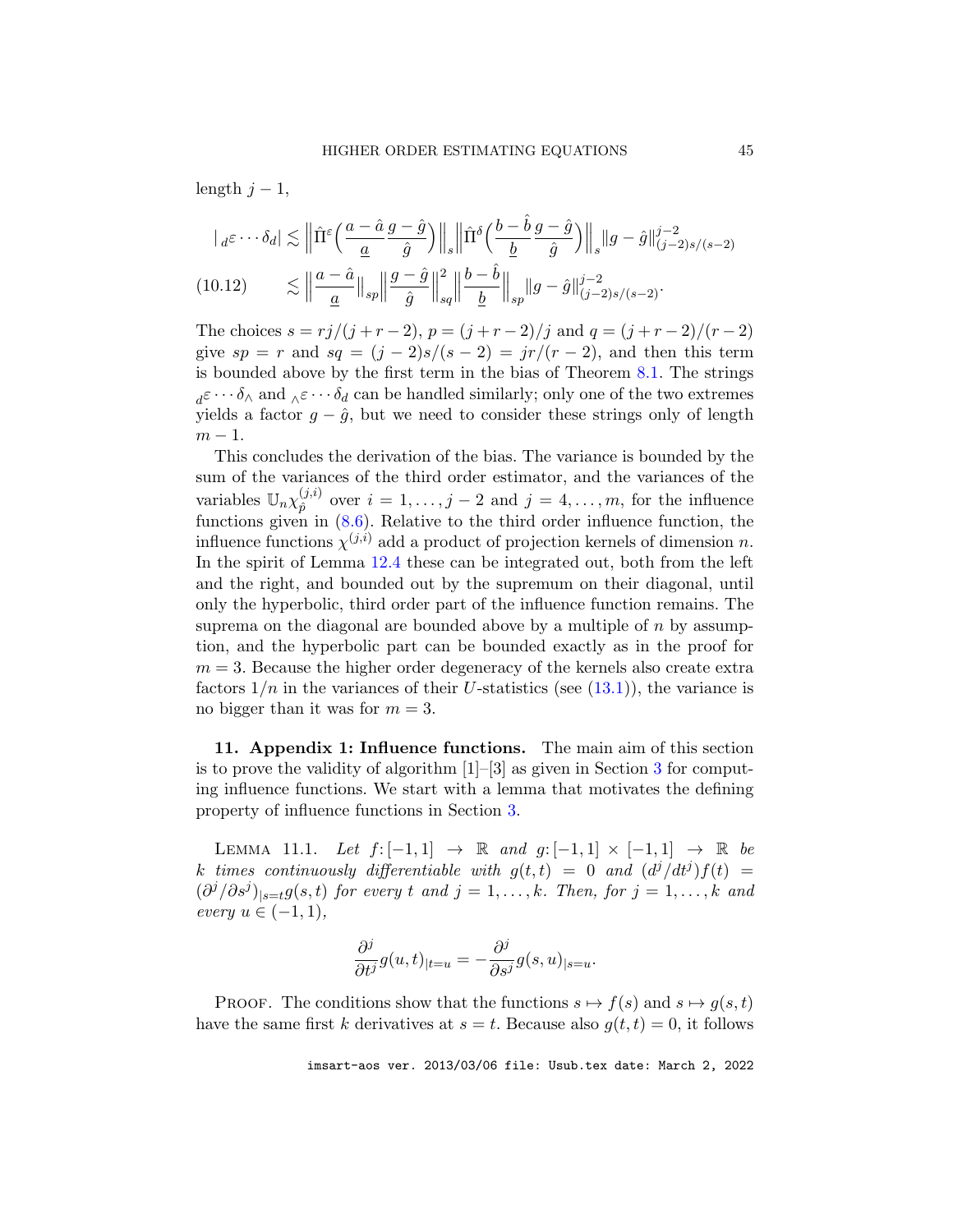that  $f(s) - f(t) - g(s,t) = o(|s - t|^k)$  as  $s \to t$ . By writing the remainder term in the form

$$
\frac{1}{k!}(s-t)^k \Big[ \big[f^{(k)}(t+\xi_s(s-t)) - f^{(k)}(t) - g_1^{(k)}(t+\xi'_s(s-t),t) + g_1^{(k)}(t,t) \Big],
$$

for  $f^{(k)}$  the kth derivative of f and  $g_1^{(k)}$  $t_1^{(k)}$  the k<sup>th</sup> partial derivative of g relative to its first argument, we see that  $f(s) - f(t) - g(s, t) = o(|s - t|^k)$ as  $|s-t|\to 0$ , uniformly in  $(s,t)$ , by the assumed (uniform) continuity of the kth derivatives. Now the difference  $f(s) - f(t)$  can also be expanded as  $-[f'(s)(t-s) + \cdots + f^{(k)}(s)(s-t)^k/k!] + o(|s-t|^k)$  as  $t \to s$ . A similar expansion of  $t \mapsto g(s, t) = g(s, t) - g(s, s)$  follows. The lemma follows by uniqueness of a Taylor expansion.

Let  $\chi: (-1,1) \to \mathbb{R}$  be m times continuously differentiable and let  $t \mapsto$  $p_t$  be a smooth map from  $(-1, 1)$  to  $\mathcal{P}$ . Assume that  $\bar{\chi}_t^{(j)}$  $t^{(j)}: \mathcal{X}^j \rightarrow \mathbb{R}$  are symmetric functions such that, for  $t \in (-1, 1)$  and  $j = 1, \ldots, m - 1$ , and for every  $(x_1, \ldots, x_j) \in \mathcal{X}^j$ ,

<span id="page-45-1"></span>(11.1) 
$$
\frac{d}{dt}\chi(t) = \int \bar{\chi}_t^{(1)}(x)\frac{\partial}{\partial t}p_t(x)\,d\mu(x),
$$

<span id="page-45-2"></span>(11.2) 
$$
\frac{\partial}{\partial t}\bar{\chi}_t^{(j)}(x_1,\ldots,x_j) = \int \bar{\chi}_t^{(j+1)}(x_1,\ldots,x_j,x) \frac{\partial}{\partial t}p_t(x) d\mu(x).
$$

<span id="page-45-0"></span>LEMMA 11.2. Under  $(11.1)-(11.2)$  $(11.1)-(11.2)$  $(11.1)-(11.2)$  and regularity assumptions, the functions  $\chi_0^{(j)} = D_p \bar{\chi}_0^{(j)}$  $_0^{(j)}$  satisfy, for every  $j = 1, \ldots, m$ ,

$$
\frac{d^j}{dt^j}_{|t=0} \chi(t) = \frac{d^j}{dt^j}_{|t=0} \Big( P_t \chi_0^{(1)} + \frac{1}{2} P_t^2 \chi_0^{(2)} + \dots + \frac{1}{m!} P_t^m \chi_0^{(m)} \Big).
$$

PROOF. By Leibniz's rule, for every  $j$  and  $i$ ,

$$
\frac{d^j}{dt^j} P_t^i \chi_0^{(i)} = \sum_{j_1, \dots, j_i} \binom{j}{j_1 \dots j_i} \int \dots \int \chi_0^{(i)} (p_t^{(j_1)} \times \dots \times p_t^{(j_i)}) d\mu^i,
$$

where  $p_t^{(j)}$  $t_t^{(j)}$  is the jth partial derivative of  $t \mapsto p_t$ . Upon evaluation at  $t = 0$ all terms in the sum with one of the indices  $j_1, \ldots, j_i$  equal to zero vanish, by degeneracy of the function  $t \mapsto \chi_0^{(i)}$  $\binom{v}{0}$ . This will happen for every  $(j_1, \ldots, j_i)$ if  $i > j$ . It follows that the right side of the lemma can be written as

$$
\sum_{i=1}^{j} \int \cdots \int \chi_0^{(i)} b_0^{(i,j)} d\mu^i,
$$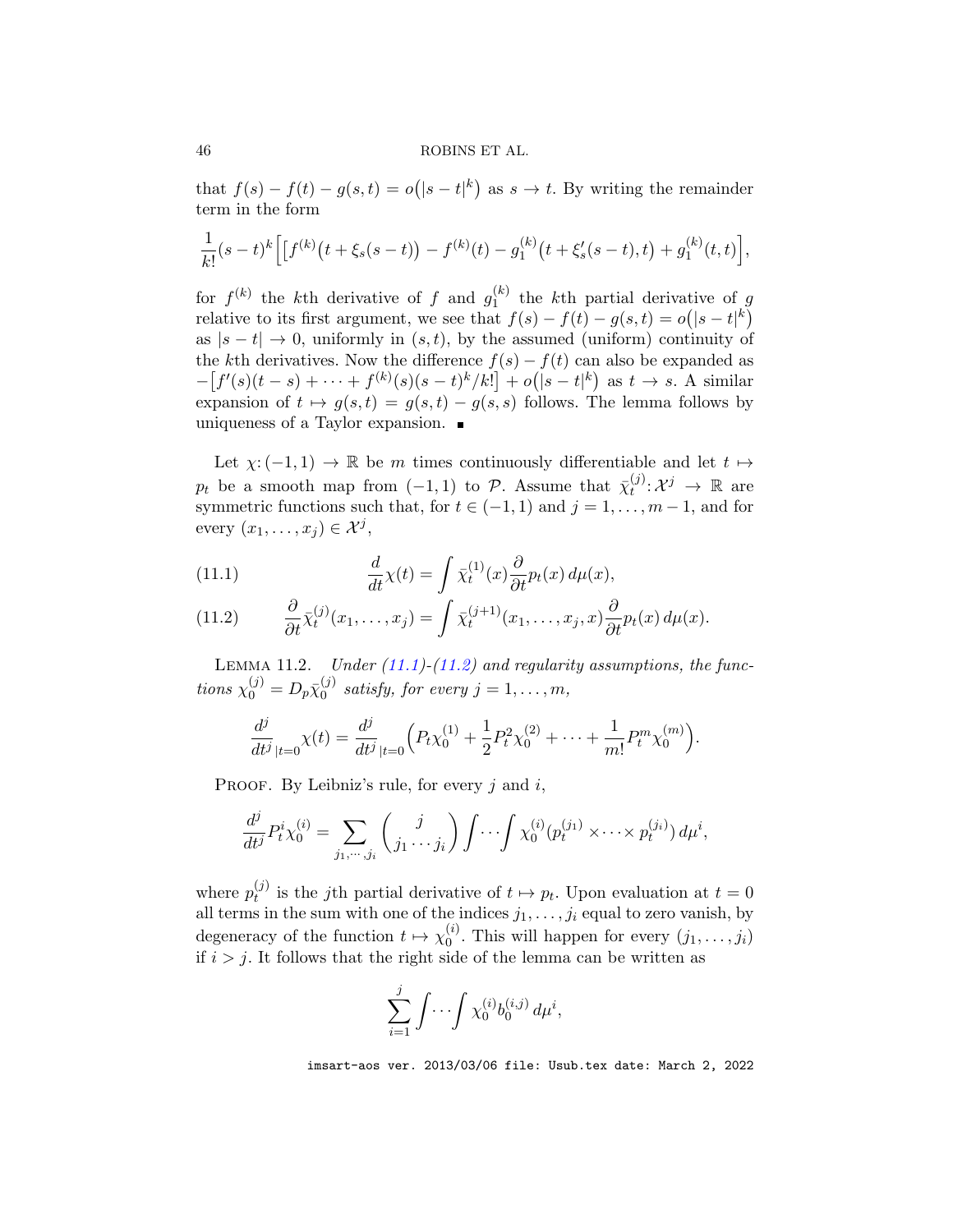for the functions  $b_t^{(i,j)}$  defined by

$$
b_t^{(i,j)} = \frac{1}{i!} \sum_{j_1, \dots, j_i > 0} {j \choose j_1 \dots j_i} p_t^{(j_1)} \times \dots \times p_t^{(j_i)}.
$$

We shall show that the left side of the lemma can be written in the same form.

<span id="page-46-0"></span>In fact, we prove by induction on  $j$  that, for every  $t$ ,

(11.3) 
$$
\frac{d^j}{dt^j} \chi(t) = \sum_{i=1}^j \int \cdots \int \bar{\chi}_t^{(i)} b_t^{(i,j)} d\mu^i.
$$

Because the functions  $b_t^{(i,j)}$  $t_t^{(i,j)}$  are degenerate, the right is unchanged if  $\bar{\chi}_t^{(i)}$  $t^{(i)}$  is replaced by its degenerate part (in  $L_2(p_t)$ ), and hence the lemma follows.

Let a dot denote differentiation relative to t. For  $j = 1$  the identity is exactly assumption [\(11.1\)](#page-45-1), because  $b_t^{(1,1)} = \dot{p}_t$ . If assertion [\(11.3\)](#page-46-0) is true for  $j$ , then it follows by differentiation that,

$$
\frac{d^{j+1}}{dt^{j+1}}\bar{\chi}(t) = \sum_{i=1}^{j} \int \cdots \int \left[ \dot{\bar{\chi}}_{t}^{(i)} b_{t}^{(i,j)} d\mu^{i} + \bar{\chi}_{t}^{(i)} \dot{b}_{t}^{(i,j)} \right] d\mu^{i} \n= \sum_{i=1}^{j} \left[ \int \cdots \int \int \bar{\chi}_{t}^{(i+1)} (b_{t}^{(i,j)} \times \dot{p}_{t}) d\mu^{i+1} + \int \cdots \int \bar{\chi}_{t}^{(i)} \dot{b}_{t}^{(i,j)} d\mu^{i} \right],
$$

by [\(11.2\)](#page-45-2). Here the function  $b_{t}^{(i,j)} \times \dot{p}_t$  can be replaced by its symmetrization, by the assumed symmetry of  $\bar{\chi}^{(i+1)}_t$  $t^{(i+1)}$ . It follows that the assertion is true for  $j+1$ 1 if the  $b_t^{(i,j)}$  $t_t^{(i,j)}$  satisfy the recursion formulas, with S denoting symmetrization,

$$
b_t^{i,j+1} = S(b_t^{(i-1,j)} \times \dot{p}_t) + \dot{b}_t^{(i,j)}, \qquad 1 < i < j+1,
$$
  
\n
$$
b_t^{j+1,j+1} = S(b_t^{(j,j)} \times \dot{p}_t),
$$
  
\n
$$
b_t^{1,j+1} = \dot{b}_t^{(1,j)}.
$$

The second and third recursions are consistent with the first if we set  $b_t^{(j+1,j)} = b_t^{(0,j)} = 0.$ 

From the definition of  $b_t^{(i,j)}$  we see that (note that  $\dot{p}_t = p_t^{(1)}$ )  $t^{(1)}$ 

$$
S(b_t^{(i-1,j)} \times \dot{p}_t) + \dot{b}_t^{(i,j)}
$$
  
=  $\frac{1}{(i-1)!} \sum_{j_1, \dots, j_{i-1} > 0} {j \choose j_1 \dots j_{i-1}} S(p_t^{(j_1)} \times \dots \times p_t^{(j_{i-1})} \times p_t^{(1)})$   
+  $\frac{1}{i!} \sum_{j_1, \dots, j_i > 0} {j \choose j_1 \dots j_i} \sum_{l=1}^i p_t^{(j_1)} \times \dots \times p_t^{(j_t+1)} \times \dots \times p_t^{(j_i)}.$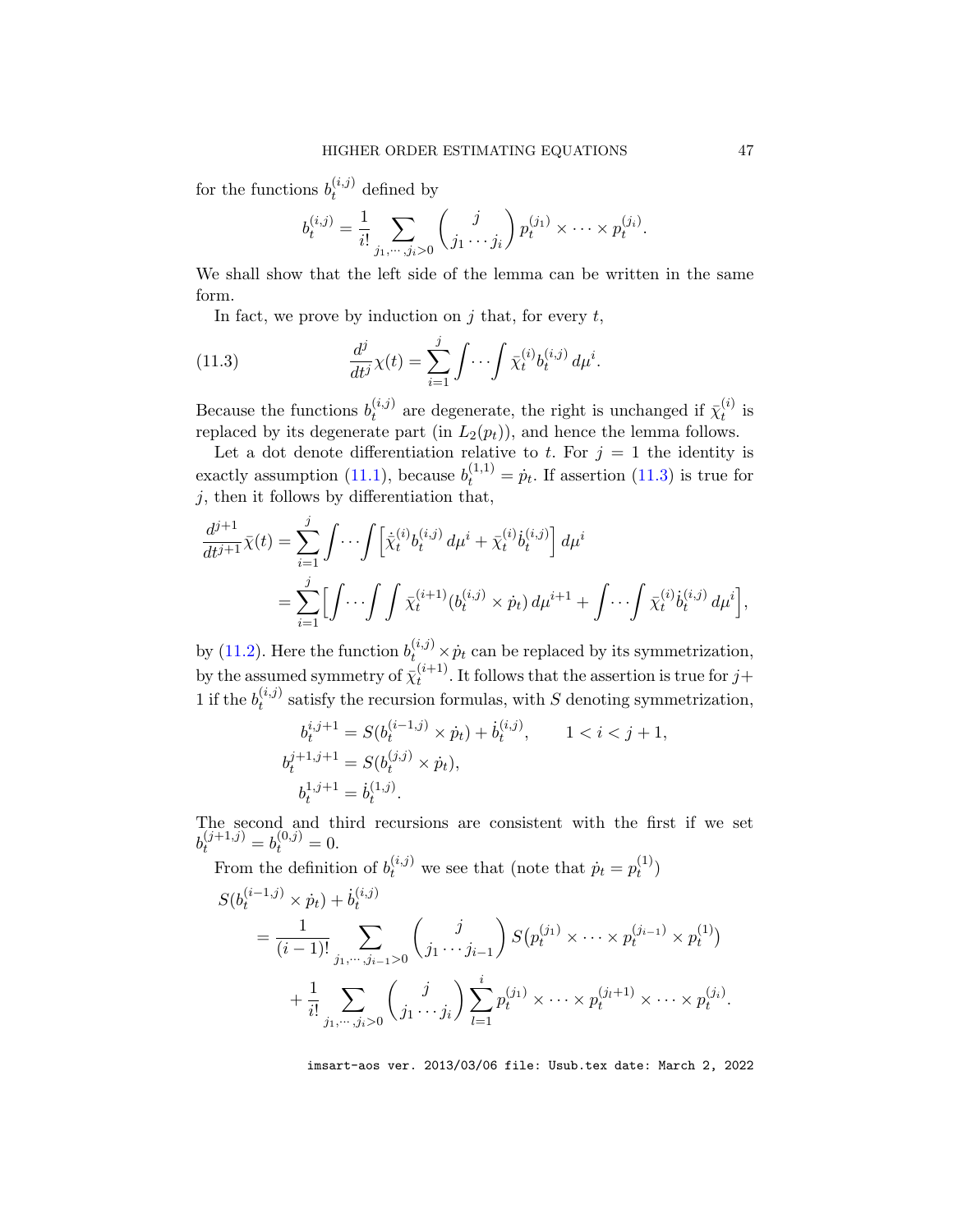This can be seen to be equal to  $b_t^{(i,j+1)}$  $t_t^{(i,j+1)}$ . Indeed, the sum defining the latter function corresponds to the assignments of  $j + 1$  objects to i nonempty boxes. The two sums in the preceding display correspond to the assignments in which the  $(j + 1)$ th object is alone in a box (*i* possible boxes, the other j objects distributed over  $i - 1$  boxes in groups of sizes  $j_1, \ldots, j_{i-1}$  or is in a box with at least one other object  $(i$  possible boxes, the other objects distributed over the i boxes in groups of sizes  $j_1, \ldots, j_i$ . Note that the symmetrization  $S(p_t^{(j_1)} \times \cdots \times p_t^{(j_{i-1})} \times p_t^{(1)})$  $t_t^{(1)}$  can be written as an average over the *i* expressions obtained by placing the term  $p_t^{(1)}$  before the *l*th factor of the product  $\prod_{l=1}^{i-1} p_t^{(j_l)}$ , or after the  $(i-1)$ th factor.

<span id="page-47-0"></span>12. Appendix 2: Projections. In this section we collect essential properties of projections, including representation by kernels, means and variances, and influence functions. Throughout let  $\mu$  be a  $\sigma$ -finite measure onto some arbitrary measurable space.

12.1. Generalities. We call a weighted projection in  $L_2(\mu)$  onto a closed subspace L with weight function w the map  $\Pi: L_2(\mu) \to L$  given by

$$
\Pi g = \underset{l \in L}{\text{argmin}} \int (g - l)^2 w \, d\mu.
$$

We assume that the weight function w is bounded away from 0 and  $\infty$ , so that this map is well defined. The weighted projection is determined by:  $\Pi g \in L$  and the orthogonality relationship

$$
\int (g - \Pi g) l w d\mu = 0, \qquad \forall l \in L.
$$

We say that the weighted projection has a kernel representation with kernel  $\Pi$  if, for all *g* ∈  $L_2(\mu)$ ,

$$
\Pi g(x_1) = \int \Pi(x_1, x_2) g(x_2) w(x_2) d\mu(x_2).
$$

A weighted projection is of course just an orthogonal projection onto  $L$  in the space  $L_2(\nu)$  for the measure  $\nu$  defined by  $d\nu = w d\mu$ , and as a kernel operator on  $L_2(\nu)$  it has precisely kernel  $\Pi$ . On the other hand, as a kernel operator on  $L_2(\mu)$  the weighted projection has kernel  $(x_1, x_2) \mapsto \Pi(x_1, x_2)w(x_2)$ , which includes the weight function. This ambiguity is unavoidable in our context, as we need to work with multiple weight functions, both estimated and "true" ones.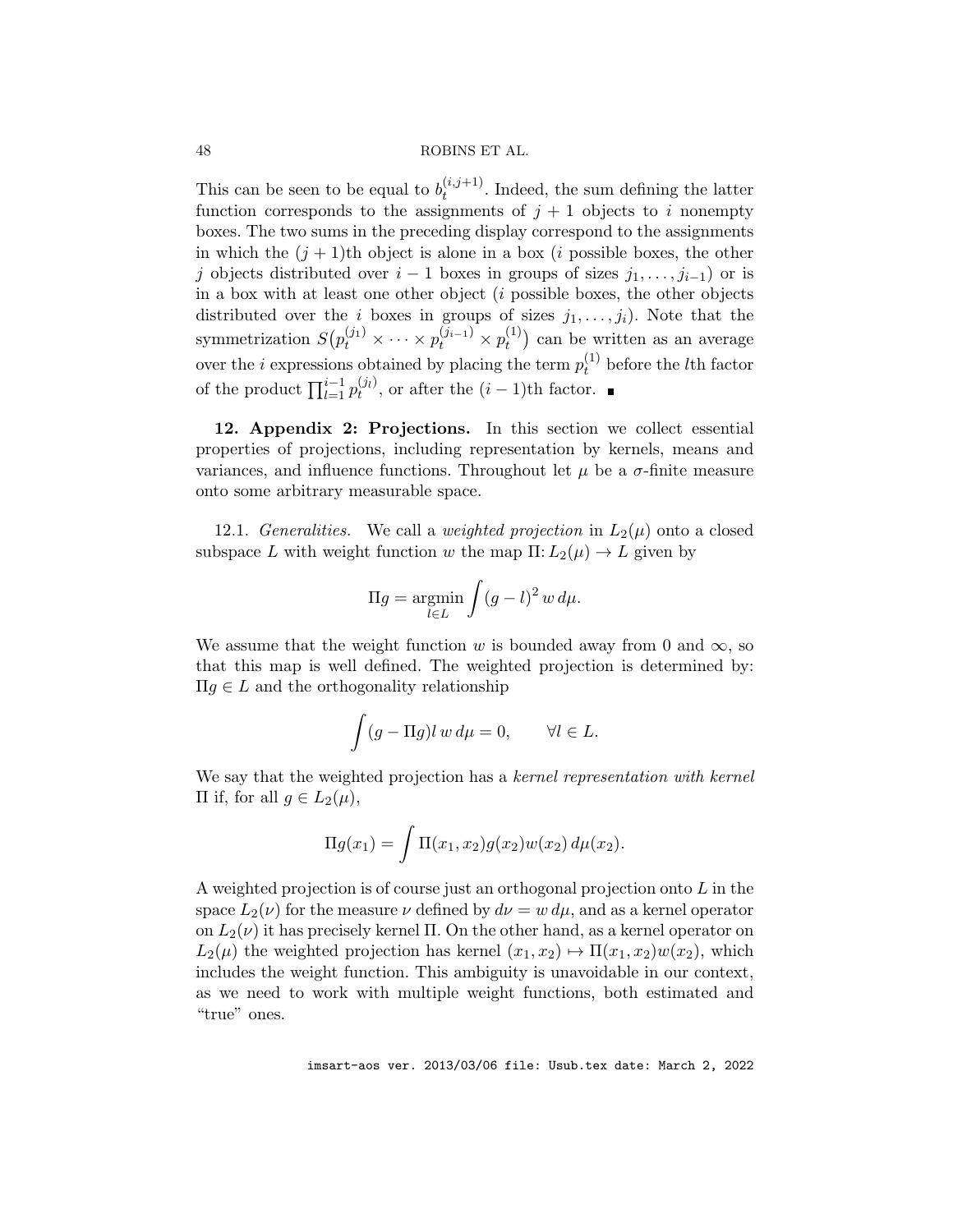The kernel of an orthogonal projection is symmetric in its arguments. Thus with the preceding definition the "kernel of a weighted projection" is also symmetric.

Not all projections have kernels, but projections on finite-dimensional spaces do.

<span id="page-48-0"></span>LEMMA 12.1. If  $e_1, \ldots, e_k$  are arbitrary linearly independent elements that span the linear subspace L of  $L_2(\mu)$ , then the weighted projection onto L relative to the weight function w has kernel

$$
\Pi(x_1, x_2) = \sum_i \sum_j (C^{-1})_{ij} e_i(x_1) e_j(x_2),
$$

for C the  $(k \times k)$ -matrix with  $(i, j)$ th element  $C_{ij} = \int e_i e_j w d\mu$ .

PROOF. Because we can change measure from  $\mu$  to  $\nu$  given by  $d\nu = w d\mu$ , if suffices to prove the lemma for the case that  $w = 1$ . If  $\Pi g = \sum_i \gamma_i e_i$ , then the orthogonality relationships  $g - \Pi g \perp e_j$  give that  $\sum_i \gamma_i C_{ij} = \int g e_j d\nu$ for  $j = 1, \ldots, k$ . We can invert this system of linear equations to see that  $\gamma_i = \sum_j (C^{-1})_{ij} \int g e_j d\nu$  for every i. Insert this into  $\Pi g = \sum_i \gamma_i e_i$  and exchange the order of summation and integration to obtain the result.

We view projections mainly as operators on  $L_2(\mu)$ , but for a number of arguments we need control of approximation errors in  $L_s(\mu)$  for  $s > 2$ . An  $L_2$ -projection  $\Pi$  does not necessarily give a best approximation in  $L_s(\mu)$ for  $s \neq 2$ , but it often gives an approximation that is optimal up to a constant. This is the case if its norm as an operator  $\Pi: L_s(\mu) \to L_s(\mu)$  is finite. (Finiteness assumes implicitly that  $\Pi$  maps  $L_s(\mu)$  in itself; the norm  $\|\Pi\|_{s}$  is then by definition the minimal number C such that  $\|\Pi g\|_{s} \leq C\|g\|_{s}$ for every  $g \in L_2(\mu)$ .)

<span id="page-48-1"></span>LEMMA 12.2. Let  $\Pi$  be an orthonormal projection in  $L_2(\mu)$  onto a subspace L that is also contained in  $L_s(\mu)$ . If  $\Pi: L_s(\mu) \to L_s(\mu)$  has bounded norm  $\|\Pi\|_s$ , then

$$
\|g-\Pi g\|_s \leq \big(1+\|\Pi\|_s\big)\|g-L\|_s.
$$

PROOF. The triangle inequality gives  $||g - \Pi g||_s \le ||g - l||_s + ||l - \Pi g||_s$ . Since  $l = \Pi l$ , for every  $l \in L$ , the second term is bounded by  $\|\Pi\|_s \|l - g\|_s$ . We finish by taking the infimum over  $l \in L$ .

One example are projections on a wavelet basis. The  $L_s$ -norm of a function is equivalent to the  $\ell_s$ -norm of the coefficients relative to such a basis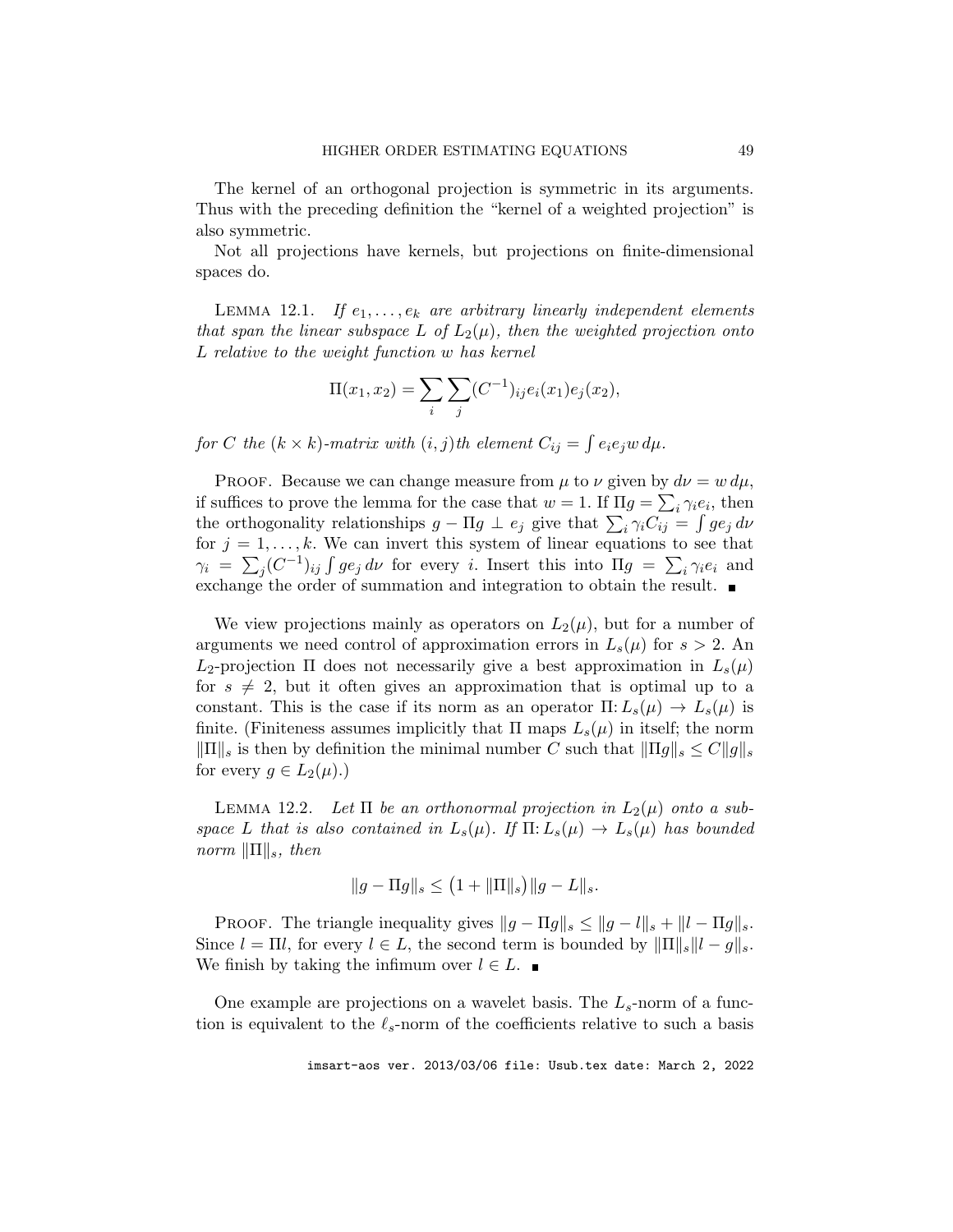(suitably normalized). Because the  $L_2$ -projection is the wavelet expansion truncated at a certain level of resolution, projection decreases the  $\ell_s$ -norm of the coefficients and hence the  $L_s$ -norm of the function "up to a constant".

12.2. Norms, means and variances. An orthogonal projection in  $L_2(\mu)$ has operator norm 1, but the square  $L_2(\mu \times \mu)$ -norm  $\int \int \Pi^2 d(\mu \times \mu)$  of its kernel is equal to the dimension of its projection space.

<span id="page-49-1"></span>Lemma 12.3. The kernel of an orthogonal projection on a k-dimensional subspace of  $L_2(\mu)$  has square  $L_2(\mu \times \mu)$ -norm  $\int \int \Pi^2 d(\mu \times \mu) = k$ .

PROOF. By writing the kernel in the form given by Lemma [12.1](#page-48-0) relative to an orthonormal basis of the projection space (so that  $C = I$ ), we find that

$$
\int \int \Pi^2 d(\mu \times \mu) = \sum_i \sum_j \int \int e_i(x_1) e_i(x_2) e_j(x_1) e_j(x_2) d\mu(x_1) d\mu(x_2).
$$

The off-diagonal elements vanish by orthogonality, while the diagonal elements are equal to 1.  $\blacksquare$ 

Typically the square norm of a projection kernel can be written as  $\int \Pi(x, x) d\mu(x)$ . In fact, the projection property  $\Pi^2 = \Pi$  of a kernel operator on  $L_2(\mu)$  can be expressed in the kernel as

<span id="page-49-0"></span>(12.1) 
$$
\int \Pi(x_1, x_2) \Pi(x_2, x_3) d\mu(x_2) = \Pi(x_1, x_3), \quad \text{a.e. } (x_1, x_3).
$$

If this equation holds for every  $x_1 = x_3$  and  $\Pi$  is symmetric, then we obtain by integration that  $\int \int \Pi^2 d(\mu \times \mu) = \int \Pi(x, x) d\mu(x)$ .

For simplicity of notation we assume that the kernel is such that [\(12.1\)](#page-49-0) is valid for every  $x_1, x_3$ , in particular on the diagonal  $\{(x_1, x_3): x_1 = x_3\}.$ (This is typically a null set, making this an assumption of using a special representative.) This is true in particular for the kernels in Lemma [12.1.](#page-48-0)

<span id="page-49-2"></span>LEMMA 12.4. If  $\Pi_1, \ldots, \Pi_{m-1}$  are kernels of orthogonal projections in  $L_2(\mu)$  that satisfy [\(12.1\)](#page-49-0) identically, then, for any  $j \in \{1, \ldots, m-1\}$ ,

$$
\int \cdots \int \prod_{i=1}^{m-1} \Pi_i^2(x_i, x_{i+1}) d\mu(x_1) \cdots d\mu(x_m) \leq \prod_{i=1 : i \neq j}^{m-1} \sup_x \Pi_i(x, x) \int \Pi_j^2 d(\mu \times \mu).
$$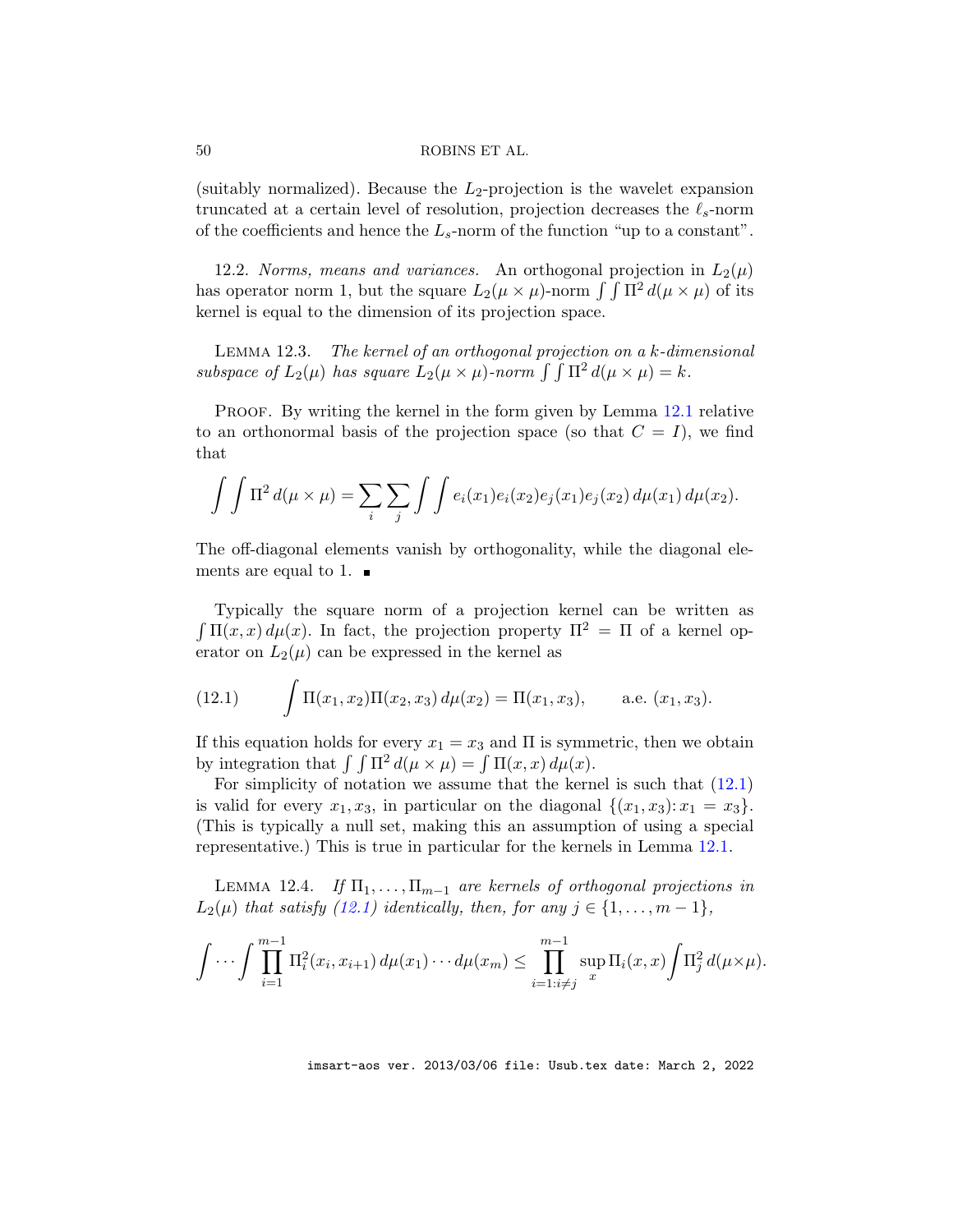PROOF. Equation [\(12.1\)](#page-49-0) implies that  $\int \Pi_i(x, y)^2 d\mu(y) = \Pi_i(x, x)$ , for every x. If  $j < m-1$ , then we apply this to the integral with respect to  $x_m$ of the multiple integral in the lemma, thereby turning this mfold integral into an  $(m-1)$  fold integral of the function  $\prod_{i=1}^{m-2} \prod_{i}^{2} (x_i, x_{i+1}) \prod_{m-1} (x_{m-1}, x_{m-1})$ . Next we bound the factor  $\Pi_{m-1}(x_{m-1}, x_{m-1})$  by its supremum over  $x_{m-1}$ , and are left with an  $(m - 1)$ fold integral of the same type as before times this supremum. We repeat the argument, removing all kernels to the right of the jth kernel. Next we apply the same procedure working from the left side up, until the only remaining integral is  $\int \Pi_j(x_j, x_{j+1}) d\mu(x_j) d\mu(x_{j+1})$ .

The preceding results show that  $(under (12.1))$  $(under (12.1))$  $(under (12.1))$  the square norms of  $(prod$ ucts of) projection kernels are controlled by their values on the diagonal. The following lemma shows that these values do not differ significantly for weighted projections with different weights.

<span id="page-50-1"></span>LEMMA 12.5. The weighted projections in  $L_2(\mu)$  onto a finitedimensional space L relative to the weight functions v and w possess kernels  $\Pi_{v}$  and  $\Pi_{w}$  that satisfy [\(12.1\)](#page-49-0) identically and, for every x,

$$
\Pi_v(x,x) \le \left\|\frac{w}{v}\right\|_{\infty} \Pi_w(x,x).
$$

PROOF. For a fixed basis  $e_1, \ldots, e_k$  of L we can, by Lemma [12.1,](#page-48-0) represent the kernels as  $\Pi_v(x, y) = \vec{e}_k(x)^T C_v^{-1} \vec{e}_k(y)$  for  $C_v$  the matrix with *ij*th element  $\int e_i e_j v d\mu$ , and similarly for  $\Pi_w$ . By choosing  $e_1, \ldots, e_k$  to be orthonormal in  $L_2(w)$  the matrix  $C_w$  can be reduced to the identity. The quotient  $\Pi_v(x,x)/\Pi_w(x,x)$  then takes the form  $z^T C_v^{-1} z/z^T z$  for some  $z \in \mathbb{R}^k$ , and it suffices to upper bound this quotient uniformly in  $z \in \mathbb{R}^k$ . The supremum of this quotient over z is the maximal eigenvalue of  $C_v^{-1}$ , which is the inverse of the minimal eigenvalue of  $C_v$ . Because

$$
z^{T}C_{v}z = \int \left(\sum_{i=1}^{k} z_{i}e_{k}\right)^{2} v d\mu \ge \inf_{x} \frac{v}{w}(x) \int \left(\sum_{i=1}^{k} z_{i}e_{k}\right)^{2} w d\nu = \inf_{x} \frac{v}{w}(x) z^{T}z,
$$

this minimum eigenvalue is bigger than the minimum value of  $v/w$ .

<span id="page-50-0"></span>LEMMA 12.6. If  $\Pi_1, \ldots, \Pi_{m-1}$  are kernels of integral operators on  $L_s(\mu)$ with norms  $\sup_{r/(r-1)\leq s\leq r} \|\Pi_i\|_s \leq C$ , then for arbitrary measurable func-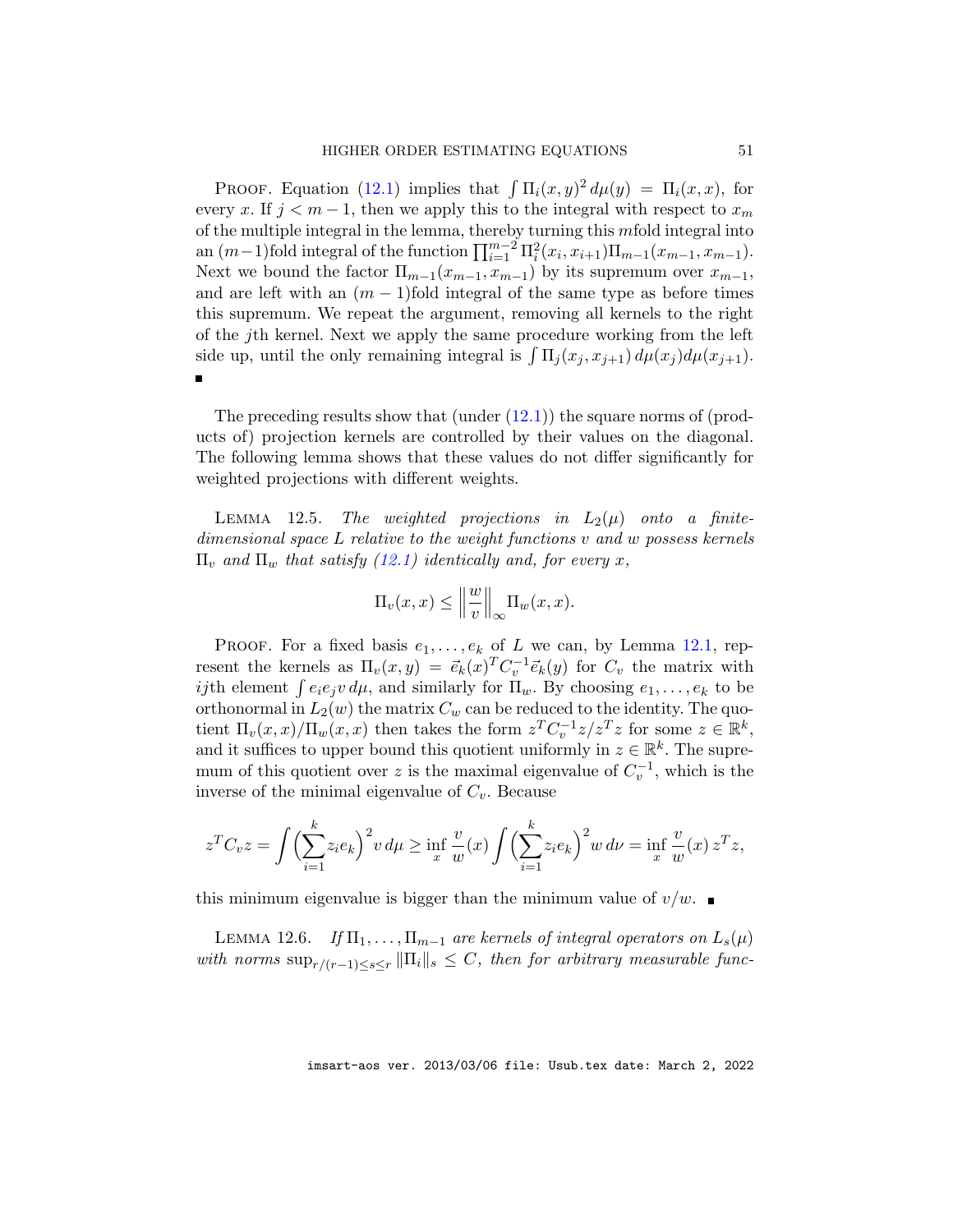tions  $w_1, \ldots, w_m$  and any  $r \geq 2$  (with  $r/(r-2) = \infty$  if  $r = 2$ ),

$$
\left| \int \cdots \int \prod_{i=1}^{m-1} \Pi_i(x_i, x_{i+1}) \prod_{i=1}^m w_i(x_i) d\mu(x_1) \cdots d\mu(x_m) \right|
$$
  
 
$$
\leq C^{m-3} \|\Pi_1 w_1\|_r \|\Pi_{m-1} w_m\|_r \prod_{i=2}^{m-1} \|w_i\|_{(m-2)r/(r-2)}.
$$

PROOF. Let  $M_i$  denote multiplication by  $w_i$ , i.e.  $M_i g = w_i g$ . By Hölder's inequality the left side is smaller than, for any conjugate pairs  $(p_i, q_i)$ ,

$$
\|\Pi_1 w_1\|_{p_1} \|M_2 \Pi_2 M_3 \Pi_3 M_4 \cdots \Pi_{m-2} M_{m-1} \Pi_{m-1} w_m\|_{q_1}
$$
  
\n
$$
\leq \|\Pi_1 w_1\|_{p_1} \|w_2\|_{q_1 p_2} \|\Pi_2\|_{q_1 q_2} \|w_3\|_{q_1 q_2 p_3} \times \cdots
$$
  
\n
$$
\times \|w_{m-1}\|_{q_1 \cdots q_{m-2} p_{m-1}} \|\Pi_{m-1} w_m\|_{q_1 \cdots q_{m-1}}.
$$

We finish by choosing the conjugate pairs so that  $p_1 = q_1 q_2 \cdots q_{m-1} = r$ and  $q_1p_2 = q_1q_2p_3 = \cdots = q_1 \cdots q_{m-2}p_{m-1}$ . Then the common value in the last string is  $(m-2)r/(r-2)$  and the indices of the operator norms satisfy  $r/(r-1) = q_1 \leq q_1 q_2 \leq \cdots \leq q_1 \cdots q_{m-1} = r.$ 

12.3. Approximations of weighted projections.

<span id="page-51-0"></span>LEMMA 12.7. Let  $\Pi_w$  and  $\Pi$  be the weighted projections onto a fixed subspace L of  $L_2(\mu)$  relative to the weight functions w and 1, respectively, and let  $M_w$  be multiplication by the function w. Then, for any conjugate  $pairs r^{-1} + s^{-1} = 1 and p^{-1} + q^{-1} = 1, any t \leq r, any integer m \geq 2, and$ any g,

- (i)  $\left\| (\Pi_w \Pi M_w)g \right\|_r \leq \|\Pi\|_s \|\Pi_w g\|_r q \|w 1\|_{rp}.$
- (*ii*)  $\|( \Pi_w \Pi)g \|_r \leq \| \Pi \|_s \| (I \Pi_w)g \|_{rq} \| w 1 \|_{rp}.$
- (iii)  $\left\| (\Pi_w \Pi M_w)^m g \right\|_t \leq C^{m-1} \|\Pi\|_s \|\Pi_w g\|_r q \|w 1\|_{rp}^m$ , where  $p = (m 1)$  $1)t/(r-t)$  (with  $p = \infty$  if  $r = t$ ) and the constant C is the supremum of the norms of the operator  $\Pi: L_u(\mu) \to L_u(\mu)$  over  $u \in [t, r)$ .
- $(iv)$   $\|\Pi M_w g\|_r \leq \|\Pi\|_s \|\Pi_w g\|_r (2 + \|w\|_{\infty}).$

PROOF. (i). The orthogonality relationships for the projections  $\Pi$  and  $\Pi_w$  imply that  $\int \Pi(wg)l d\mu = \int wgl d\mu = \int w(\Pi_w g)l d\mu$ , for every  $l \in L$ and g. Because  $\Pi_w g - \Pi(wg)$  is contained in L, it follows that, for every  $k \in L_s(\mu) \cap L_2(\mu),$ 

$$
\int (\Pi_w g - \Pi(wg)) k \, d\mu = \int (\Pi_w g - \Pi(wg)) \Pi k \, d\mu,
$$
  
= 
$$
\int \Pi_w g (1 - w) \Pi k \, d\mu \leq ||\Pi_w g||_{qr} ||1 - w||_{pr} ||\Pi||_s ||k||_s,
$$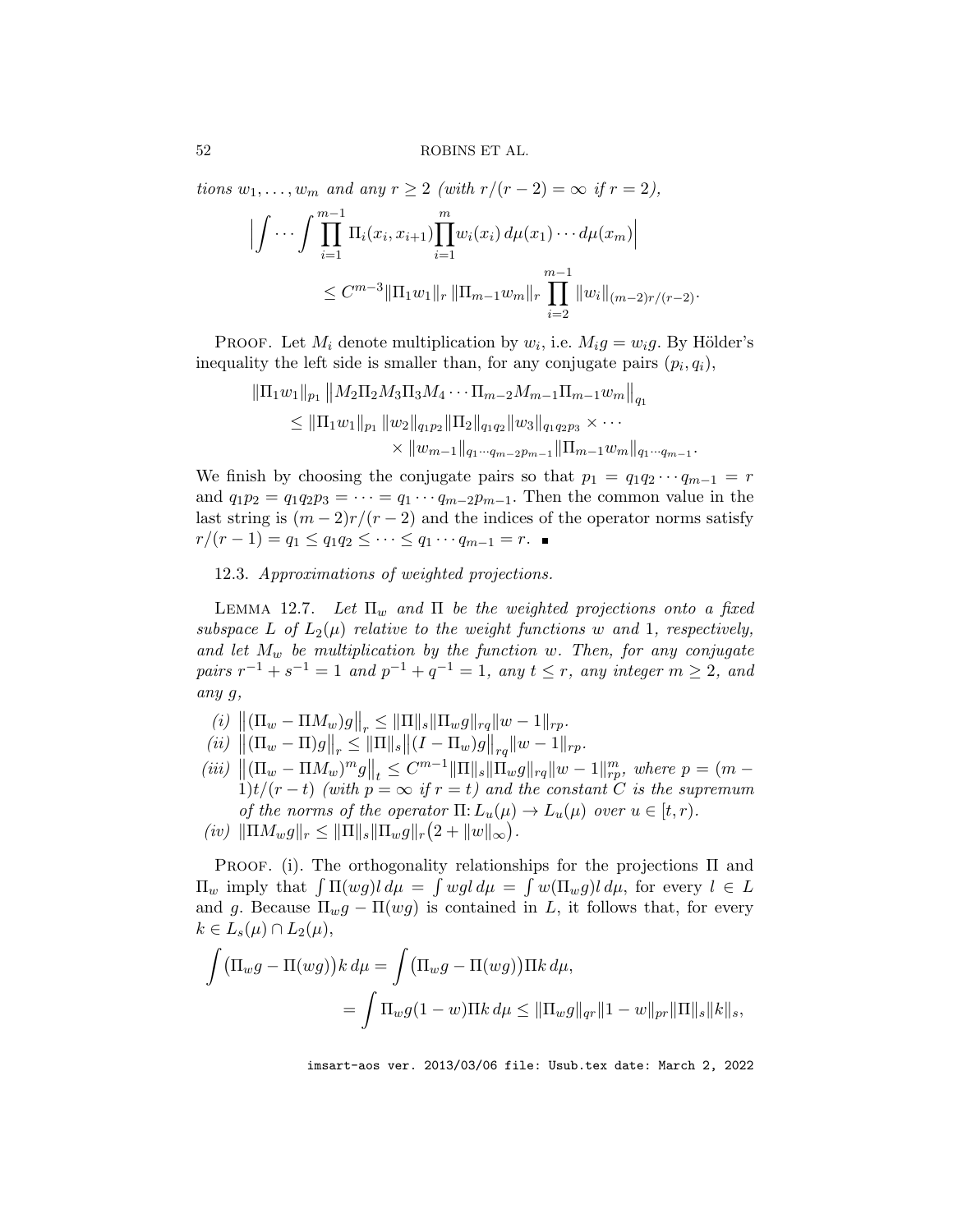by Hölder's inequality. By approximating a general element  $k \in L_s(\mu)$  by a sequence in  $L_s(\mu) \cap L_2(\mu)$  (truncate k by a constant and restrict it to sets of finite  $\mu$ -measure that increase to the whole space), it is seen that the far left side is bounded by the far right side of the display for any  $k \in L_s(\mu)$ . Assertion (i) follows, because the norm  $\|(\Pi_w - \Pi M_w)g\|_r$  is the supremum of the left side over all  $k \in L_s(\mu)$  with  $||k||_s \leq 1$ .

(ii). Because the function  $(\Pi_w - \Pi)g$  is contained in L for any fixed g, the orthogonality relationships for  $\Pi$  and  $\Pi_w$  imply, for any function k as under (i),

$$
\int (\Pi_w - \Pi) g k d\mu = \int (\Pi_w - \Pi) g \Pi k d\mu = \int (\Pi_w - I) g \Pi k d\mu
$$
  
= 
$$
\int (\Pi_w - I) g \Pi k (1 - w) d\mu
$$
  

$$
\leq ||\Pi_w g - g||_{qr} ||1 - w||_{pr} ||\Pi||_s ||k||_s,
$$

by Hölder's inequality. We take the supremum over  $k$  to finish the proof.

(iii). The operator  $\Pi_w$ –Π vanishes on L, so that  $\Pi_w$ – $\Pi M_w = \Pi - \Pi M_w =$  $\Pi M_{1-w}$  on this space. Therefore, for  $m \geq 2$  and any  $t' \geq t$ ,

$$
\begin{aligned} \left\| (\Pi_w - \Pi M_w)^m g \right\|_t &= \left\| \Pi M_{1-w} (\Pi_w - \Pi M_w)^{m-1} g \right\|_t \\ &\leq \|\Pi\|_t \| M_{1-w} \|_{t' \to t} \left\| (\Pi_w - \Pi M_w)^{m-1} g \right\|_{t'} . \end{aligned}
$$

Here  $||A||_{r\rightarrow s}$  denotes the norm of an operator  $A: L_r(\mu) \rightarrow L_s(\mu)$ , and  $||A||_r =$  $||A||_{r\rightarrow r}$ . Using Hölder's inequality, we see that the norm  $||M_{1-w}||_{t'\rightarrow t}$  is bounded above by  $||1 - w||_{tt'/(t'-t)}$ , for  $t' > t$ .

We repeat this argument  $m-1$  times with the pairs  $(t, t')$  equal to  $(t_i, t_{i+1})$ for a sequence  $t = t_1 < t_2 < \cdots < t_m = r$  such that  $1/t_{i-1} - 1/t_i =$  $(t_i - t_{i-1})/(t_{i-1}t_i) = 1/(rp)$  for every i. (We divide  $[1/r, 1/t]$  in  $m-1$  equal intervals of length  $1/(rp)$ .) This results in

$$
\left\|(\Pi_w - \Pi M_w)^m g\right\|_t \le \prod_{i=1}^{m-1} \left(\|\Pi\|_{t_i} \|w - 1\|_{rp}\right) \left\|(\Pi_w - \Pi M_w)g\right\|_r.
$$

Finally we apply (i) to the last term.

(iv). This is a consequence of (i) with  $p = \infty$  and the triangle inequality.  $\blacksquare$ 

12.4. Influence functions. Let  $L$  be a fixed linear space of functions contained and closed in  $\mathcal{L}_2(p)$  for every p in a collection  $\mathcal P$  of densities relative to a fixed measure  $\nu$ .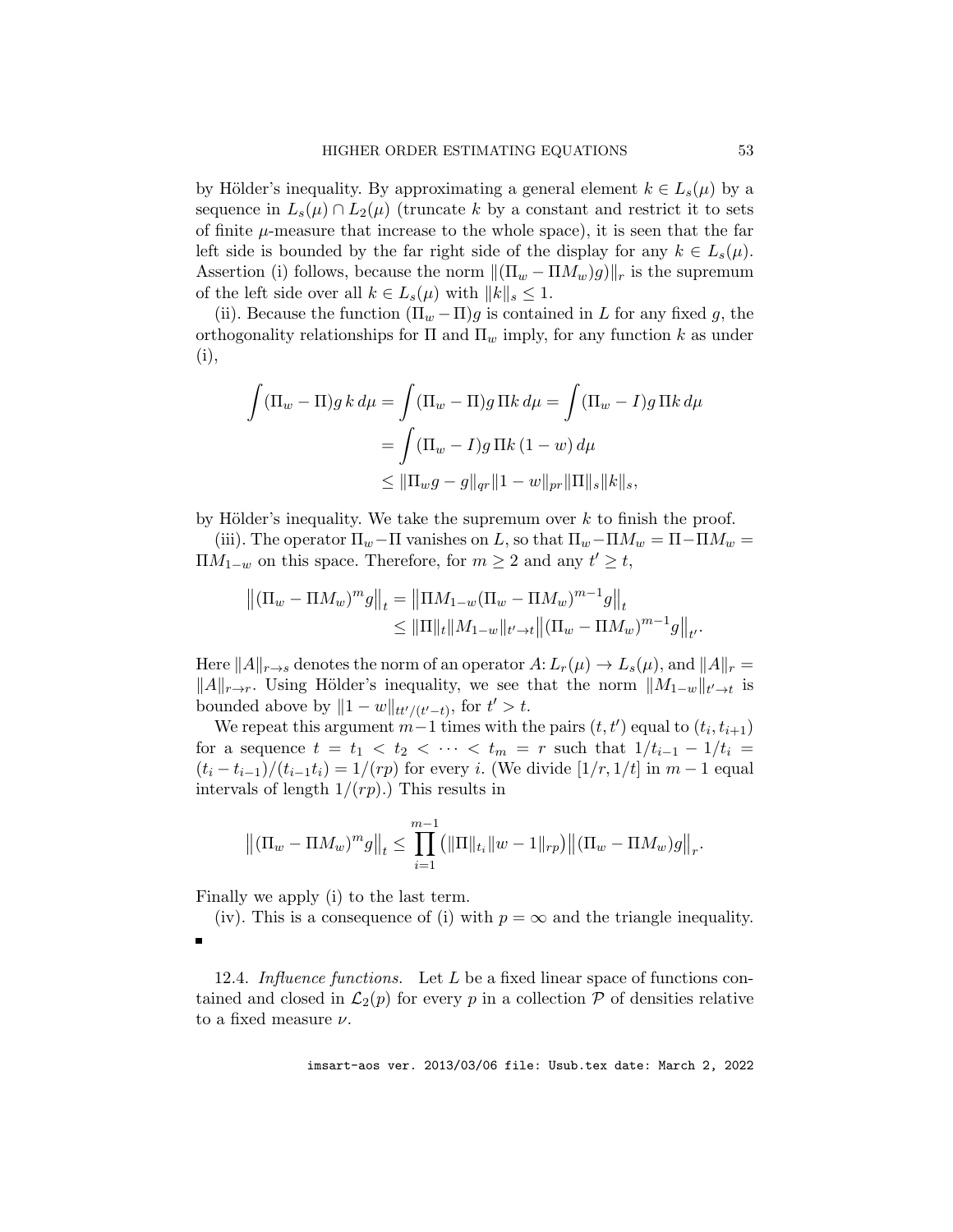<span id="page-53-0"></span>LEMMA 12.8. Let  $\Pi_p$  be the kernel of a weighted projection operator in  $L_2(p)$  onto a finite-dimensional subspace. If the subspace and weight function w are independent of p, then for almost every  $(x_1, x_2)$  the map  $x_3 \mapsto -\Pi_p(x_1, x_3)w(x_3)\Pi_p(x_3, x_2)$  is an influence function of the functional  $p \mapsto \Pi_p(x_1, x_2).$ 

PROOF. The projection property gives that  $\Pi_{p}l = l$  for every  $l \in L$ , which can be written as, for almost every  $x_2$ , with  $d\nu = w d\mu$ ,

$$
\int \Pi_p(x_2, x_3) l(x_3) p(x_3) d\nu(x_3) = l(x_2).
$$

Substitute a smooth path  $t \mapsto p_t$  and differentiate at  $t = 0$  to conclude, with  $\gamma = \dot{p}_0/p_0$  the score function of the path and  $p = p_0$ ,

$$
\int \frac{d}{dt}_{|t=0} \Pi_{p_t}(x_2, x_3) l(x_3) p(x_3) d\nu(x_3)
$$
  
= 
$$
- \int \Pi_p(x_2, x_3) l(x_3) \gamma(x_3) p(x_3) d\nu(x_3).
$$

Because  $\Pi_p$  projects onto the same space L for all p, the function  $x_1 \mapsto$  $\Pi_p(x_1, x_2)$  is contained in L for every  $x_2$ , if we use the kernel given in Lemma [12.1,](#page-48-0) and hence also the function  $x_1 \mapsto (d/dt)_{|t=0} \Pi_{p_t}(x_1, x_2)$ . Therefore,

$$
\frac{d}{dt}_{|t=0} \Pi_{p_t}(x_1, x_2) = \Pi_p \Big( \frac{d}{dt}_{|t=0} \Pi_{p_t}(\cdot, x_2) \Big) (x_1)
$$
\n
$$
= \int \frac{d}{dt}_{|t=0} \Pi_{p_t}(x_3, x_2) \Pi_p(x_1, x_3) p(x_3) d\nu(x_3).
$$

Applying the second last display with  $l$  equal to the function defined by  $l(x_3) = \Pi_p(x_1, x_3)$  yields that the right side is equal to  $-E_{X_3}\Pi_p(x_2, X_3)\Pi_p(x_1, X_3)\gamma(X_3)w(X_3).$ 

12.5. Wavelets. An orthonormal wavelet basis of  $L_2(\mathbb{R}^d)$  is given in terms of functions  $\psi_{i,j}^v$  indexed by a "resolution" (or scale) parameter  $i \in \mathbb{N}$ , a "location" parameter  $j \in \mathbb{Z}^d$ , and a "dimension index"  $v \in \{0,1\}^d$  (e.g. [\[12,](#page-37-16) [9,](#page-36-7) [8\]](#page-36-8)). Each function  $\psi_{i,j}^v$  is a scaled and translated version of a fixed base function  $\psi_{0,0}^v$  through

$$
\psi_{i,j}^v(z) = 2^{id/2} \psi_{0,0}^v(2^i z - j), \qquad i \in \mathbb{N}, j \in \mathbb{Z}^d, v \in \{0, 1\}^d.
$$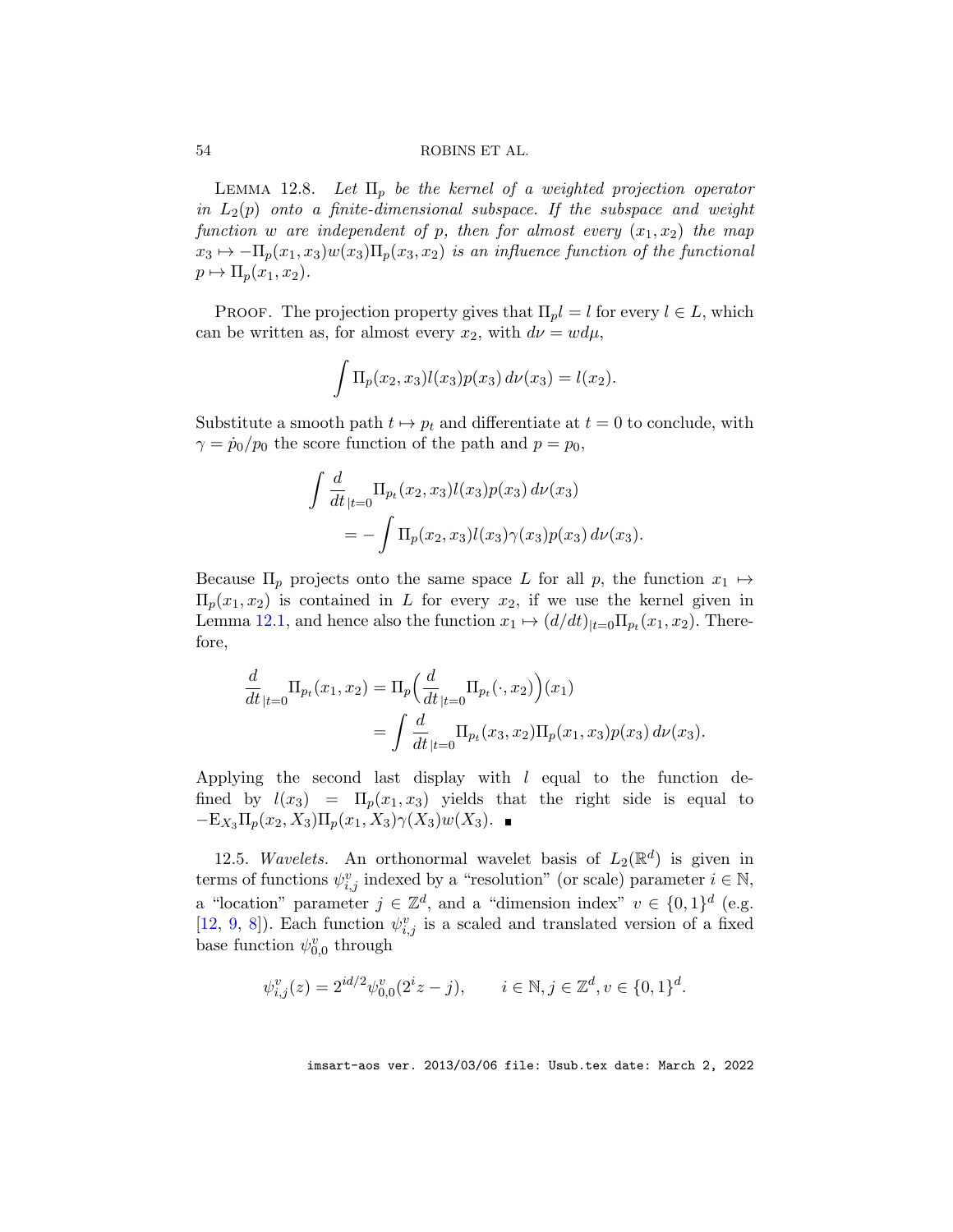The multiresolution property of wavelets entails that for each resolution level I we can expand a function  $g \in L_2(\mathbb{R}^d)$  as

$$
g=\sum_{j\in\mathbb{Z}^d}\sum_{v\in\{0,1\}^d}\langle g,\psi_{I,j}^v\rangle\psi_{I,j}^v+\sum_{i>I}\sum_{j\in\mathbb{Z}^d}\sum_{v\in\{0,1\}^d-\{0\}}\langle g,\psi_{i,j}^v\rangle\psi_{i,j}^v.
$$

Thus the functions  $\psi_{i,j}^v$  with  $i \geq I, j \in \mathbb{Z}^d$  and  $v \in \{0,1\}^d$ , with  $v \neq 0$ if  $i > I$ , span  $L_2(\mathbb{R}^d)$ . We consider for each I the projection obtained by leaving out the contributions of the base functions at resolution levels  $i > I$ , and retaining only the projections on the functions  $\psi_{I,j}^v$  with  $j \in \mathbb{Z}^d$  and  $v \in \{0, 1\}^d$ .

LEMMA 12.9. If the generating base functions  $\psi_{0,0}^v$  are bounded and compactly supported, then the kernel of the orthogonal projection in  $L_2(\mathbb{R}^d)$  onto the linear span of all base functions  $\{\psi_{I,j}^v : i \in J_I, v \in \{0,1\}^d\}$  whose support intersects  $[0,1]^d$  satisfies  $\Pi(x,x) \leq C2^{Id}$  for some constant C.

PROOF. The kernel can be written in the form

$$
\Pi(z_1, z_2) = \sum_{j \in J_I} \sum_{v \in \{0, 1\}^d} \psi_{I, j}^v(z_1) \psi_{I, j}^v(z_2).
$$

Here  $J_I$  includes all  $j \in \mathbb{Z}^d$  such that the support of  $\psi_{I,j}$  intersects  $[0,1]^d$ . For a fixed vector  $(z, z)$  the function  $\psi_{I,j}^v(z)\psi_{I,j}^v(z)$  is nonzero only if  $2^I z - j$  is contained in the support of the function  $\psi_{0,0}^{\tilde{\theta}}$ . The number of vectors  $j \in J_I$ such that this is the case is bounded by a constant that depends only on the support of  $\psi_{0,0}^v$ . For each j the product  $\psi_{I,j}^v(z)\psi_{I,j}^v(z)$  is bounded by  $2^{Id}$ times  $\|\psi_{0,0}^{v}\|_{\infty}^{2}$ . The lemma follows.

It follows by Lemma [12.5](#page-50-1) that the kernel of the projection onto the wavelet bases viewed as subset of  $L_2(\nu)$  is similarly bounded, for any measure  $\nu$  with a Lebesgue density that is bounded away from zero and infinity.

In Section [8](#page-20-0) the projection has been decomposed as a sum of projections on subspaces. Within the context of wavelet bases it is natural to choose the blocks in this decomposition equal to unions of resolution levels, so that all base functions at a given refinement level are included in the same block. To this end we choose the grids  $n = k_0 < k_2 < \cdots < k_R = k$  and  $n = l_0 < l_2 < \cdots < l_R = k$  defined in  $(8.4)-(8.5)$  $(8.4)-(8.5)$  $(8.4)-(8.5)$ , which determine the block size, equal to dyadic numbers

$$
k_r = 2^{dp_r} \sim n2^{r/\alpha}, \qquad l_r = 2^{dq_r} \sim n2^{r/\beta}.
$$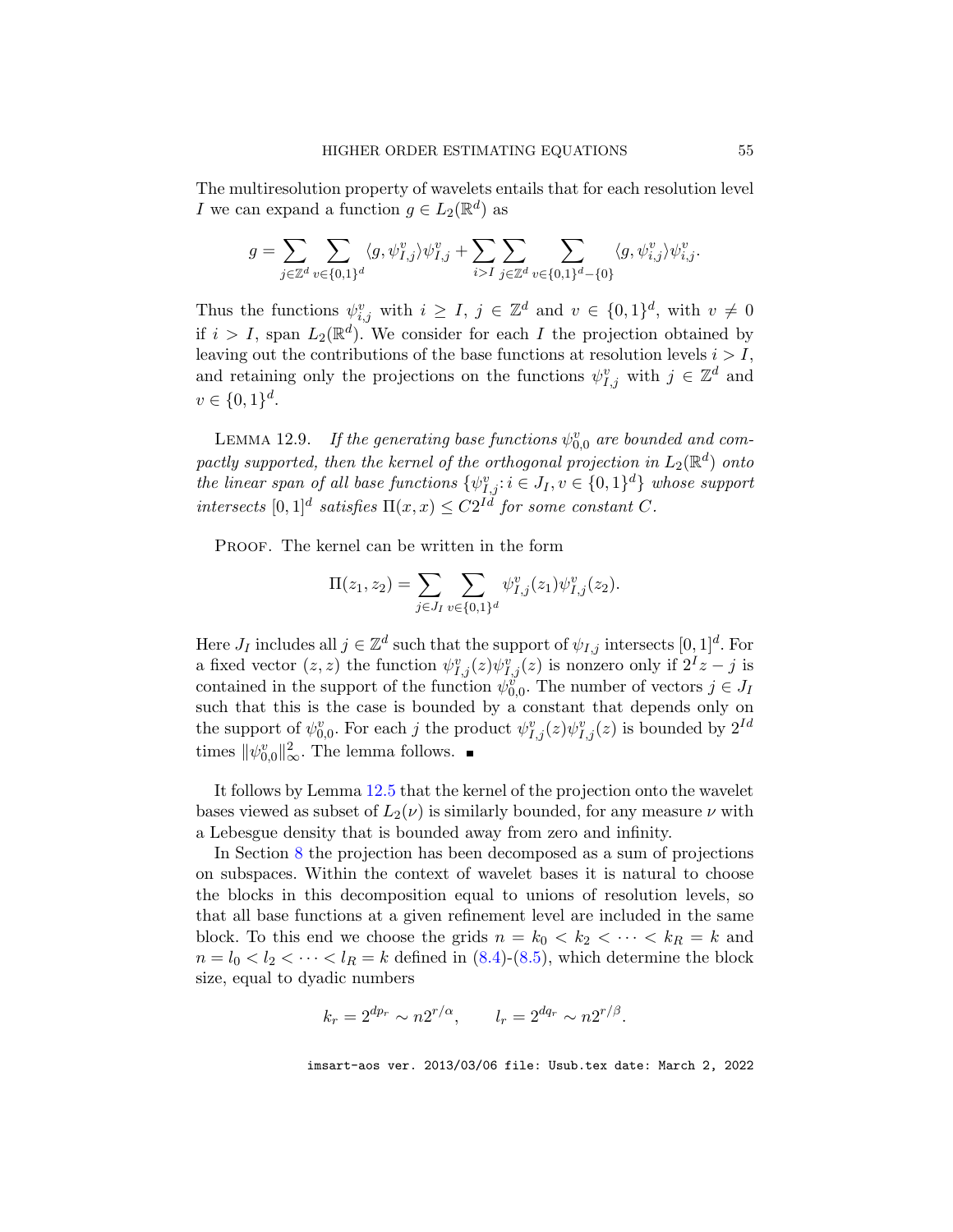This can be achieved within a factor of  $2^d$ . The basis  $e_1, \ldots, e_k$  in Section [8](#page-20-0) can be taken equal to the functions  $\psi_{i,j}^v$  for  $i = 0, \ldots, I, j \in J_i$ , and  $v \in$  $\{0,1\}^d$ , with  $v \neq 0$  if  $i > 0$ . Because there are  $2^d$  as many functions  $\psi_{i,j}^v$ at resolution level  $i = i_0 + 1$  than there are at level  $i = i_0$ , the preceding display can be satisfied.

<span id="page-55-0"></span>13. Appendix 3: U-statistics. For degenerate, symmetric functions  $f: \mathcal{X}^m \to \mathbb{R}$  and  $g: \mathcal{X}^{m'} \to \mathbb{R}$  we have

<span id="page-55-1"></span>(13.1) 
$$
P^{n}\mathbb{U}_{n}f = 0,
$$

$$
P^{n}(\mathbb{U}_{n}f)(\mathbb{U}_{n}g) = \frac{1}{\binom{n}{m}}P^{m}fg, \quad \text{if } m = m',
$$

$$
P^{n}(\mathbb{U}_{n}f)(\mathbb{U}_{n}g) = 0, \quad \text{if } m \neq m'.
$$

(If the functions  $f$  and  $g$  are not symmetric, then the second equation needs correction.) The variance of  $\mathbb{U}_n f$  for a general measurable symmetric function  $f: \mathcal{X}^m \to \mathbb{R}$  can be obtained from this formula by decomposing f in its Hoeffding decomposition

.

$$
f(X_1, \ldots, X_m) = \sum_{A \subset \{1, \ldots, m\}} f_{|A|}(X_A),
$$

where  $f_{|A|}(X_A)$  is the orthogonal projection of  $f(X_1, \ldots, X_m)$  onto the set of square integrable random variables that are measurable functions of  $X_A$ :  $(X_i: i \in A)$  that are orthogonal to the random variables that are measurable functions of  $X_B$  for any  $B \neq A$  (see e.g. [\[40\]](#page-38-1), Section 11.4). Because the terms of this decomposition are orthogonal and each term with  $A \neq \emptyset$  is degenerate and symmetric, we have

$$
\operatorname{var}_p \mathbb{U}_n f = \sum_{l=1}^m \binom{m}{l} \frac{1}{\binom{n}{l}} P^l f_l^2.
$$

The conditional expectation  $\mathbb{E}_p(f(X_1,\ldots,X_m)|X_A)$  is the projection of  $f(X_1, \ldots, X_n)$  onto the functions of  $X_A$ . The variable  $f_{|A|}(X_A)$  can also be obtained by subtracting from this conditional expectation its projection onto the linear span of the functions  $X_B$  for  $B \subsetneq A$ . Consequently, the variance  $P^{l} f_l^2$  is bounded by the variance of  $E_p(f(X_1, ..., X_m)|X_A)$ . This yields the upper bound, still for symmetric functions  $f$ ,

$$
\operatorname{var}_p \mathbb{U}_n f \leq \sum_{l=1}^m \frac{\binom{m}{l}}{\binom{n}{l}} \int \Bigl[ \int f(x_1, \ldots, x_m) \, dP^{m-l}(x_{l+1}, \cdots, x_m) \Bigr]^2 \, dP^l(x_1, \cdots, x_l).
$$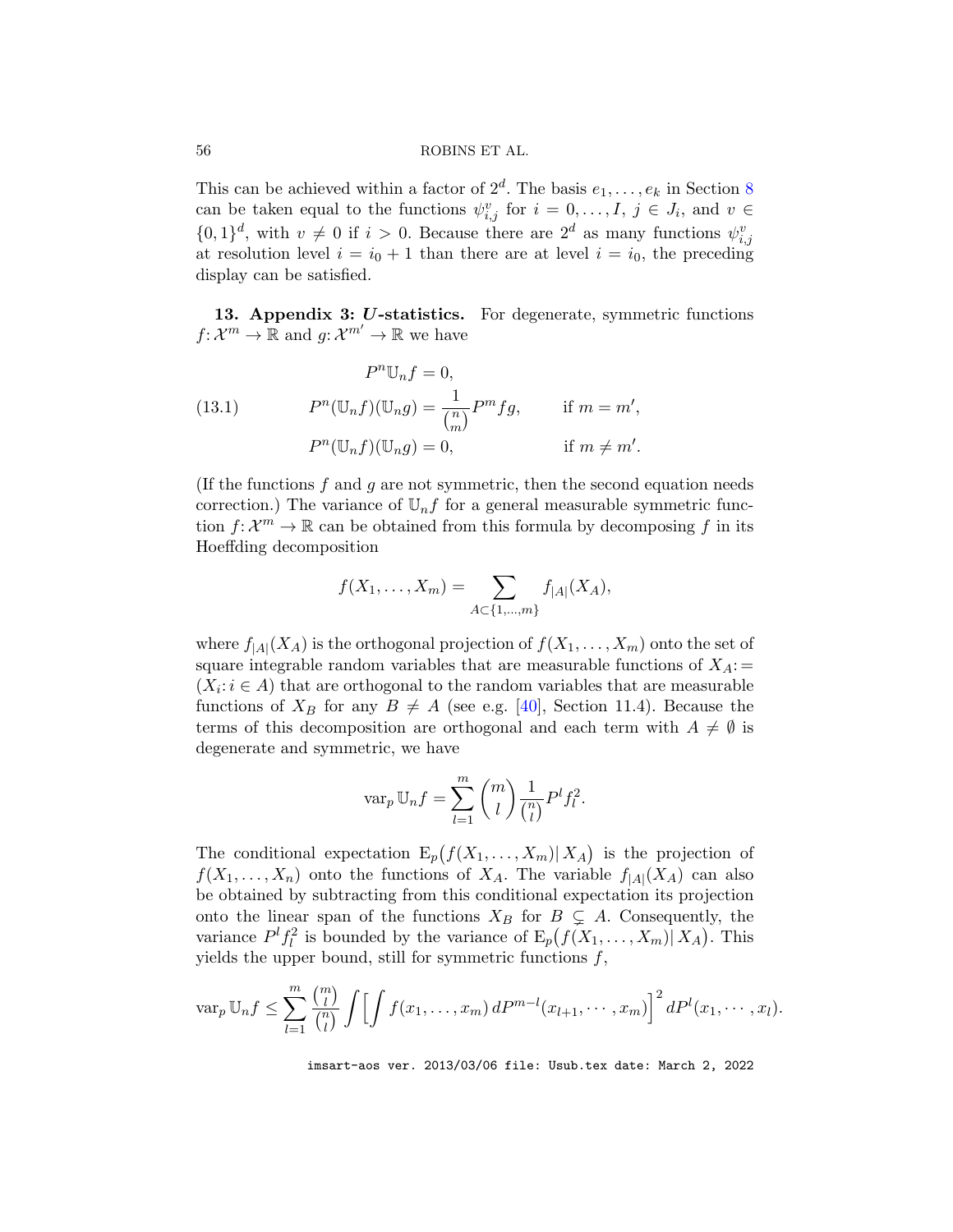For asymmetric  $f$ , this remains true if the integral in the right is replaced by the maximum value of the same expression when evaluated with the arguments of f permuted. Also note that  $\binom{m}{l}/\binom{n}{l}$  $\binom{n}{l} \leq (m/n)^l$ , for any  $l \leq$  $m \leq n$ .

If two measures  $P$  and  $Q$  are close, then the variances of a  $U$ -statistic under  $P$  and  $Q$  are obviously close too. The following quantifies this in terms of the order of the U-statistic.

<span id="page-56-0"></span>LEMMA 13.1. For any measurable function  $f: \mathcal{X}^m \to \mathbb{R}$  and any probability measures  $P \ll Q$ ,

$$
P^{n}(\mathbb{U}_{n}f)^{2} \leq 2m\left(1+\left\|\frac{dP}{dQ}\right\|_{\infty}\right)^{2m}Q^{n}(\mathbb{U}_{n}f)^{2}.
$$

PROOF. For  $\Lambda_n = \prod_{i=1}^n (p/q)(X_i)$  the likelihood ratio of the product measures  $P^n$  and  $Q^n$ , we can write the left side as

<span id="page-56-1"></span>
$$
Q^{n}(\mathbb{U}_{n}f)^{2}\Lambda_{n} = \frac{1}{\binom{n}{m}^{2}} \sum_{|A|=m} \sum_{|B|=m} Q^{n}f(X_{A})f(X_{B})\Lambda_{n}
$$
  
(13.2) 
$$
= \frac{1}{\binom{n}{m}^{2}} \sum_{|A|=m} \sum_{|B|=m} Q^{n}f(X_{A})f(X_{B})\Pi\Lambda_{n} = Q^{n}(\mathbb{U}_{n}f)^{2}\Pi\Lambda_{n},
$$

where  $\Pi$  is the orthogonal projection in  $L_2(Q^n)$  onto the closed linear span of the set of all functions of  $(X_1, \ldots, X_n)$  that can be written as a measurable function of 2m variables only. As the  $X_i$  are independent (cf. [\[40\]](#page-38-1), Section 11.4.),  $\Pi \Lambda_n = \sum_{l=0}^{2m} \Pi_l \Lambda_n$ , for

$$
\Pi_l \Lambda_n = \sum_{|A| \le l} (-1)^{l-|A|} \mathcal{E}_Q \Big( \prod_{i=1}^n \frac{p}{q}(X_i) | X_A \Big) = \sum_{|A| \le l} (-1)^{l-|A|} \prod_{i \in A} \frac{p}{q}(X_i),
$$

since  $E_Q(p/q)(X_i) = 1$ . It follows that

$$
\|\Pi \Lambda_n\|_{\infty} \leq \sum_{l=0}^{2m} \sum_{k=0}^{l} {l \choose k} \left\| \frac{p}{q} \right\|_{\infty}^{k} = \sum_{l=0}^{2m} \left(1 + \left\| \frac{p}{q} \right\|_{\infty}\right)^{l}.
$$

The lemma follows by substituting this bound in  $(13.2)$ .